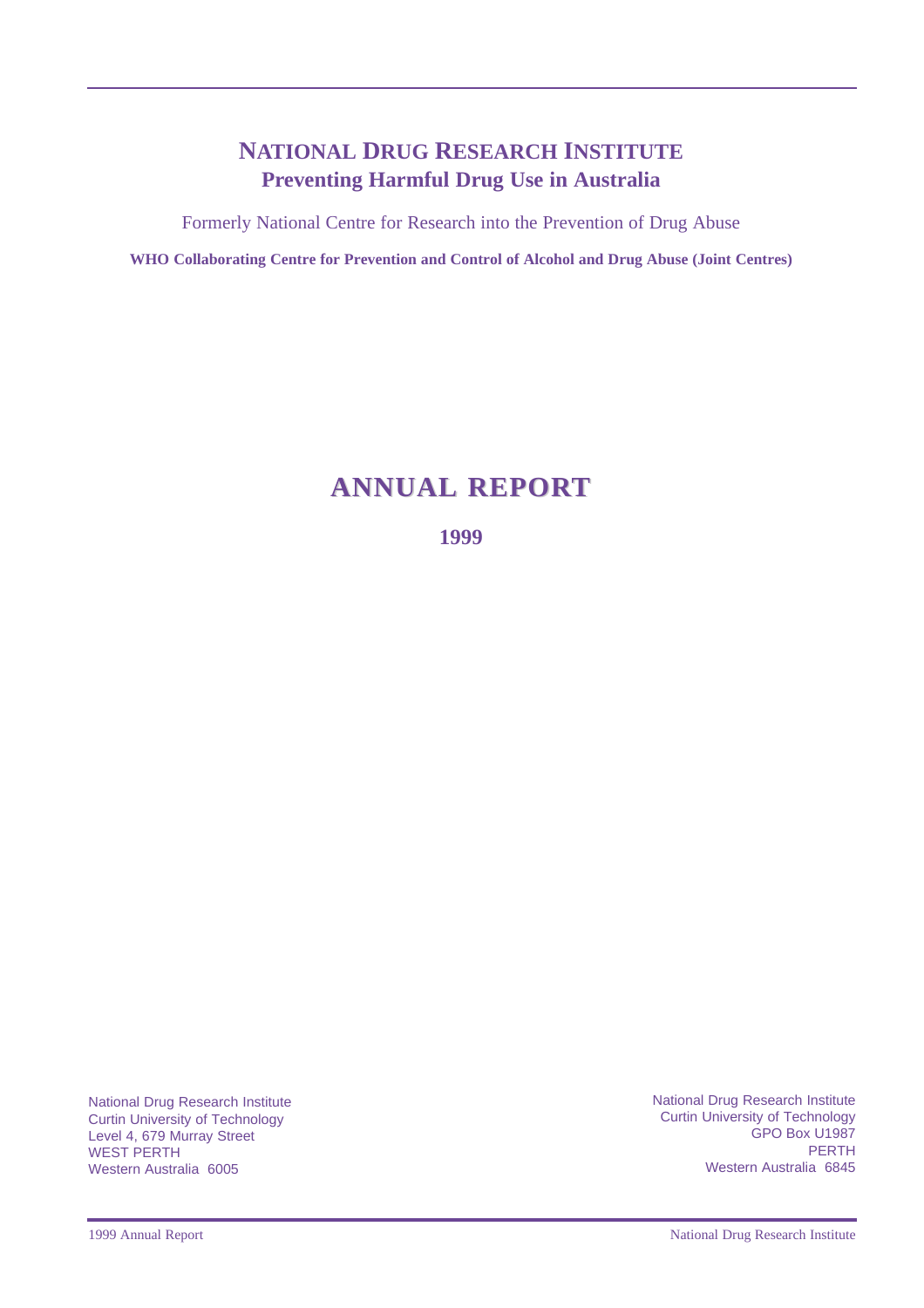You can now get information about the Institute on the World Wide Web and email your enquiries.

<http://www.curtin.edu.au/curtin/centre/ndri/>

email: [enquiries@ndri.curtin.edu.au](mailto:enquires@ndri.curtin.edu.au)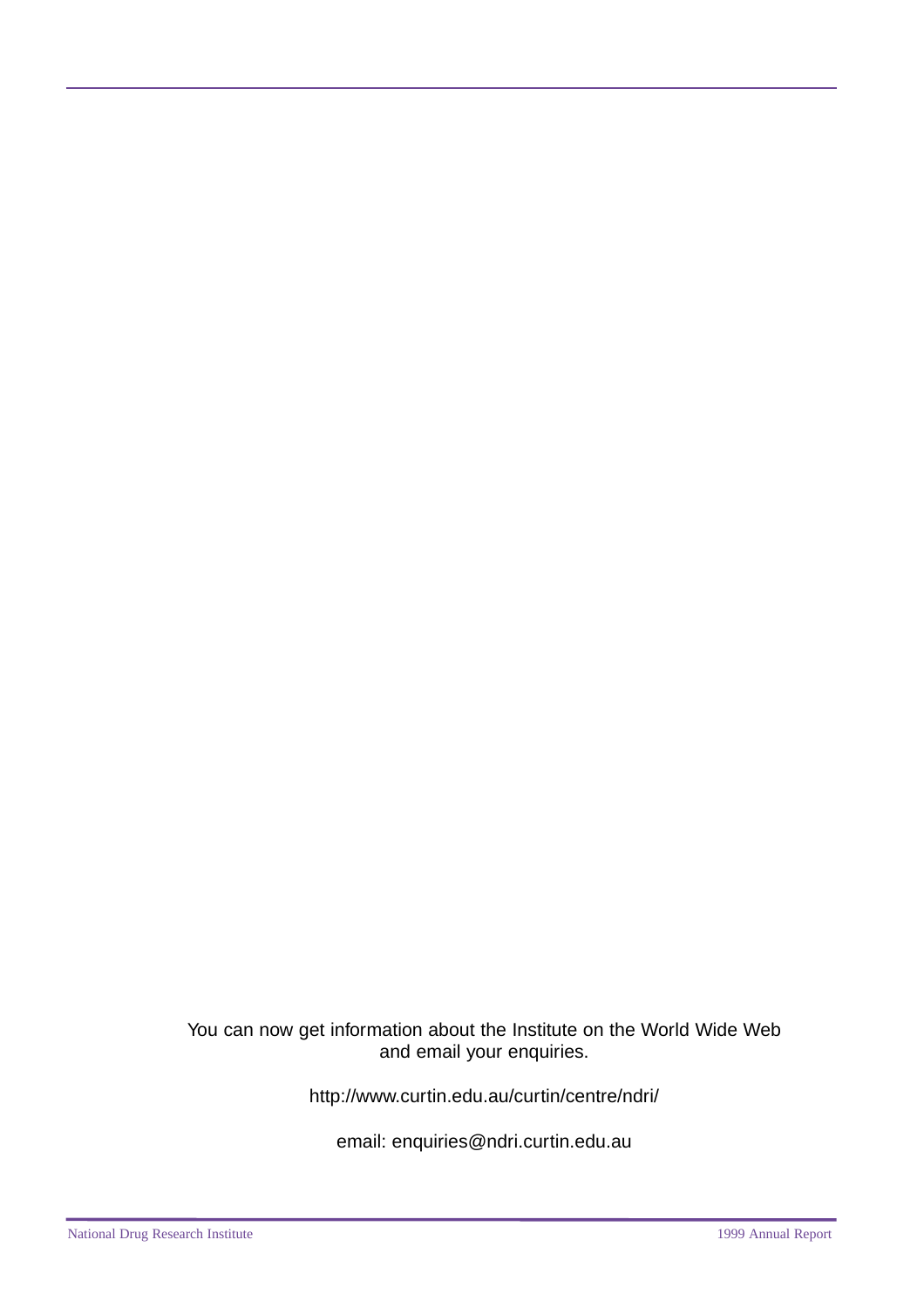| <b>Foreword</b>           |                                                | $\mathbf{1}$   |
|---------------------------|------------------------------------------------|----------------|
| <b>The Year in Review</b> |                                                | $\overline{2}$ |
| <b>Mission</b>            |                                                | $\overline{4}$ |
| <b>Key Result Areas</b>   |                                                | $\overline{4}$ |
|                           | <b>Achievements and Awards</b>                 | 5              |
| <b>Events</b>             |                                                | 5              |
|                           | <b>Research Programs and Projects</b>          | 6              |
|                           | <b>Indigenous Australian Research Program</b>  | 7              |
|                           | <b>Alcohol Policy Research</b>                 | 11             |
|                           | <b>Community Interventions Research</b>        | 17             |
|                           | <b>Illicit Drugs Research</b>                  | 22             |
|                           | <b>International Collaborative Projects</b>    | 31             |
|                           | <b>External Links and Collaborations</b>       | 32             |
|                           | <b>External Contributions</b>                  | 32             |
|                           | Reviews of Manuscripts and Grant Applications  | 34             |
|                           | Visitors to the Institute                      | 34             |
|                           | <b>Collaborative Links</b>                     | 35             |
|                           | <b>Graduate Students</b>                       | 36             |
|                           | <b>Organisational Structure</b>                | 38             |
|                           | <b>Board of Management</b>                     | 39             |
|                           | Staff                                          | 39             |
|                           | Facilities                                     | 43             |
|                           | Funding                                        | 44             |
| <b>Dissemination</b>      |                                                | 46             |
|                           | Publications                                   | 46             |
|                           | <b>Journal Articles</b>                        | 46             |
|                           | <b>Unrefereed Articles</b>                     | 47             |
|                           | Monographs, Books and Chapters                 | 48             |
|                           | <b>Technical and Other Reports</b>             | 49             |
|                           | Conference, Seminar and Workshop Presentations | 50             |
|                           | Media Liaison                                  | 54             |
|                           |                                                |                |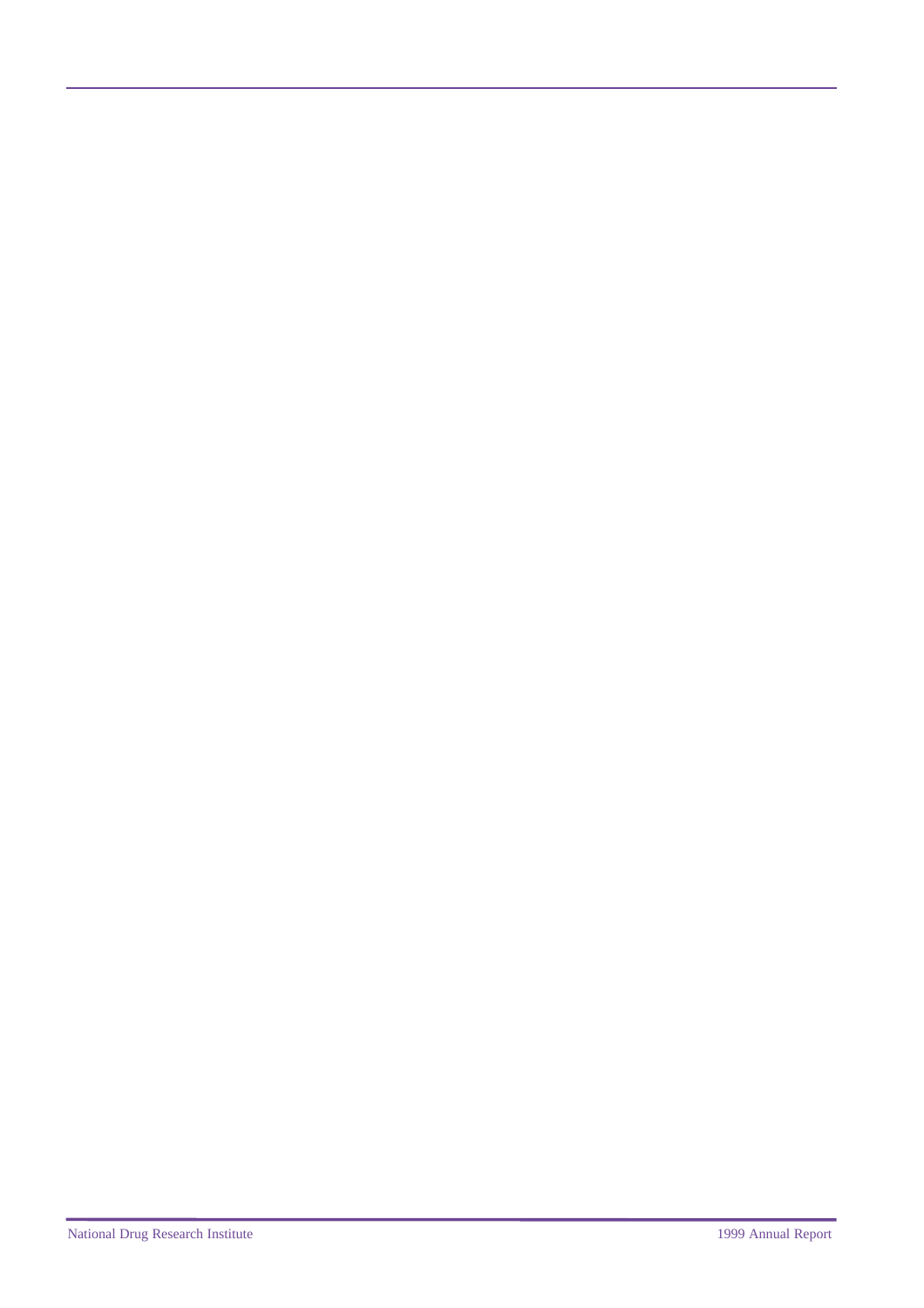## **F OREWORD OREWORD**

<span id="page-4-0"></span>I am very pleased to introduce the 1999 annual report of the National Drug Research Institute. The past year has been a very exciting and successful one for the Institute, with a number of significant events taking place.

The Institute was rewarded for the high standard of its past performance by the renewal of funding from the Commonwealth Department of Health and Aged Care for a further five years. This has put the Institute in very good shape from a financial point of view, and in a position to significantly expand its research activities.

In recognition of the success of the unit, Curtin University of Technology elevated the former National Centre for Research into the Prevention of Drug Abuse to institute status. The new name, "The National Drug Research Institute", reflects more accurately the work that it conducts. At about the same time, the new Institute was moved to new premises in West Perth which are better suited to accommodate a growing staff and workload.

This report outlines the scope and quality of the research that is now being carried out by the National Drug Research Institute. I believe that the coming year will be a busy one, but hope that it will be as successful and rewarding as 1999 has been. I offer my congratulations to the Director, Professor Tim Stockwell, his Deputy Director, Associate Professor Wendy Loxley, and all the academic and support staff at the Institute, for their excellent work, which continues to make an excellent contribution to the prevention of drug related harm in Australia.

Candy Water

Professor Charles Watson Executive Dean, Division of Health Sciences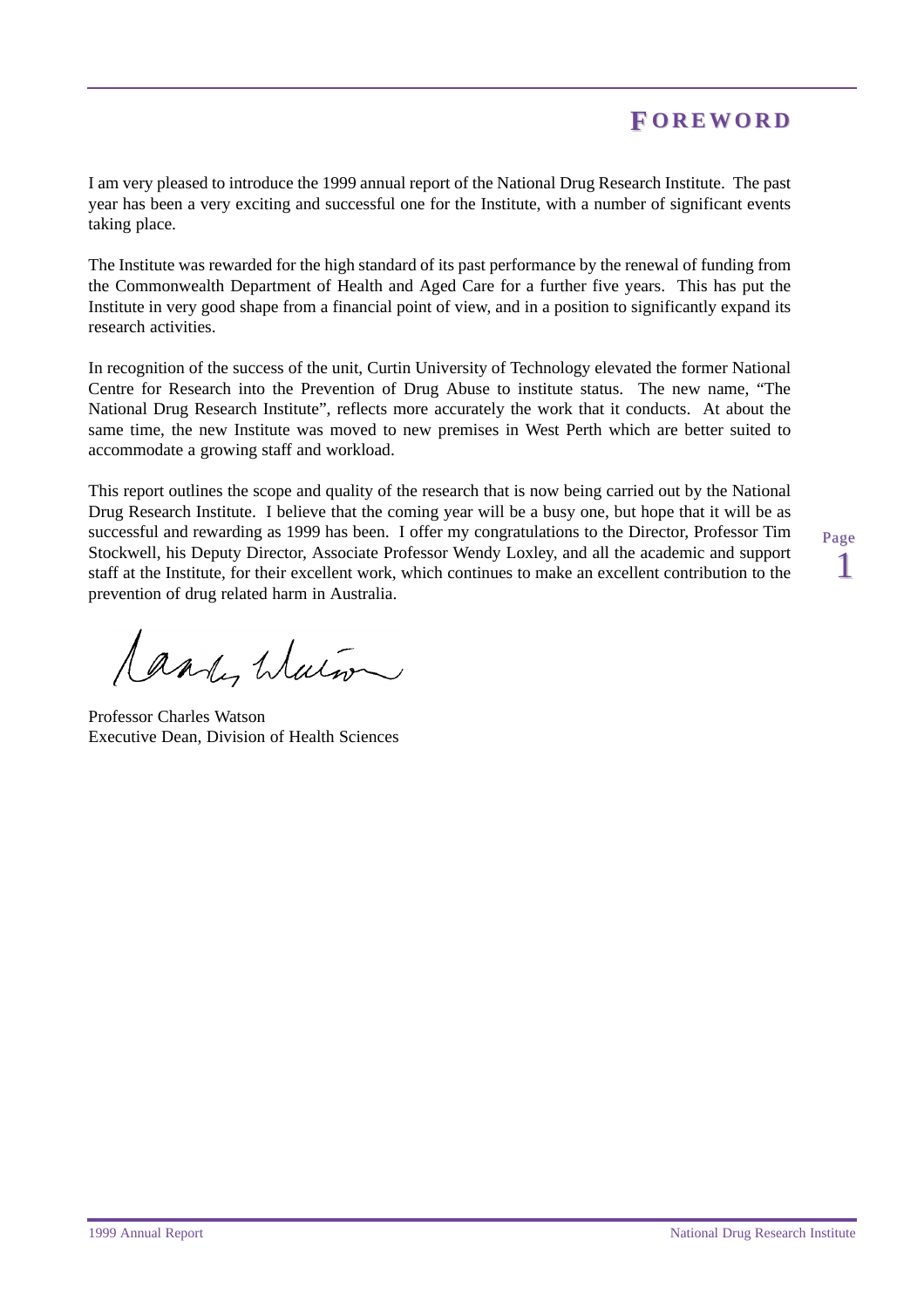# <span id="page-5-0"></span>**Y EAR IN R EVIEW**

Looking back over 1999, it is clear that the past year has been a particularly momentous one in our short history.

Towards the end of 1998, we were delighted to learn that the Commonwealth Department of Health and Aged Care, through the National Drug Strategy, had committed to funding us for a further five years, covering the period July 1998 to June 2003. This commitment included a generous increase in our core funding, to the level of \$6.5 million over the five-year period.

Our new contract and funding provided us with the impetus to apply for the enhanced status of a Research Institute within Curtin University of Technology. We were very pleased when, in September 1999, the University chose to grant our request, thus recognising the many achievements of the NCRPDA since its establishment in 1986. This change in status presented an opportunity for the selection of a new name that would reflect the nature of our work more clearly and concisely.

As a result, on 23 September 1999 we were re-launched as the National Drug Research Institute (NDRI). Curtin University's Vice-Chancellor, Professor Lance Twomey, launched the new Institute at a ceremony which was well attended by representatives from many of Australia's drug research and policy agencies, from both the government and non-government sectors.

Our change of name and academic status also coincided with a move to new, more spacious premises in West Perth to accommodate additional staff. The move required a colossal amount of effort from everyone within the organisation, and also many of our Curtin colleagues, all of whom deserve to be recognised for their contribution. The transition from South to West Perth would not have progressed so smoothly without the dedicated and excellent service of our Business Manager, Fran Davis, who deserves a special mention.

At this point, I would also like to acknowledge the continued support throughout 1999 of Professor Charles Watson in his capacity as Executive Dean of Curtin's Division of Health Sciences and Chair of the NDRI Board of Management. Charles was instrumental in our achievement of Institute status as well as the securing of new premises, and he has continued to ensure that the University looks after us well.

The Institute's new contract with the Commonwealth Department of Health and Aged Care has allowed us to plan for the future in order to develop and improve our contribution to the National Drug Strategy. Our increased funding related specifically to several areas and activities, many of which were progressed during 1999:

- We commenced and made significant headway with our goal of establishing a national minimum data set on alcohol-related problems and consumption, for monitoring alcohol related harm across all States and Territories. Tanya Chikritzhs, who is coordinating the National Alcohol Indicators Project (NAIP), deserves to be recognised for her excellent work to date on this study, which is continuing in 2000.
- A new database focusing on the reduction of harm caused by alcohol and other drugs among Indigenous Australians was launched and released onto the Internet. The database, which will continue to be regularly updated, demonstrates the Institute's commitment to serve as a clearinghouse for information on drug and alcohol issues for Aboriginal people. The Indigenous Australian research team must be congratulated for their diligence in pulling together such a unique and valuable resource for all Aboriginal community organisations, government agencies, researchers and other parties working in this field.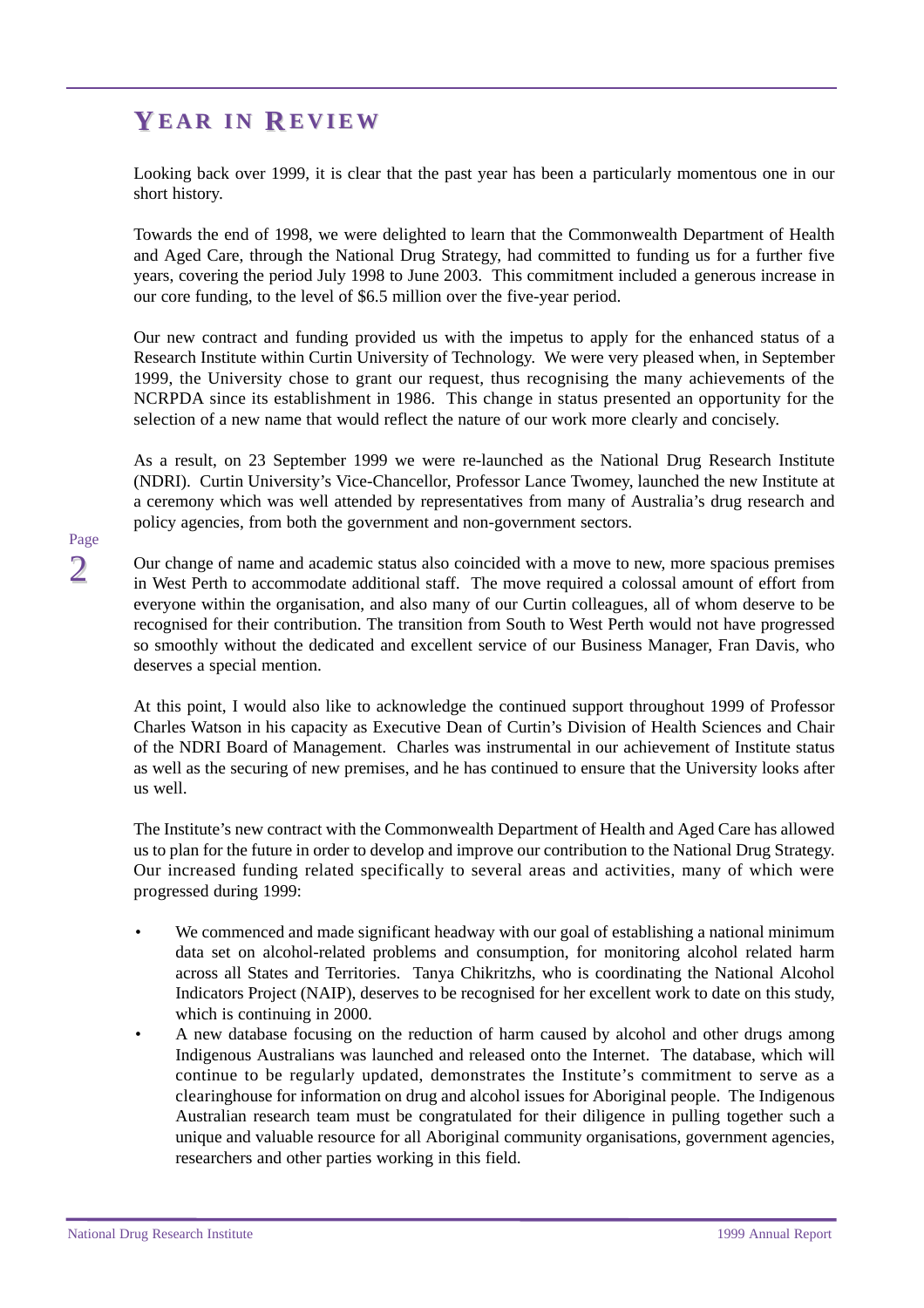- Research in the area of the prevention of blood borne viruses was enhanced with the commencement of three new studies, which are being conducted by the Illicit Drugs Research Team.
- NDRI was commissioned to examine options for Cannabis Law Reform by the Victorian Parliamentary Committee on Drugs and Crime Prevention.
- Two new PhD scholarships were established and will be filled during 2000.
- A new position of Media Liaison Officer was created in March 1999. This role will continue to be vital in achieving our goals of contributing to the debate on the prevention of drug related harm, and helping to ensure that information used by the media is balanced and based on research evidence. First Sandra Jones and now Rachael Lobo have filled this post with distinction.

Several other exciting new projects were embarked upon during the year. In addition to projects backed by the new funding, the Institute was also successful in obtaining funds for specifically commissioned projects and from competitive funding sources. Key projects commenced during 1999 include:

- Database on alcohol related harm for Western Australia.
- Evaluation of a School Leavers intervention.
- Evaluation of the feasibility of making the opiate antagonist naloxone available to injecting drug users to reduce risk of death from heroin overdose.
- Evaluation of the Australian Drug Information Network (ADIN) project.
- Drug use monitoring in Australia (DUMA).
- The WA arm of the illicit drug reporting system (IDRS).

Other significant achievements include Wendy Loxley's promotion from Senior Research Fellow to Associate Professor, and her appointment as NDRI Deputy Director on a two year term from 1 January 1999. Wendy 'held the fort' during my four months of long service leave towards the end of the year, and I would like to formally thank her for the exceptional job that she did during this time.

I am delighted that School Health and Alcohol Harm Reduction Project (SHAHRP) researchers, Richard Midford and Nyanda McBride, were recognised by an award from the Australian Drug Foundation. Richard and Nyanda were recipients of the inaugural 'Excellence in alcohol and drug research initiatives' award which is presented in recognition of outstanding work in the alcohol and drug field.

The year ahead may not be as eventful as 1999, but it will certainly be as productive, if not more so. NDRI has embarked on a range of exciting new projects in 1999 and several more are due to commence throughout 2000. I feel safe in the knowledge that the hard and high level work done by both the academic staff and our superb team of support staff, who make our research possible, will continue in the coming year, and help to move us closer to our organisational goals.

Tim Hockwell

Professor Tim Stockwell **Director** 

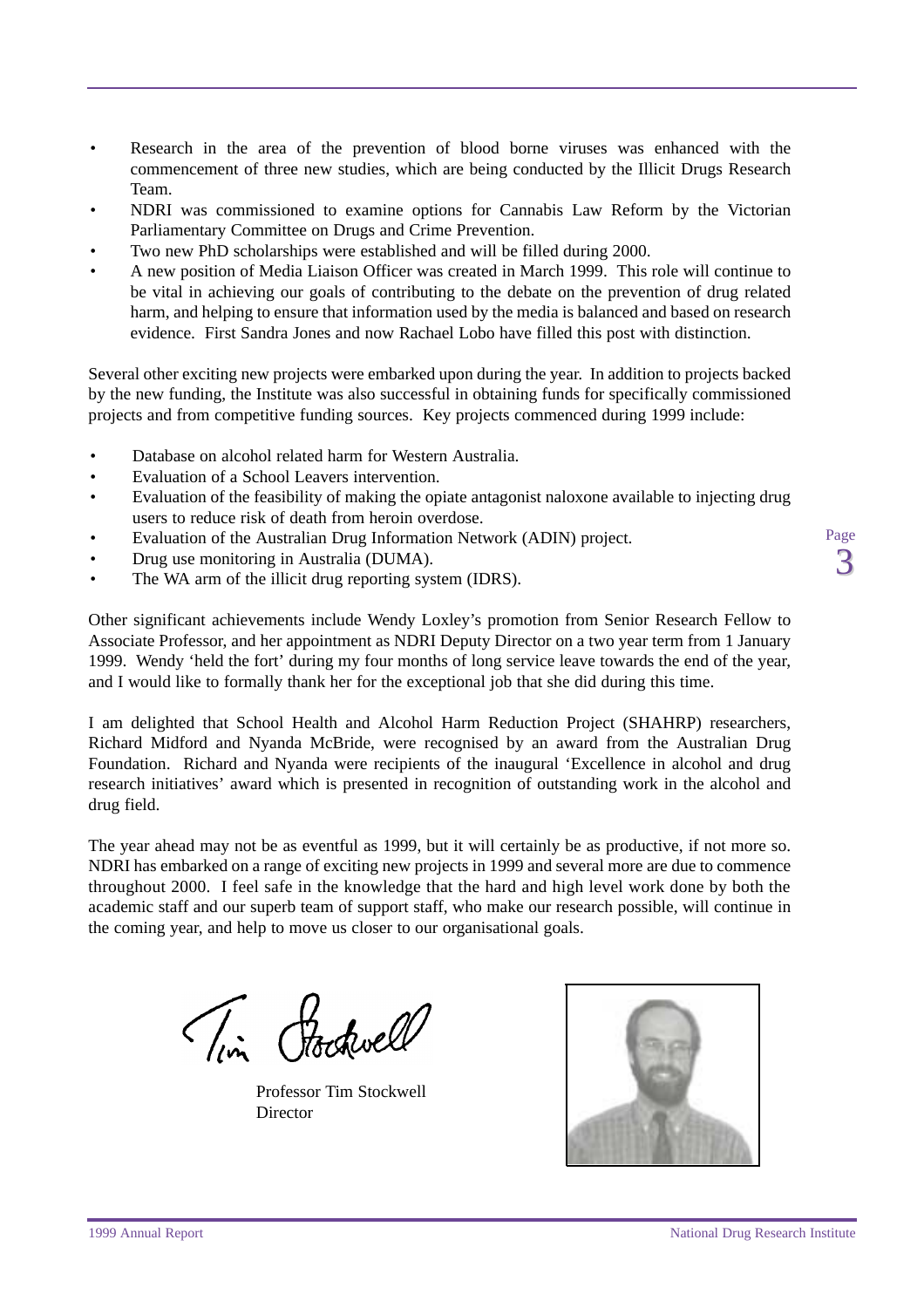## <span id="page-7-0"></span>**M ISSION**

The National Drug Research Institute, formerly the National Centre for Research into the Prevention of Drug Abuse, was established in March 1986 as one of two Centres of Excellence in Drug Research funded by the National Campaign Against Drug Abuse (now the National Drug Strategy). The Centre was formally designated an Institute at Curtin University of Technology in September 1999 by Professor Lance Twomey. The Institute's core funding is received from the Commonwealth Department of Health and Aged Care and in addition further funds are sought from a variety of Commonwealth and State granting bodies.

The mission of the Institute, stated simply, is to contribute to the overall aim of the National Drug Strategy, which is to minimise the harm associated with drug use. It does so by undertaking research designed to establish the preventive potential of a number of interventions: legislative, fiscal, regulatory and educational. It therefore complements the role of the National Drug and Alcohol Research Centre whose primary focus is on treatment.

## Page  $\Delta$

# **MISSION**

"To conduct and disseminate high quality research that contributes to the primary prevention of harmful drug use and the reduction of drug related harm"

# **KEY RESULT AREAS**

- The conduct and dissemination of high quality research in order to contribute to the primary prevention of harmful drug use and the reduction of drug related harm.
- Further building of the national capacity and expertise required to undertake research in the area of primary prevention of drug related harms and dissemination of knowledge and information
- Increasing the awareness of drug related harms and effective preventative measures among policy makers, the public and those who might benefit from prevention strategies.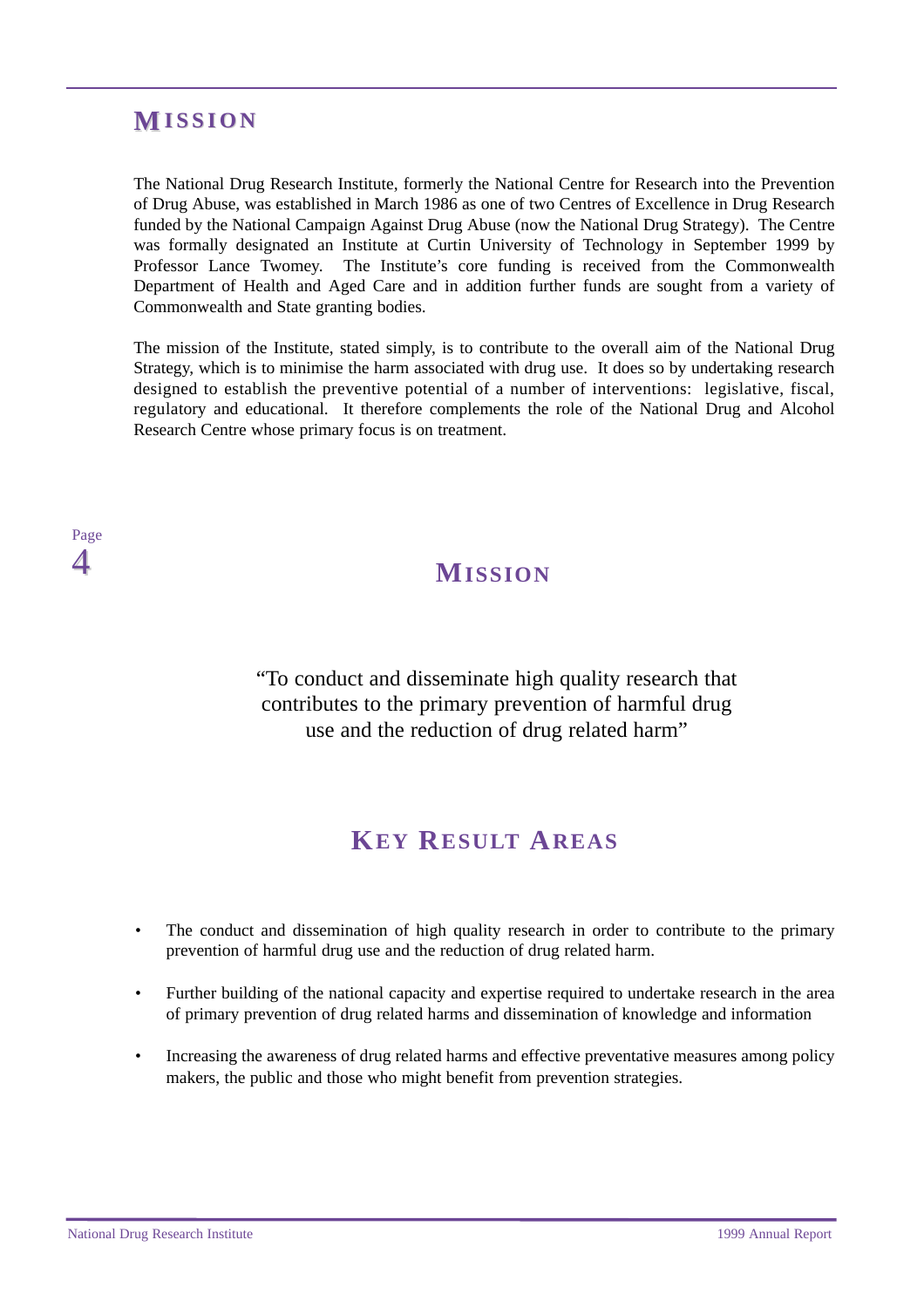# **ACHIEVEMENTS AND AWARDS**

<span id="page-8-0"></span>The main achievement of 1999 was the awarding, by Curtin University of Technology, of Research Institute status to the National Centre for Research into the Prevention of Drug Abuse. This change of status, which is reflected in the new name, served as recognition of the expertise and achievements of the organisation since its establishment 13 years ago.

The NDRI has maintained its competitive place in the University's ranking of research productivity and grants received, obtaining \$92,257 in Research Performance Index funds during the 12 months ending December 1999 and \$526,257 in additional grants.

1999 was also a year for awards. School Health and Alcohol Harm Reduction Project (SHAHRP) researchers, Nyanda McBride and Richard Midford, were recipients of the inaugural 'Excellence in Alcohol and Drug Research Initiatives' award from the Australian Drug Foundation. The award was presented in recognition of outstanding work in the alcohol and drug field.

Several support staff - Susan Wilson, Secretary; Paul Jones, Computer Systems Office; John Somerville, Resource Officer and Derani Sullivan, Administrative Assistant - were joint recipients of an award to recognise their excellent efforts on behalf of the Institute. The award was given by the Health Sciences Divisional Office at Curtin University of Technology.

# **E VENTS**

Page 5

#### **Seminar: The School Health and Alcohol Harm Reduction Project, 5 May 1999**

This seminar, which took place at the Hyatt Regency Hotel in Perth, was held to present the results of the first stage of the School Health and Alcohol Harm Reduction Project (SHAHRP). SHAHRP is a four-year intervention and research study, funded by Healthway, which aims to reduce alcohol-related harms in young people. The seminar, which was followed by a media launch, was attended by more than 50 representatives from the drug and alcohol community, relevant government departments, the education sector and the media.

#### **Seminar: The Social Impact of Cannabis Laws in WA and SA, 2 August 1999**

Once again held at the Hyatt Regency Hotel in Perth, this seminar launched the findings of a study of the social impact of cannabis laws in Western Australian and South Australia. The study compared the social impact of a cannabis conviction in WA with a cannabis infringement notice in SA. It was part of an evaluation of the Social Impacts of the Cannabis Expiation Notice System in South Australia, which was funded by the Commonwealth Department of Health and Aged Care. The seminar, which was preceded by a media launch, was attended by around 20 participants from the drug and alcohol sector.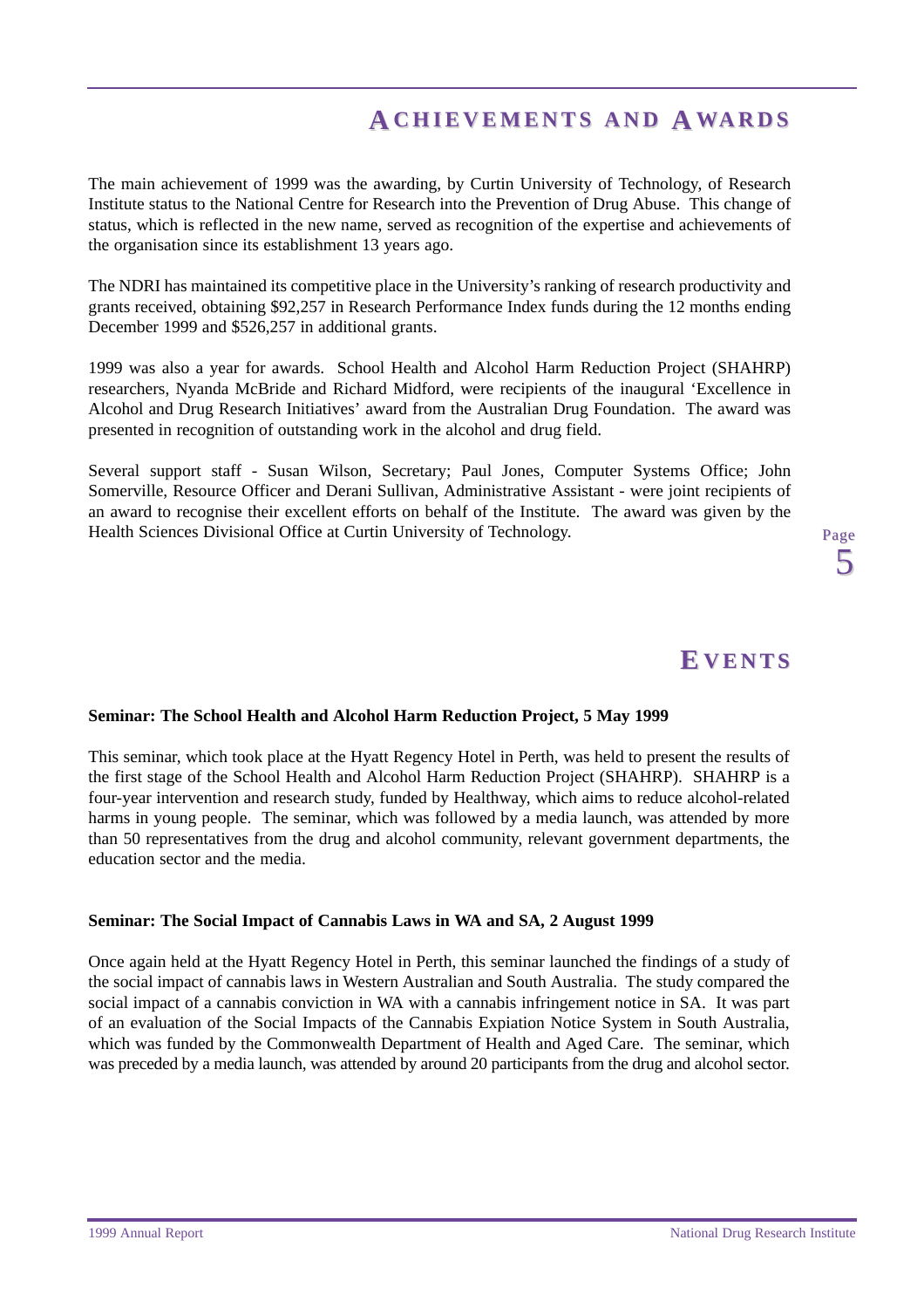# <span id="page-9-0"></span>**R ESEARCH ESEARCH P ROGRAMS AND ROGRAMS AND P ROJECTS ROJECTS**

The choices exercised at NDRI to address particular research questions and the ways in which we both negotiate our projects and disseminate their results are informed by some key strategic priorities:

- 1. The research must have national relevance. We seek to achieve this variously by ensuring research questions are of wide interest, concern serious drug-related harms, involve national data sets or, if local initiatives, can be considered to be demonstration projects.
- 2. Results must be communicated to practitioners and policy makers. We do not believe that it is sufficient just to publish our research in academic journals. We also communicate research findings through submissions to relevant public inquiries, in brief statistical bulletins, through a research newsletter with wide circulation, in personal briefings to policy advisers and politicians, and to the public at large through the print and electronic media.
- 3. Research must be conducted with sensitivity. We recognise that the design of some research projects may risk disempowering the host community, particularly where the community is already disadvantaged. We thus endeavour to approach our research in a way that is respectful and maximises community involvement in decision making.
- Page 6 4. Collaboration with other research agencies should be encouraged. We value effective working relationships with other State and national research centres and policy units addressing alcohol and drug use. In conducting our research, we collaborate with a number of organisations that complement our specific mission to investigate the prevention of drug related harm.
	- 5. Co-operation with other sectors should be pursued. We recognise the importance of a balanced approach to the prevention of drug-related harm, involving co-operation between law enforcement, health service providers and community groups. We strive to create and maintain partnerships across these important sectors in the conduct of our research.
	- 6. An international outlook should be taken. We participate in and contribute to international debate about drug-related harm and share research knowledge with other countries. This is achieved through attendance at and participation in international conferences and publication of our work in international journals.

There follows an overview of all research programs and projects undertaken by the NDRI during 1999, organised under the Institute's four main research areas:

- Indigenous Australian Research Program
- Alcohol Policy Research
- Community Interventions Research
- **Illicit Drugs Research**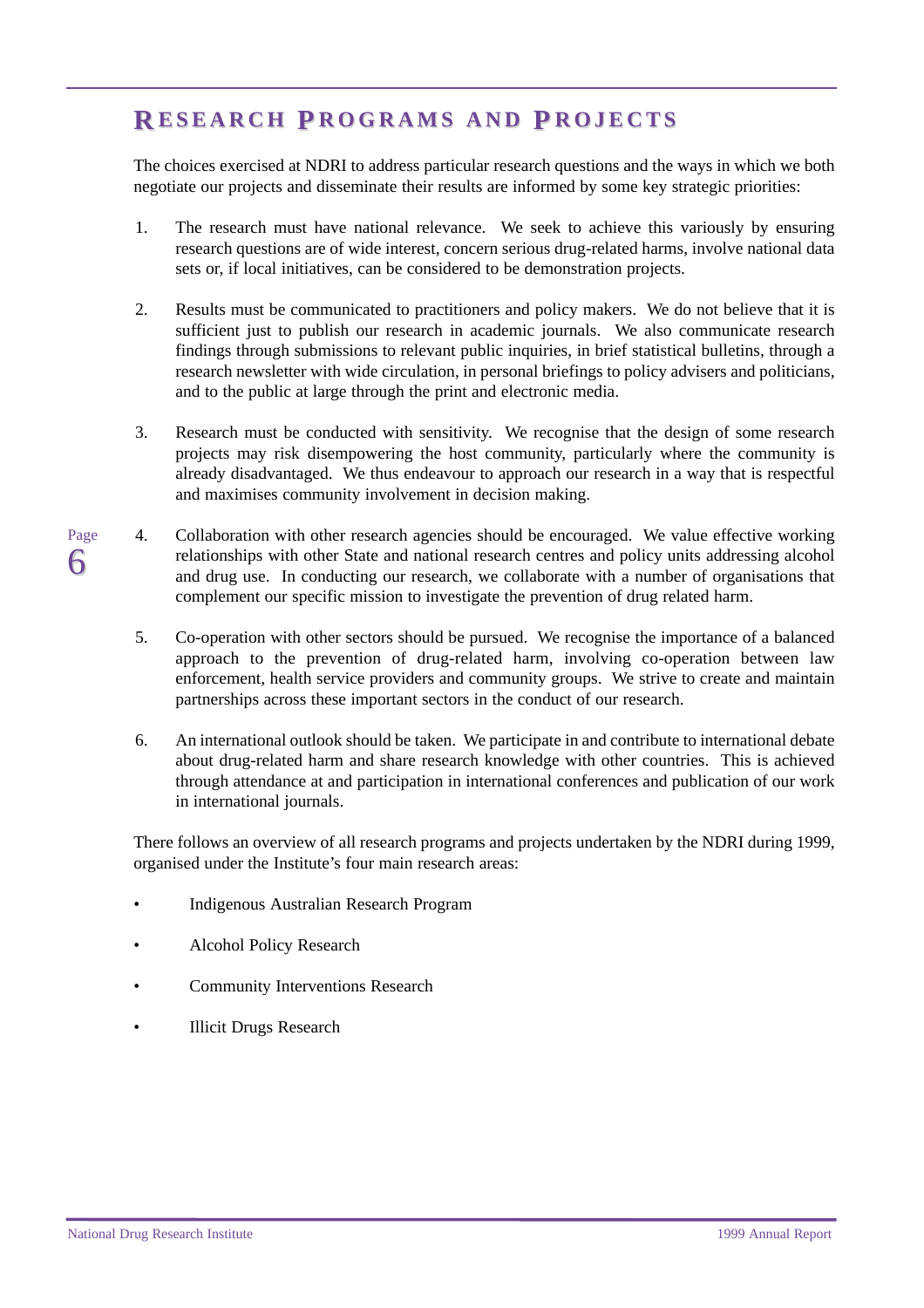### <span id="page-10-0"></span>**Indigenous Australian Research Program**

The Institute's Indigenous Australian Research Program was established in late 1992. The aims of the program are to identify factors which can prevent alcohol and other drug related harm among Indigenous populations, develop culturally appropriate means for measuring the extent and consequences of drug misuse among Indigenous people, and to disseminate information and provide advice on Indigenous Australian alcohol and other drug issues.

Program research is based on recognition of the heterogeneity among Indigenous people, and the fact that in the past much research in this area has provided little direct benefit to them. With this in mind an attempt has been made to develop research projects which, while contributing to a broad national understanding of alcohol and other drug related problems, meet the practical needs of particular Indigenous communities. This practical focus includes the transfer of information, skills and resources to members of Indigenous community organisations.

The highlight of this year's work was the launch on the Internet of both our updated database on alcohol and other drug intervention projects and our bibliographic database on Indigenous Australian alcohol and other drug issues. These databases complement each other and provide a valuable resource for those working in the area. Another important project was a study of alcohol consumption in the Northern Territory. This work—some of which was conducted in conjunction with the Institute's Alcohol Policy Research Team—has important implications for both Territory alcohol misuse prevention programs and national alcohol taxation policy. As in previous years, the team's work has had a practical focus on identifying strategies that can reduce the prevalence of alcohol and other drug misuse in Indigenous communities. As well as being involved in the evaluation of a petrol sniffing project in South Australia and an alcohol intervention project in Western Australia, team members have completed a national comparative review of evaluated alcohol intervention projects for Indigenous people.

As in previous years, a significant proportion of program staff workload has involved community service, advocacy, and the dissemination of information on Aboriginal alcohol and other drug issues to the wider community. Program staff see themselves as a resource to be utilised by Aboriginal community organisations, and provide advice and support to them in the development of intervention and research projects. Information dissemination activities have included submissions to government agencies, conference and other professional presentations, and participation in various committees.



From left: Sherry Saggers, Leah Councillor, Dennis Gray, Brooke Sputore and Fiona Nichols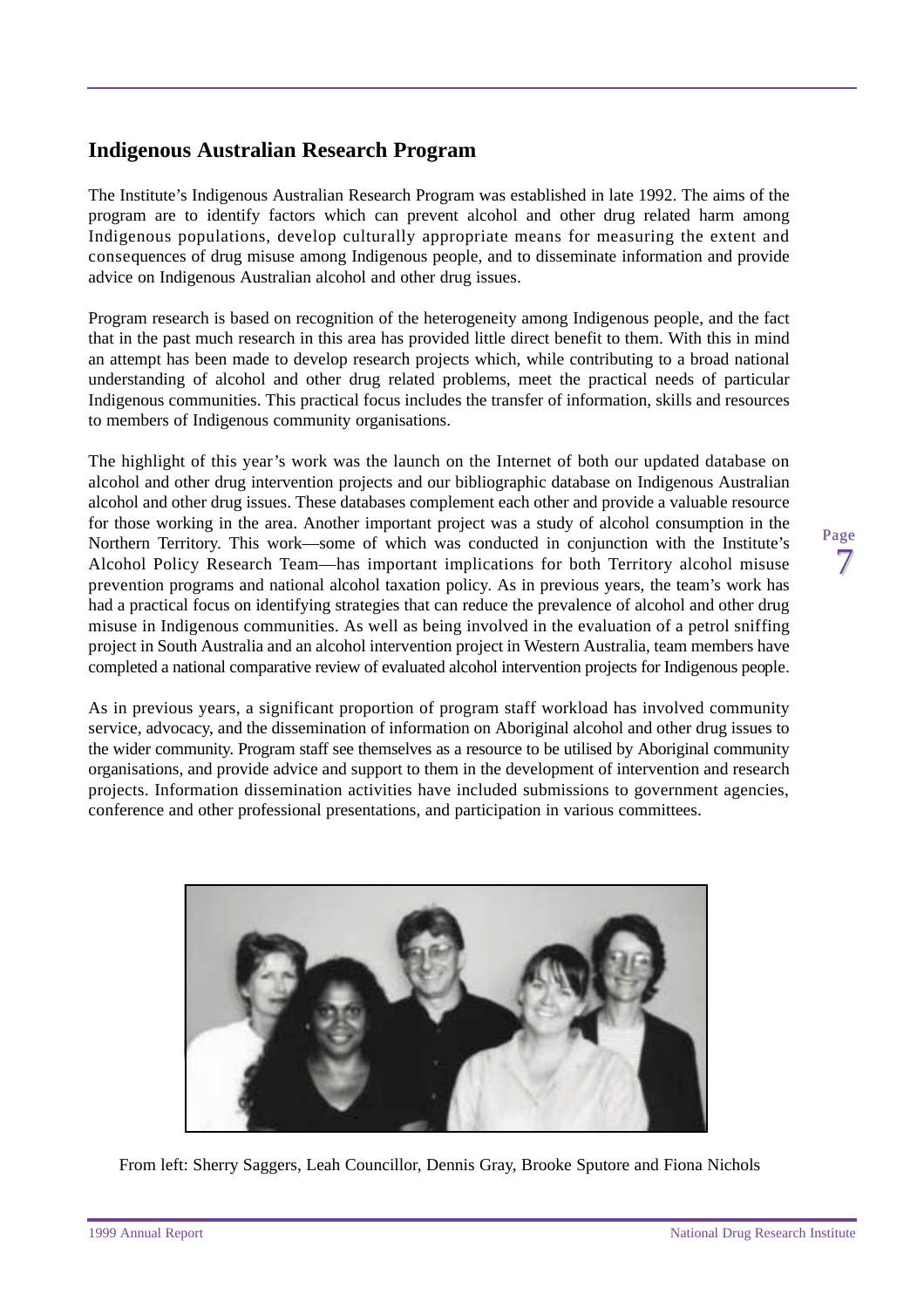#### **Database on Aboriginal and Torres Strait Islander alcohol and other drug projects**

| Project Team: Chief Investigators: | Associate Professor D Gray and Ms B Sputore       |
|------------------------------------|---------------------------------------------------|
| Co-investigator:                   | Mr C Richardson and Associate Professor S Saggers |

Project Status: Continuing in 2000

The aim of this project was to develop a comprehensive database to be disseminated to Aboriginal community organisations, government agencies, researchers and other parties interested in the reduction of the harm caused by alcohol and other drugs among Aborigines and Torres Strait Islanders. The database includes details of project objectives and strategies and contact details for each of the organisations conducting the projects. During 1999 the database was updated and released on the Internet.

#### **Annotated bibliography of alcohol and other drug use among Aboriginal peoples**

| Associate Professor D Gray and Associate           |
|----------------------------------------------------|
| Professor S Saggers                                |
| Ms L Councillor, Ms D Bourbon, Mr C Richardson and |
| Ms M Exon                                          |
|                                                    |

Project Status: Continuing in 2000

Page 8

> This project complements the database on Aboriginal and Torres Strait Islander alcohol and other drug projects. It aims to provide a comprehensive annotated bibliography on indigenous alcohol and other drug and related issues among Indigenous Australians. The database currently contains approximately 650 items, of which about 500 have been annotated and key-worded. An Internet version of the database was released in September 1999.

#### **Identification of the essential elements of a contemporary, culturally appropriate, indigenous model of alcohol and other drug harm prevention and rehabilitation**

| Project Team: Chief Investigators: | Associate Professor D Gray and       |
|------------------------------------|--------------------------------------|
|                                    | <b>Associate Professor S Saggers</b> |
| Project staff:                     | Ms F Nichols                         |

Project Status: Continuing in 2000

This project is being conducted in response to an expressed request from Aboriginal people in the region for an alcohol healing centre program which will focus on contemporary Aboriginal cultural realities and the harm prevention which may come about as a consequence of cultural and socioeconomic 'reconnection'. The project aims to identify, via a process of representative and qualitative community consultation with West Kimberley Aboriginal people, the essential elements of a contemporary, culturally appropriate model of alcohol (and other drug) harm prevention and rehabilitation. Work commenced on the project in 1997 and is continuing through 2000.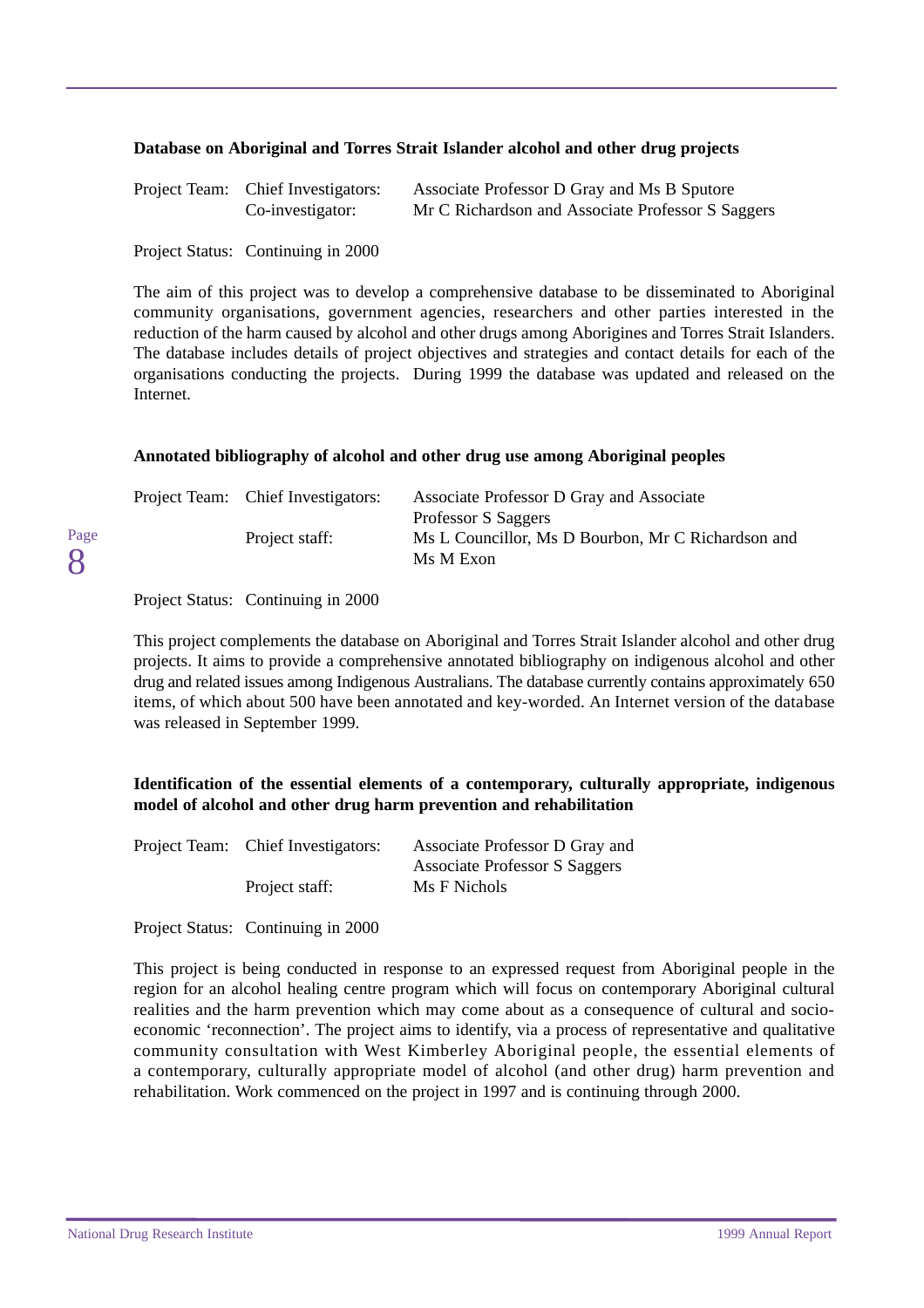#### **Alcohol consumption, related harm, and intervention measures in Kununurra, Western Australia**

Project Team: Chief Investigator: Associate Professor D Gray

Project Status: Completed in 1999

This project was undertaken on contract from the Health Department of Western Australia to assist with an objection lodged by the Commissioner of Health to the granting of an additional liquor licence in Kununurra. The project included review of the literature and analysis of data, alcohol consumption, related harm, and intervention measures both internationally and locally. A technical report was published in August 1999.

#### **Alcohol-related problems in Katherine, Northern Territory**

Project Team: Chief Investigators: Dr P d'Abbs and Associate Professor D Gray

Project Status: Completed in 1999

This project was conducted in conjunction with the Menzies School of Health Research on contract from Morgan Buckley, lawyers for the Northern Territory Liquor Commission, in relation to objections lodged against a Liquor Commission decision to impose restrictions on take-away sales of alcohol in Katherine. The project report documented levels of alcohol consumption and related harm and reviewed the background to the imposition of restrictions, and made general recommendations to address alcohol-related problems in Katherine.

#### **Indigenous Australians and liquor licensing legislation**

| Project Team: Chief Investigator: | Associate Professor S Saggers and |
|-----------------------------------|-----------------------------------|
|                                   | Associate Professor D Gray        |
| Project staff:                    | Ms D Bourbon                      |

Project Status: Completed in 1999

This project built upon earlier work conducted in Western Australia. It was designed to review liquor licensing related legislation throughout Australia, and to develop recommendations aimed at ensuring such legislation: furthers the objective of minimising the harm caused by alcohol among Indigenous Australians; promotes indigenous community involvement in decision making regarding the availability of alcohol; and is culturally appropriate.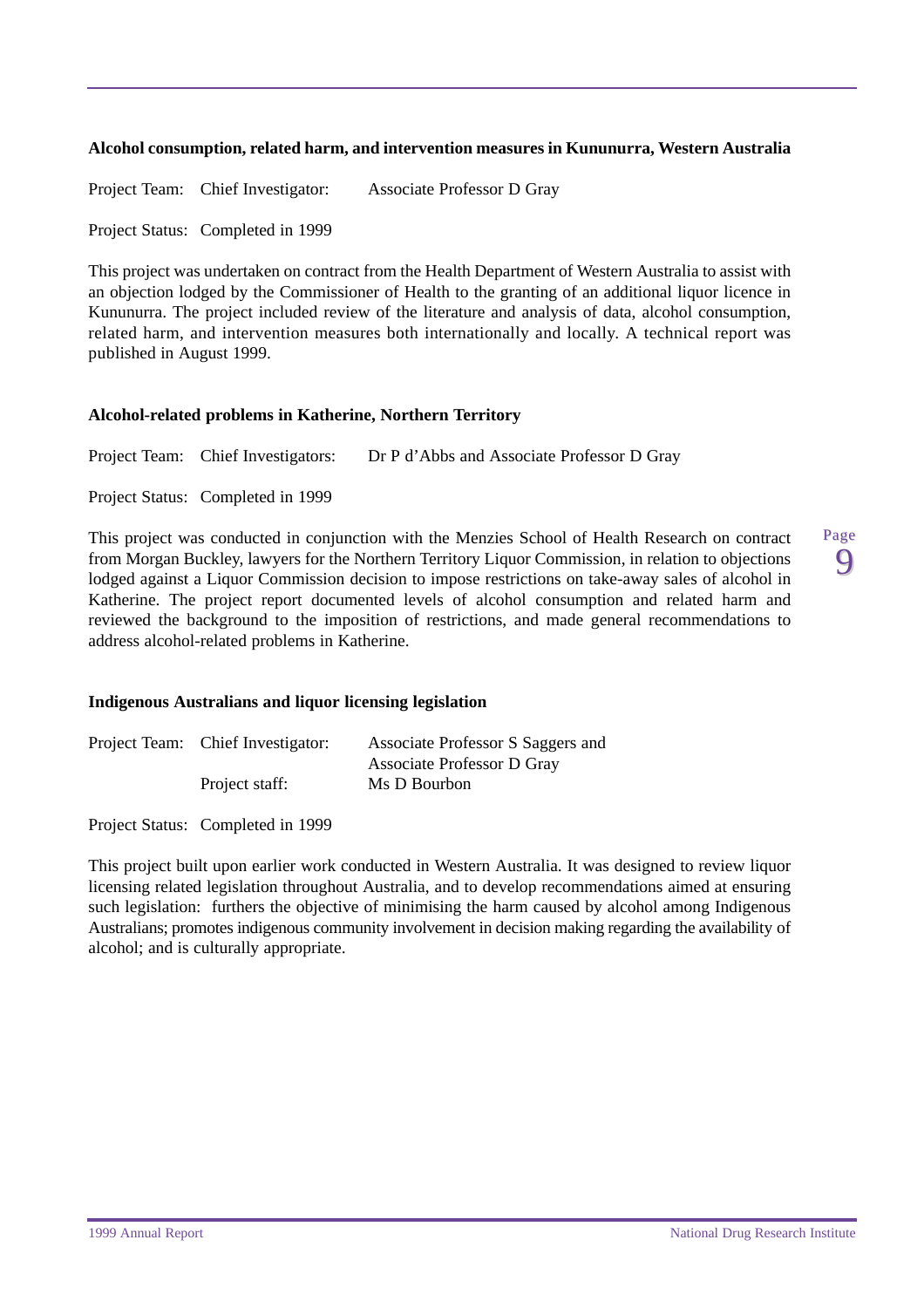#### **Jungarni-Jutiya Alcohol Action Council and community needs assessment of Halls Creek**

| Project Team: Chief Investigators: | Ms B Sputore and Associate Professor D Gray |
|------------------------------------|---------------------------------------------|
| Project staff:                     | Mr C Sampi                                  |

Project Status: Completed in 1999

The Indigenous Australian Research team was contracted by Jungarni-Jutiya Alcohol Action Council to undertake an evaluation of its existing services, and carry out a needs assessment to identify what other alcohol intervention services, if any, are needed in Halls Creek. The research involved both qualitative and quantitative methods, and included:

- a community survey;
- statistical analysis of hospital, police, and project data; and,
- a review of documentary project data.

It found the existing services were generally effective and that there was broad community support for an expansion of preventative programs.

#### **Alcohol consumption in the Northern Territory**

Project Team: Chief Investigators: Associate Professor D Gray, Ms T Chikritzhs and Professor T Stockwell

Project Status: Completed in 1999

This project examined:

Page 10

- the effect of the Northern Territory Government's cask wine levy on per capita consumption of alcohol; and,
- regional variation in patterns of alcohol consumption.

It was undertaken using alcohol purchase data provided by the Northern Territory Liquor Commission.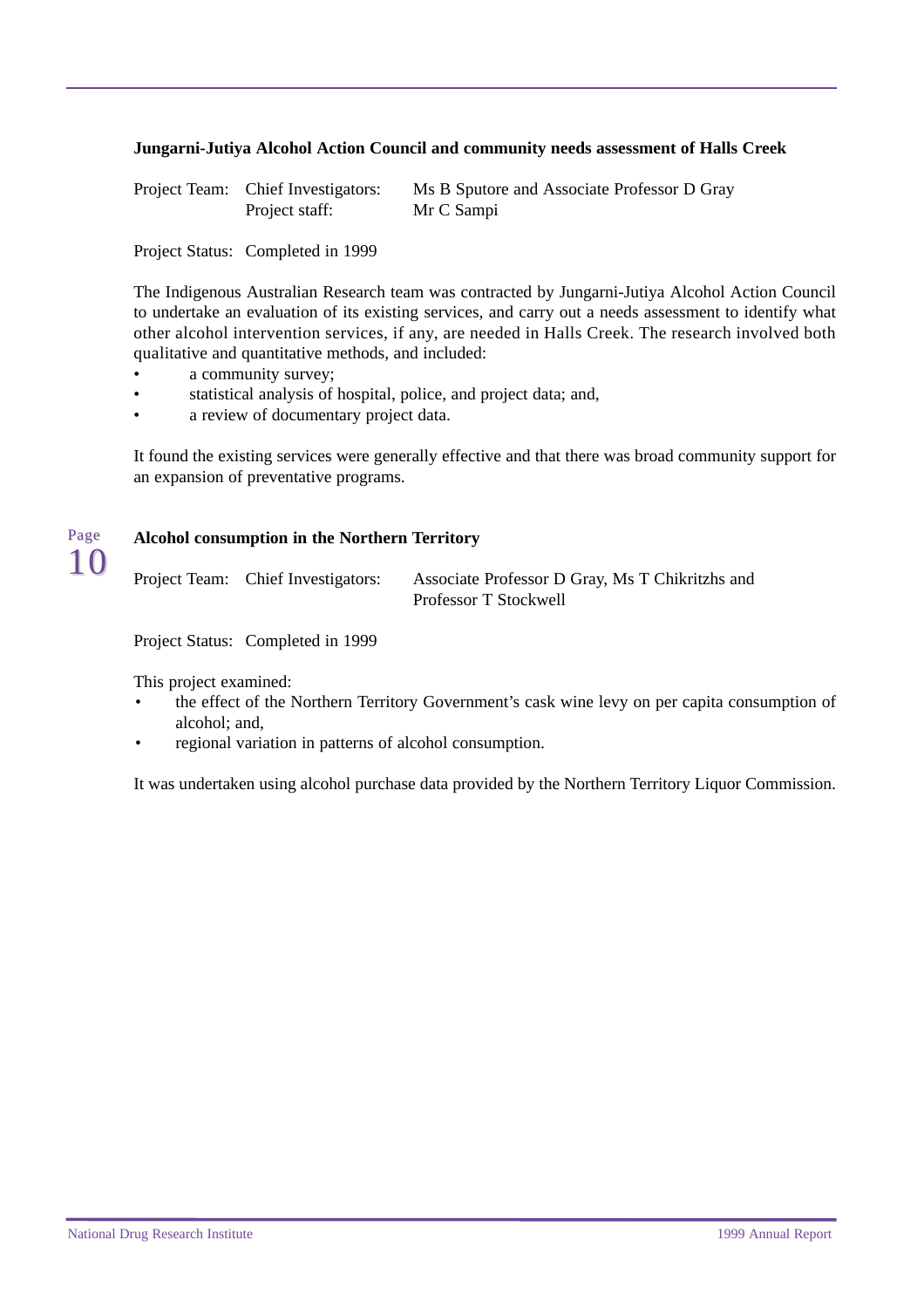## <span id="page-14-0"></span>**Alcohol Policy Research**

The main focus of effort this year has been on the continued development and application of alcohol harm indicators at the local, regional, state and national levels. Central to this effort has been the National Alcohol Indicators Project (NAIP) conducted in association with Turning Point Alcohol and Drug Services Inc, Melbourne. The massive task of gathering relevant health, crime and sales data from all jurisdictions since 1990 has well and truly begun and the first statistical bulletin was published at the end of 1999. This report focused on perhaps the most significant measure of harm: deaths caused by alcohol. National trends were presented along with comparisons between different states and territories by geographic region, gender and ethnicity. A new method was developed for adjusting estimates of the proportions of key conditions caused by alcohol on the basis of changes in national per capita consumption. Finally, this method was applied to 1997 to provide the most recent estimate then possible of the total numbers of alcohol-caused conditions, life years lost and hospital admissions for men and women.

The underlying methodology of NAIP has continued to be informed by the team's involvement in coordinating an international effort to devise guidelines for other countries to monitor alcohol consumption and harm under the auspices of WHO, Geneva. During 1999 this project progressed by involving researchers from Nigeria, Estonia, Germany, Thailand, India, Scotland, USA, South Africa and Mexico to examine the applicability of the draft guidelines to their own countries.

The purpose of NAIP is not merely to report on evidence of the extent of harm from excessive alcohol consumption but also to apply validated harm indicators to the analysis of the impact of statelevel and national policy initiatives. We were fortunate indeed to win a tender in 1999 to evaluate the health and economic impacts of the Living With Alcohol program, a unique initiative of the NT Government involving a comprehensive program of enhanced treatment, public education and control of alcohol problems funded by a new levy on drinks with an alcohol content greater than 3%. The results showed a strikingly positive impact, a significant component of which was attributed to the levy itself as the reduction in alcohol-caused hospital episodes, road crashes and deaths begun as soon as the levy was introduced. The total economic saving achieved over 4 years was estimated to be \$124 million.

At the local area level, the WA Liquor Licensing Demonstration Project has collected harm indicator data at the level of statistical local areas. In so doing an innovative method was developed to calculate the 'service population' of particular areas where this varied from ABS census-derived estimates of residential populations as a consequence of both tourism and residents being absent for some part of the year. As a consequence, more precise estimates of rates of local alcohol consumption and levels of harm could be calculated taking better account of the movement of people into and out of different parts of the state. A companion project is about to begin in New South Wales as part of a collaboration between the NSW Bureau of Crime Statistics and Research, the NSW Police Service and the NSW Health Department with a special focus on alcohol-related violence.

Other achievements in 1999 include the completion of a major case-control study on the role of alcohol in injury, with its first publication appearing in the November issue of the international journal *Addiction*. In addition, a new reference text has been completed entitled "The International Handbook of Alcohol Problems and Dependence" under the co-editorship of Professors Nick Heather, Tim Peters and Tim Stockwell to be published by John Wiley and Sons in January 2001.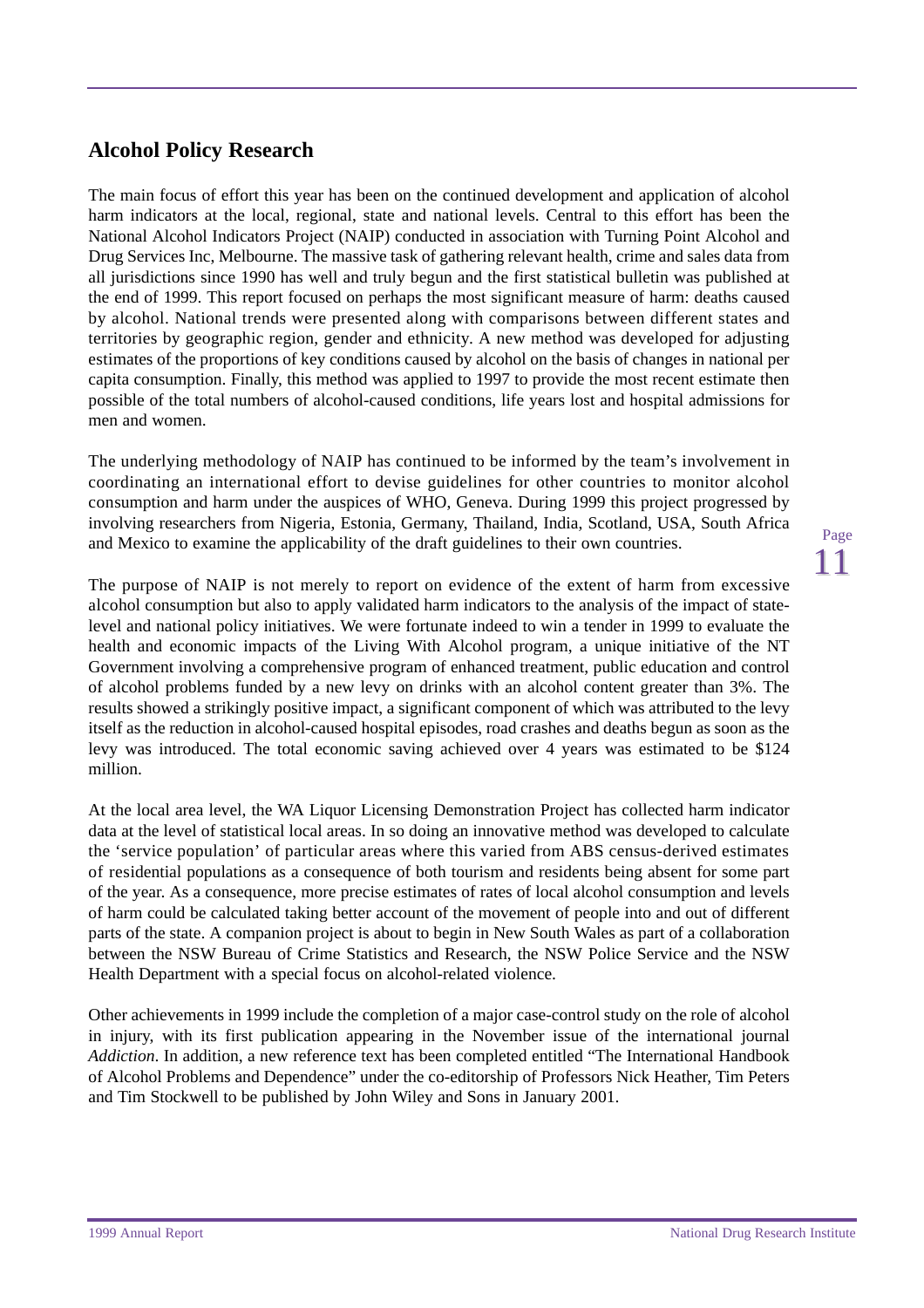

From left: Tim Stockwell, Roberta McLeod, Tanya Chikritzhs and Sally Brinkman

#### **Database on alcohol related harm for Western Australia**

| Project Team: Chief Investigator: | Professor T Stockwell             |
|-----------------------------------|-----------------------------------|
| Co-investigators:                 | Ms S Brinkman and Ms T Chikritzhs |

Project Status: Commenced in 1999

Page 12

> The Health Department of WA invited NDRI to prepare a report on a range of indicators of alcohol related harm by Health Service Area to inform policy and planning. The indicators included rates of alcohol related road crashes, of drink driving offences, liquor sales, alcohol related hospital admissions and deaths. The project involved the active participation of a researcher with the Health Department's Alcohol and Drugs Policy Planning Section.

#### **Liquor licensing demonstration project - WA**

| Project Team: Chief Investigator: | Professor T Stockwell             |
|-----------------------------------|-----------------------------------|
| Co-investigators:                 | Ms T Chikritzhs and Ms S Brinkman |

Project Status: Commenced in 1999

A joint project with the Alcohol Advisory Council of WA funded by the Health Department of WA as a Commonwealth Demonstration project.

In common with Liquor Acts in other States, the WA Liquor Act now has an explicit focus on harm minimisation as one of its primary objects. The purpose of this project is to develop and apply a model for the dissemination of local information about levels of alcohol related harm and high risk drinking, serving and promotional practices. The database established for the Measurement of Alcohol Problems for Policy (MAPP) project will be updated and interviews with stakeholders and decision-makers in the area of liquor licensing will take place to investigate the optimal form of local information on harm and risk. Issues of confidentiality will be examined in detail and also the issue of the legal admissability of the data as evidence in court cases.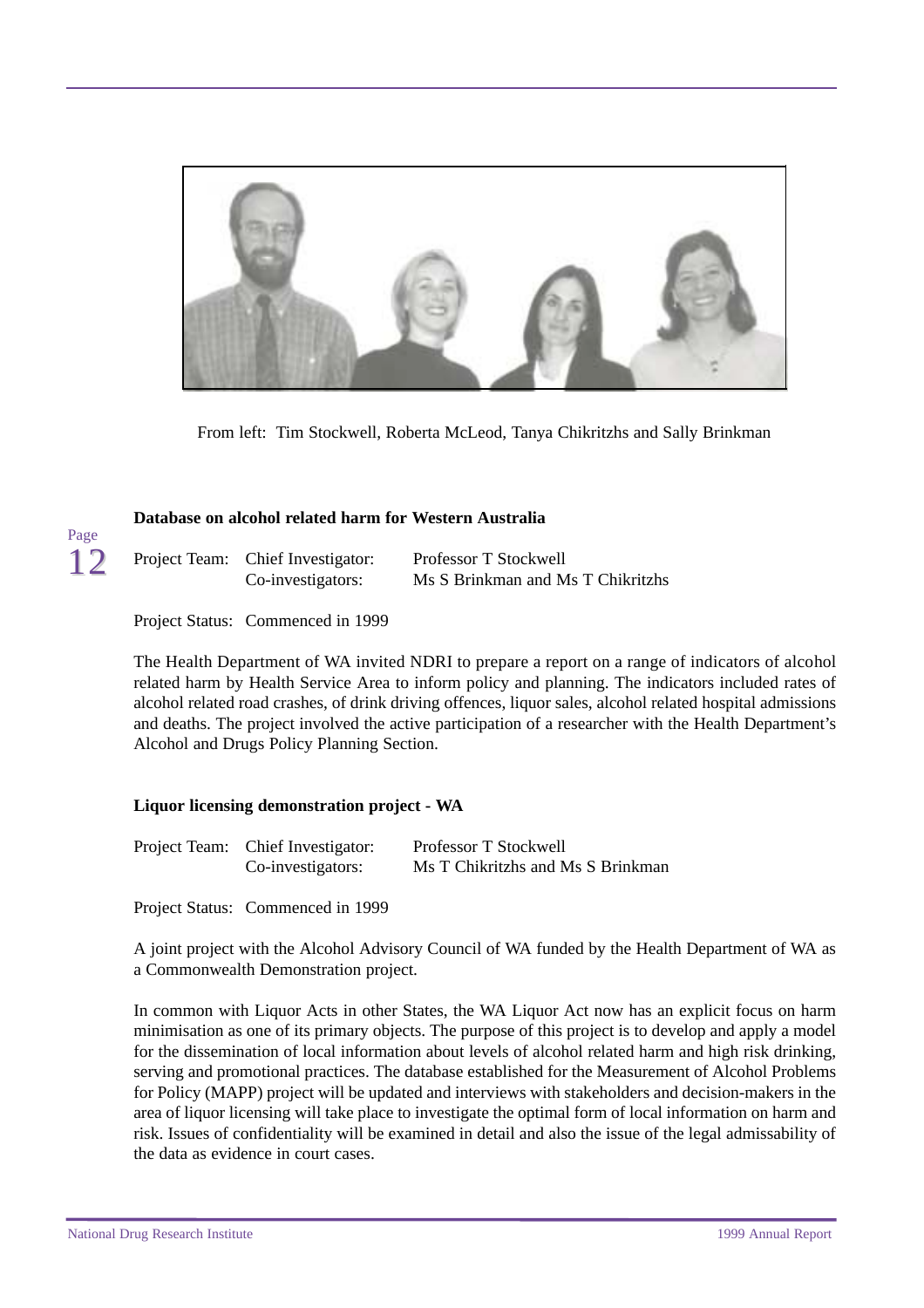#### **National alcohol indicators project (NAIP)**

| Project Team: Chief Investigator: | Professor T Stockwell           |
|-----------------------------------|---------------------------------|
| Co-investigators:                 | Ms T Chikritzhs and Ms J Cronin |

Project Status: Commenced in 1999

There are currently a number of ways in which alcohol consumption and related harms are monitored in Australia: national surveys, alcohol beverage industry sales data, the application of aetiological fractions to health statistics regarding the incidence of conditions known to be alcohol-related and a variety of other harm indicators. The majority of the statistics are recorded in all jurisdictions from the 1980's until the present time. The NDRI has been funded by the Commonwealth Department of Health and Aged Care, over a period of three years in the first instance, to access a number of these data sets with the intention of tracking trends of alcohol consumption and related harms from 1992.

The data on alcohol-related harm and alcohol consumption patterns will be used to determine the magnitude (prevalence and incidence) of specific alcohol-related problems and to track changes and determine trends in these problems over time. In addition, time series data about specific sets of alcohol patterns can be used to evaluate the effects of policy or prevention interventions within Australia. These applications are the central focus of this project.

The six priority indicators to be monitored include: hospital admissions attributed to alcohol, alcoholrelated mortality, per capita consumption of alcohol by persons over fifteen years of age, estimated percentage of total alcohol consumption which is high risk, percentage of adults and adolescents drinking harmful or hazardous quantities of alcohol, and other problem indicators (rates of night time assaults, serious crashes with blood alcohol levels above .05 and single vehicle night crashes). It should be acknowledged that although the list of indicators is far from exhaustive, it is indicative of the principal measures of concern in the analysis of alcohol issues in Australia.



Australian state-wide death rates (per 10,000) due to wholly alcohol attributable conditions, by sex, metro/non-metro, 1990-1997.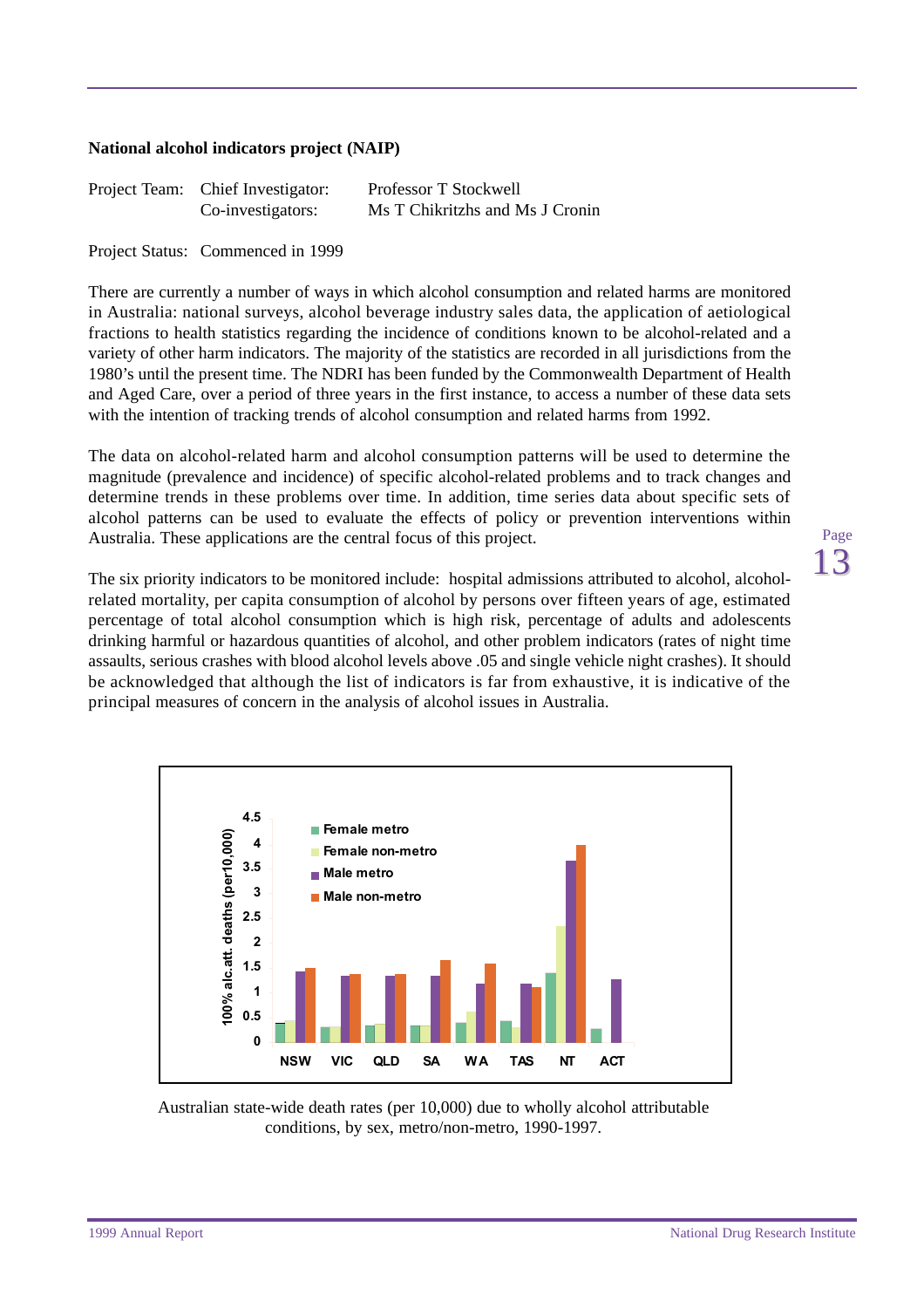#### **NT Living With Alcohol program evaluation project**

| Project Team: Chief Investigator: | Professor T Stockwell           |
|-----------------------------------|---------------------------------|
| Co-investigators:                 | Ms T Chikritzhs and Ms J Cronin |

Project Status: Commenced in 1999

A joint project with the Lewin-Fordham Group

National indicators of alcohol consumption and alcohol related harms show that the Northern Territory (NT) levels are consistently higher than in the rest of Australia. In November 1991 the 'Living With Alcohol program' (LWA) was designed to reduce alcohol-related harm to a level equivalent to, or lower than the national level by the year 2000. The LWA is an important prevention initiative with many unique features worthy of careful investigation. It was funded by a levy on all alcoholic drinks with a strength greater than 2.9% alcohol by volume. The levy raised significant funds for treatment and prevention activities in the Territory and was also in itself an economic disincentive for drinking high strength alcohol. The LWA program has commissioned NDRI and a group of consulting health economists from the Lewin-Fordham Group to estimate the economic benefits of the program.

14 The first phase of the project involves estimating the impact on levels of alcohol-related harm in the domains of road safety, morbidity and mortality. Time series analyses will be conducted on relevant indices that are available for a long enough period prior to the start of LWA. An innovation will be the calculation of new aetiological fractions specifically for the Northern Territory which recognise the higher levels of hazardous and harmful drinking compared with the rest of Australia. These will also be adjusted year by year for estimated changes in drinking levels.

The Lewin-Fordham Group will provide the health economic expertise to this project to estimate the economic costs associated with alcohol use in NT during the period of the study. This information will then be combined with the estimates of the impact of LWA on key harm indicators to estimate the overall economic impact of this unique prevention program.

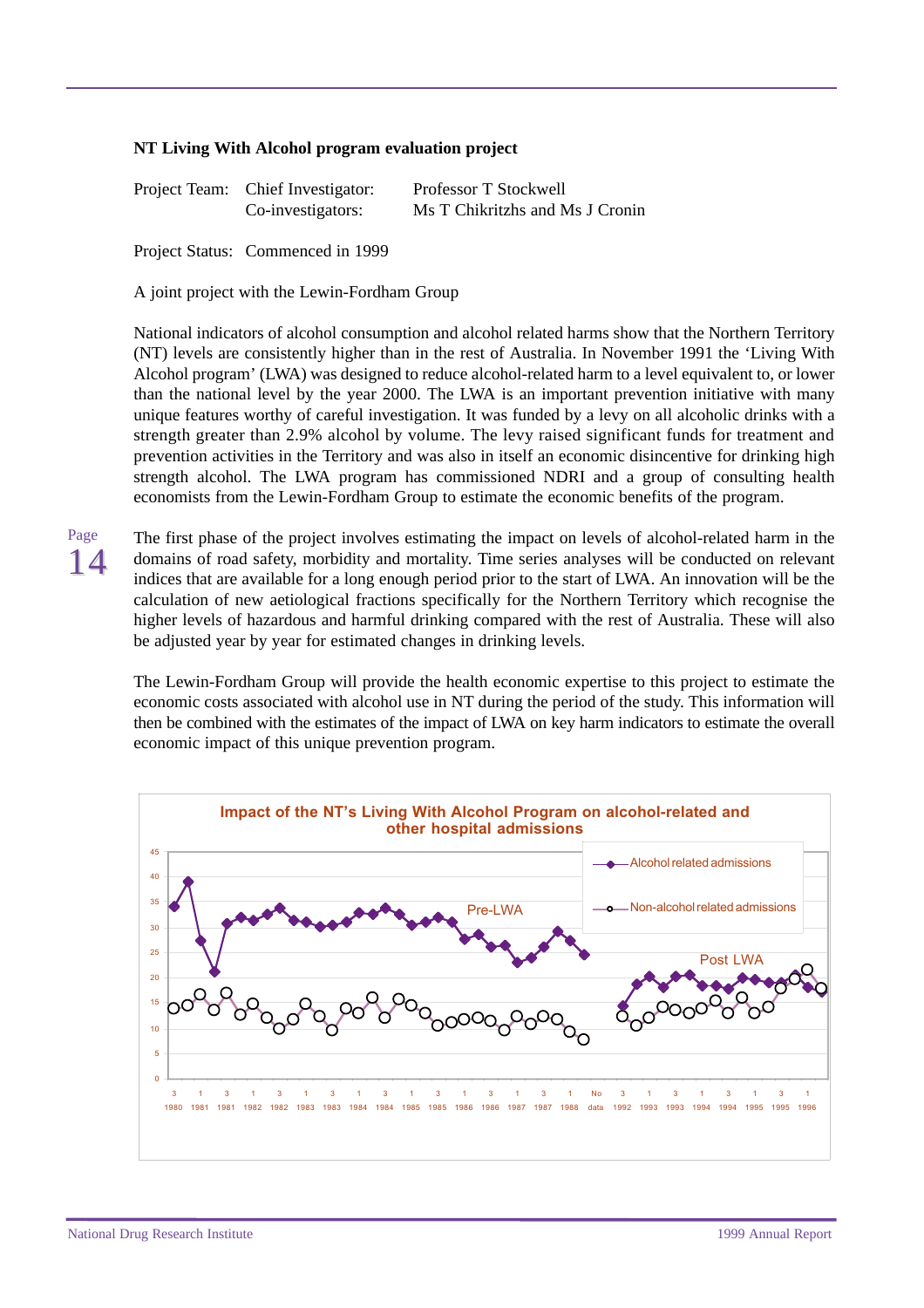#### **Evaluation of public health and safety impact of extended trading permits for Perth hotels and nightclubs**

Project Team: Chief Investigators: Ms T Chikritzhs and Professor T Stockwell

Project Status: Continuing in 2000

Doctoral student, Tanya Chikritzhs, has chosen this topic for her thesis under the supervision of Tim Stockwell. Time series of data regarding numbers of drink driving offenders identified as having drunk last at particular premises have been examined for trends before and after the granting of Extended Trading Permits (ETPs) to hotels and nightclubs in the Perth metropolitan area. Analysis has also been made of numbers of assaults identified as occurring on or in the vicinity of particular licensed premises before and after the granting of extended trading permits. The ETP system permitted by liquor laws in Perth has some interesting and unique features. ETPS have been granted to some but not all applicants by the director of Liquor Licensing over the last five years. Typically, they permit an additional hour of trading at peak trading times such as the early hours of Saturday and Sunday. Premises with a known poor record for compliance with liquor laws are unlikely to receive an ETP. Given the low levels of monitoring of licensed premises during this period, the net result is a natural experiment allowing for comparisons of problems before and after the granting of ETPs in both assault and drink-driving offences and with control establishments that either did not apply for or did not receive an ETP. Liquor licensing sales data have been examined to determine whether the granting of an ETP appears to increase profitability of the premise. A technical report released in May 1997 provided strong evidence that extended trading hours are associated with increased levels of assault and alcohol-related road crashes. Subsequent analyses have found evidence that extended trading hours are associated with increased patron blood alcohol levels.

#### **Alcohol dependence and alcohol-related problems (Handbook**)

Project Team: Chief Investigators: Professor N Heather, Dr T Peters and Professor T Stockwell

Project Status: Continuing in 2000

This project involves the production of a comprehensive text on alcohol problems with 45 chapters on topics covering the full range of issues around prevention, treatment and biological processes. The book will be published by John Wiley in mid-2000 and the international contributors include over 35 well-known researchers.

#### **The relationship between alcohol consumption patterns and injury**

| Project Team: Chief Investigators: | Dr M Stevens, Mr M Phillips and Professor T Stockwell |
|------------------------------------|-------------------------------------------------------|
| Project Officer:                   | Ms R McLeod                                           |

Project Status: Continuing in 2000

This case control study will investigate the relationship between injuries and alcohol consumption, particularly the quantity of alcohol taken and the sites in which it was consumed. Changes in this relationship according to season and location will be examined as well as the use of other licit and illicit drugs. Data collection from over 1000 injured people and 800 community controls has been completed. A paper has been presented at an international conference and also submitted for publication.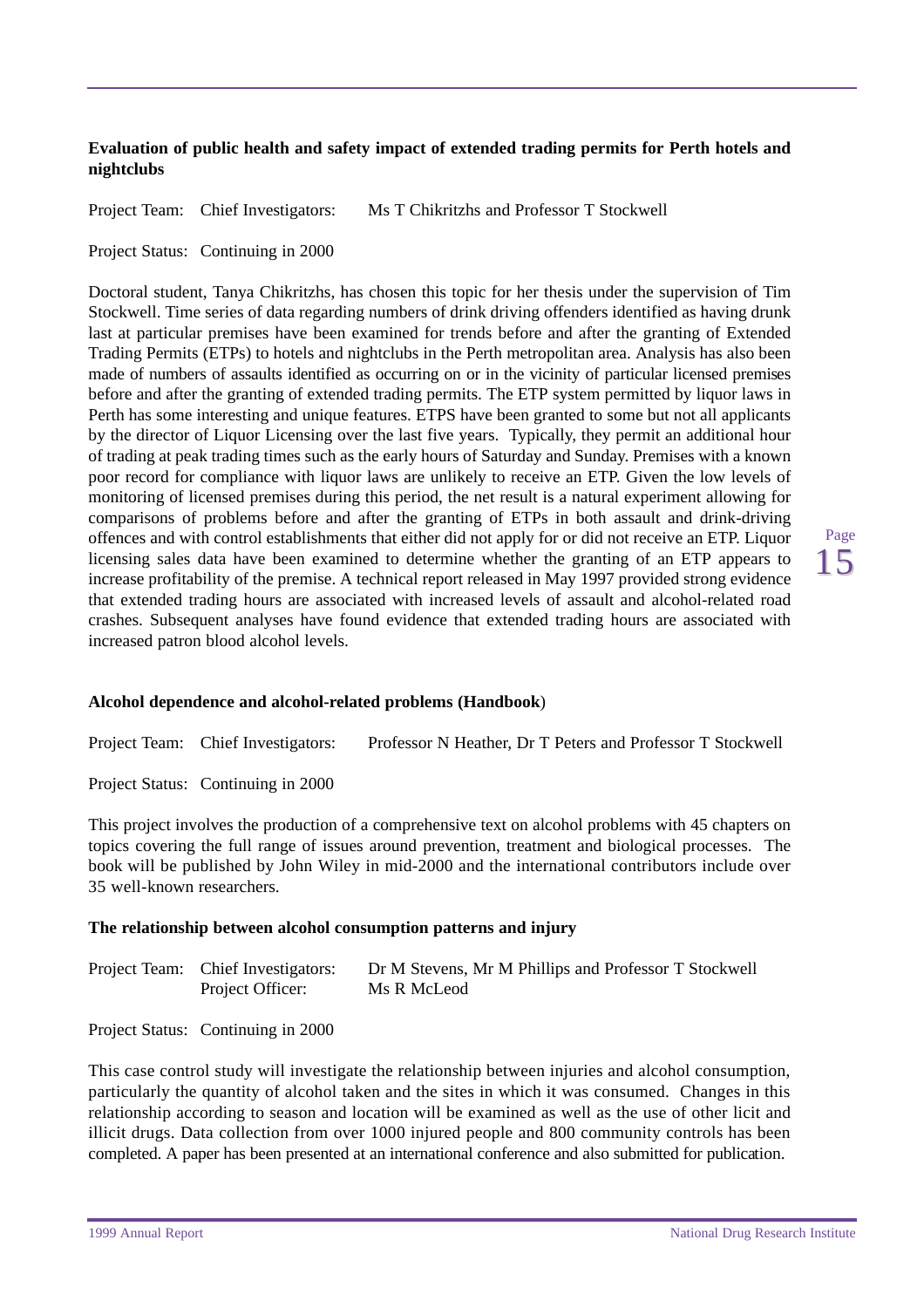#### **Monitoring of alcohol-related violence and crime in NSW**

Project Team: Chief Investigator: Professor T Stockwell Project Status: Continuing in 2000

This collaborative venture represents a commitment to a 3 year program of research to establish policy relevant, monitoring and evaluation procedures with particular reference to alcohol violence and other crime.

The expertise developed by working on the Measurement of Alcohol Problems for Policy project, the WA Liquor Licensing Demonstration project and the National Alcohol Indicators project will be made available to the NSW Bureau of Crime Statistics and Research, with a focus on local and regional areas of NSW. A preliminary stage will involve the identification and collection of appropriate data sets following the model used in Western Australia and Victoria which provides local data on serious alcohol-related violence and crime. Reports will be prepared on these but the underlying objective will be to develop and define indicators to be applied in the NSW context for the evaluation of policy initiatives such as the enforcement of licensing laws, changes in trading hours, the introduction of Accords and so on. It is anticipated that the successful applicant to the position of Research Fellow will obtain an adjunct appointment with Curtin University through the National Drug Research Institute and also that all publications will carry the names of the NSW Bureau and NDRI.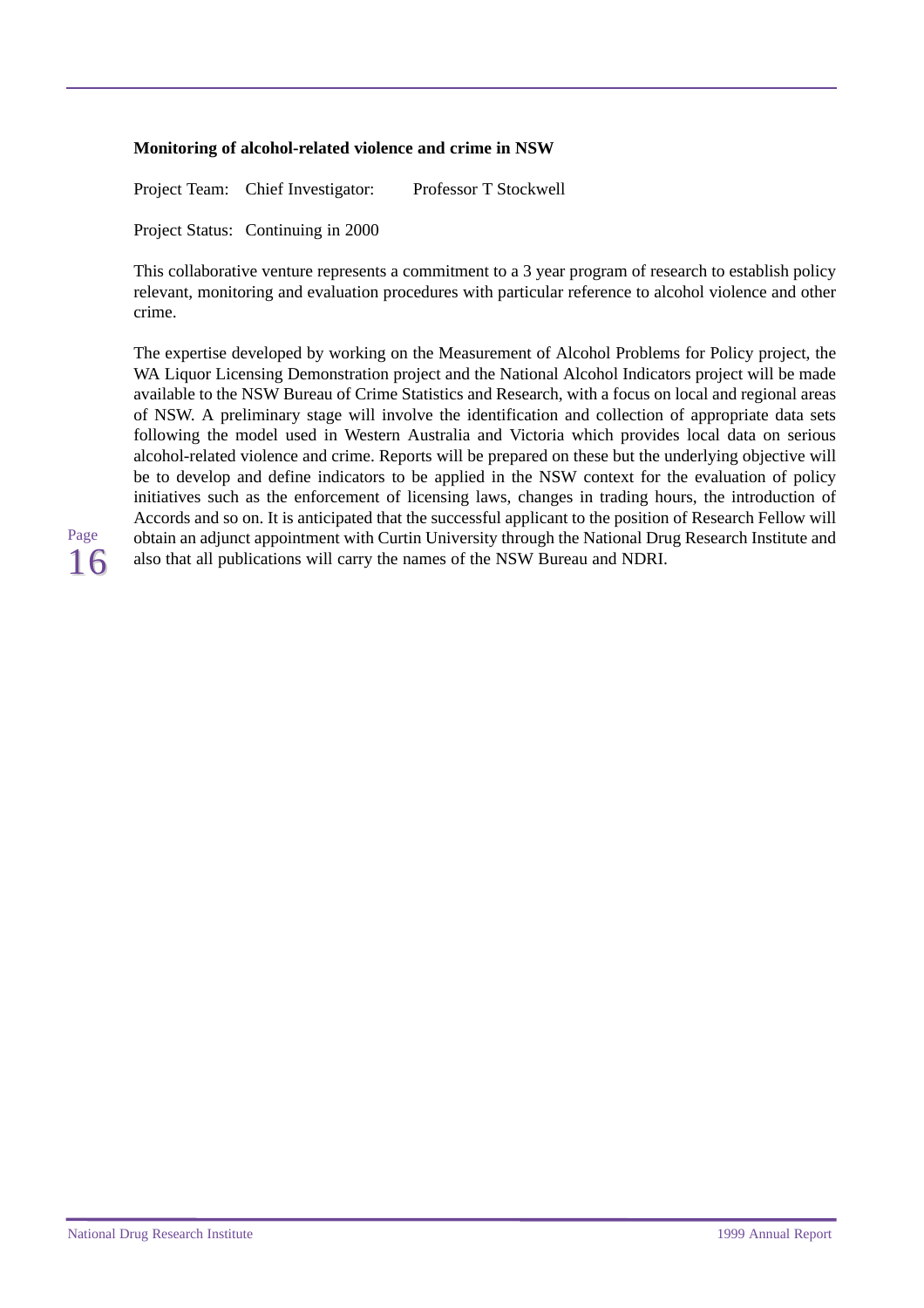## <span id="page-20-0"></span>**Community Interventions Research**

The community team continued to be involved in a diverse range of research projects during 1999, although the consistent unifying theme was development of practical preventative interventions. The School Health and Alcohol Harm Reduction Project (SHAHRP) continues to be a major component of the team's work. The project is designed to teach junior high school students how to prevent harm arising from their own and other people's drinking. Data is being collected from approximately 2300 students in 14 Perth government high schools, with repeated measures of individual students on a range of knowledge, attitude and behaviour indices. The project is now in its third and final year of data collection, subsequent to implementation of the main education component in 1997, followed by booster sessions in 1998. Findings from these first two years of the intervention are very encouraging, with clear changes in knowledge, attitude, consumption and harm-related behaviour.

The community team will continue to undertake alcohol education research with the SHAHRP student cohort, during their final two years of high school, through the follow on SHAHRP 2000 project. This research project received funding from Healthway in 1999 and is specifically designed to consolidate the knowledge attitude and behaviour changes achieved by the SHARHP intervention.

The Partysafe community mobilisation project commenced in Carnarvon in September with the employment of part-time project and evaluation officers. Office accommodation was provided by Carnarvon Public Health, which has been extremely helpful in getting the project started and supporting the project officer on a number of alcohol harm prevention initiatives. Given the small scale and remote nature of this project, such local support has been invaluable. Project staff have spent most of their time this year conducting and analysing a local survey, which will establish a number of baselines against which to measure the impact of the project. It will also provide better information on local prevention needs, which will help shape the nature of the project interventions.

Community team members were involved in three other major projects during 1999. The community team contributed to the evaluation of the National Community Based Approach to Drug Law Enforcement (NCBADLE) multi-site, pilot, harm reduction policing project. The team was also involved in the production of an evaluation handbook to guide future research and evaluation in the area of community policing approaches to reduce drug related harm. The community team was contracted by the School Drug Education Project (SDEP) to conduct an evaluation of a project designed to reduce harmful behaviour associated with school completion celebrations. At this stage, this has involved formative data gathering from 1999 school leavers for the purposes of informing interventions planned for the end of the year 2000. Finally, the community team was invited to co-ordinate technical aspects of the evaluation of the establishment and operation of the Australian Drug Information Network (ADIN). This innovative, multi-million dollar, drug information project is still embryonic, but is designed to develop a number of readily accessible, national drug information resources over the next three years. NDRI will be involved in assessing how it achieves its aims.

The community team has produced a creditable number of journal articles and book chapters this year and it is particularly worth noting that the initial findings from the SHAHRP research are starting to be published in refereed journals. The findings from this study are an important contribution to the drug education literature because of the emphasis given to harm reduction rather than abstinence goals. Richard Midford also presented findings from the first year of the study at the 10th International Conference on the Reduction of Drug Related Harm in Geneva. Richard Midford and Nyanda McBride each presented papers on their research at the 11th National Health Promotion Conference in Perth.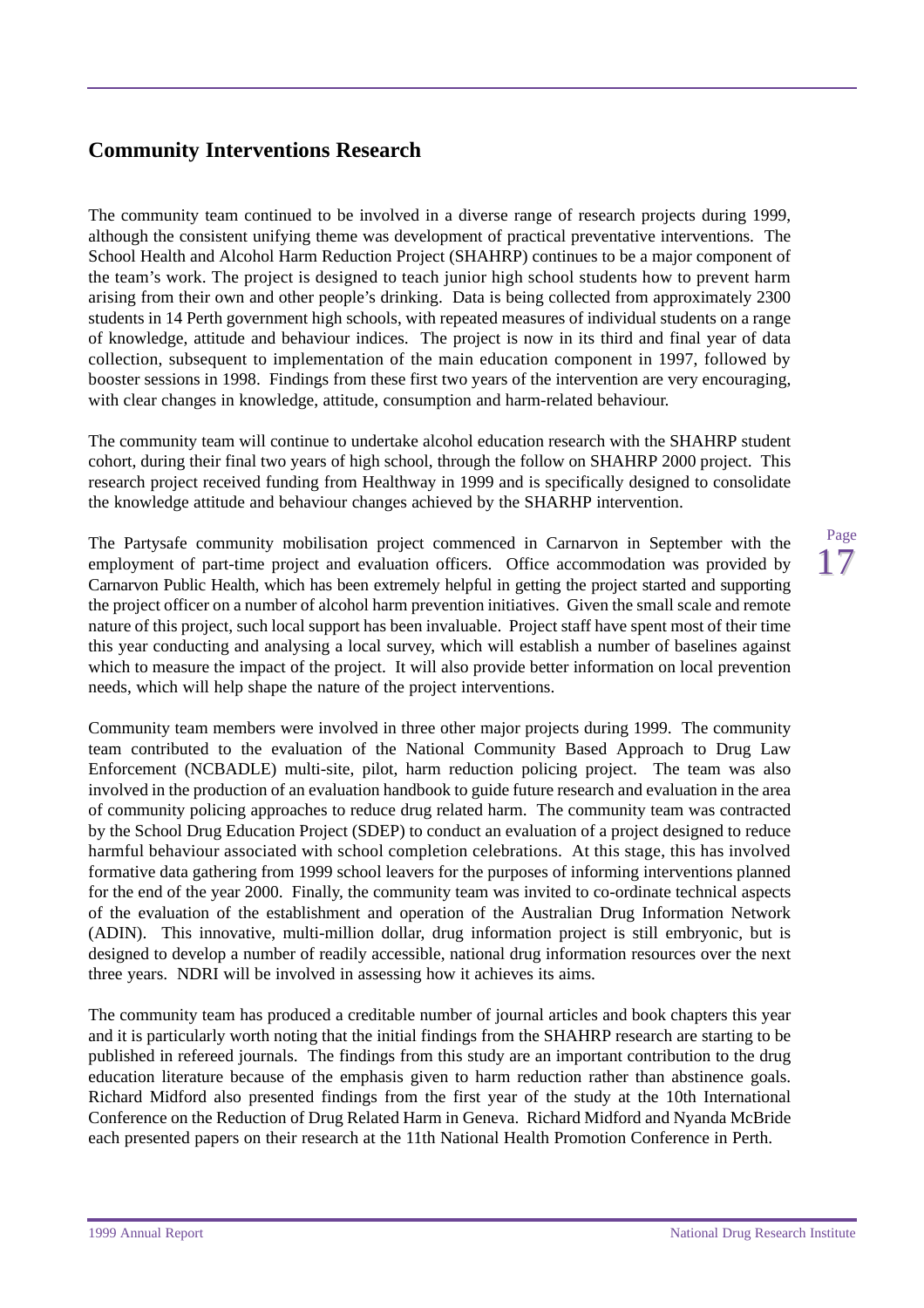In summary the research work of the community team continues to reflect a commitment to better understand how Australian communities can prevent and control alcohol and other drug problems. One aspect of this work is to contribute to the development of a robust and mature body of knowledge as to what strategies bring about effective prevention in different Australian community contexts. The other is to disseminate this information to key community stakeholders in way that informs prevention practice at the local level. To a certain extent the record of publication by the community team attests to the former, but a glimpse as to the impact on practise is provided by the following recommendation of the Western Australian Parliament's Select Committee into the Misuse of Drugs Act 1981 in relation to a community alcohol harm prevention project (COMPARI) implemented by NDRI in the early 1990s. This committee recommended that:

*Given the success of the COMPARI model, it is the view of the Select Committee that a similar approach should be considered in the first instance in the Goldfields. In the future, further pilot projects should be considered for a number of other regions which have high levels of alcohol and illicit drug related problems. The strength of the COMPARI model is that it's a time limited project which sets out to achieve certain outcomes within a particular time frame, achieved by maximising community participation.*





From left: Richard Midford, Nyanda McBride, Fiona Farringdon, Martin Cooper and Troy Bogaards.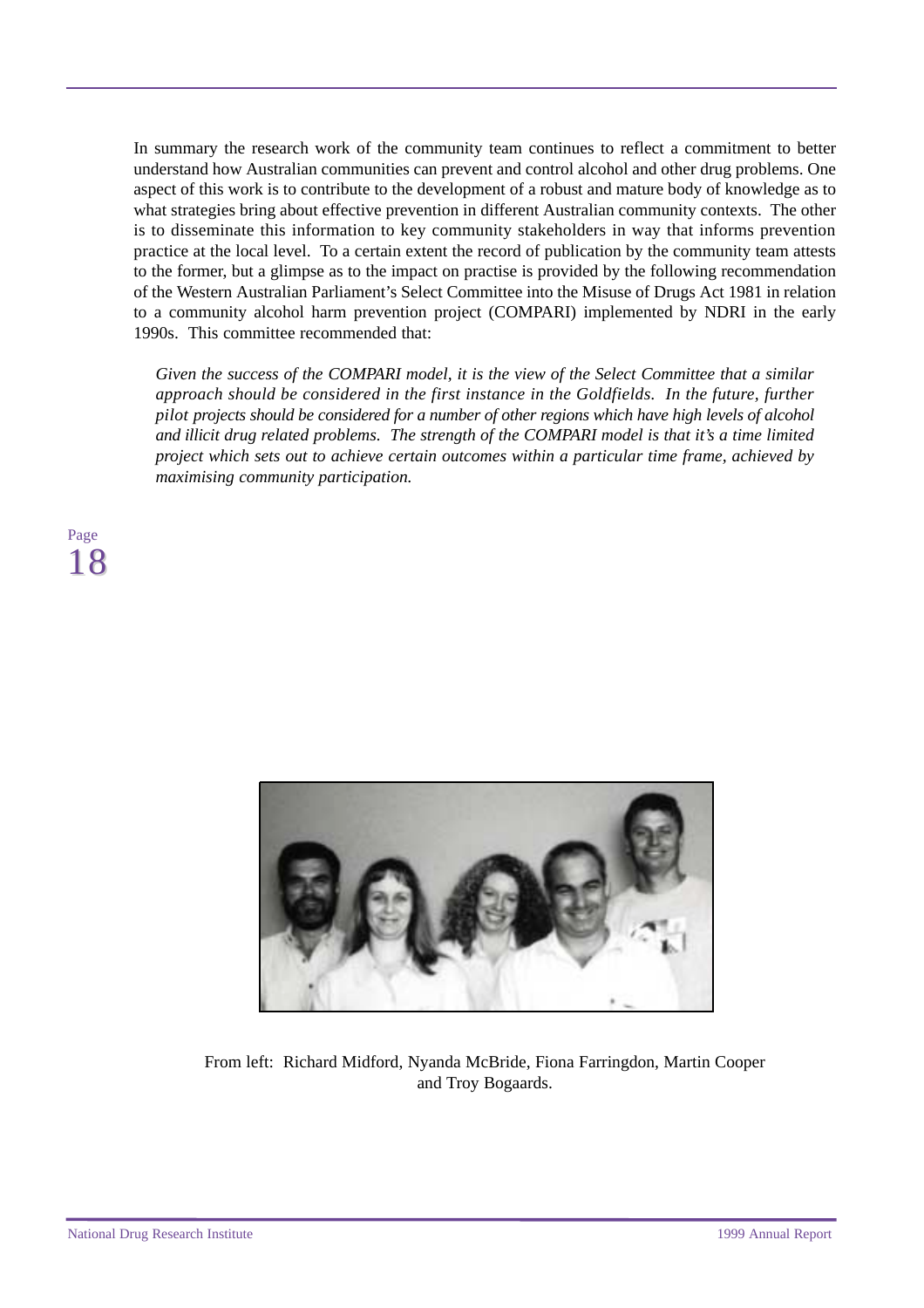#### **Evaluation of a school leavers intervention**

| Project Team: Chief Investigators: | Mr R Midford and Ms F Farringdon |  |
|------------------------------------|----------------------------------|--|
| Project staff:                     | Mr T Bogaards                    |  |

Project Status: Commenced in 1999

The School Drug Education Project (SDEP) has received funding from the Commonwealth Government to develop and implement activities associated with end of year school leaver celebrations that will reduce alcohol related harm for the young people involved in the celebrations and the host communities. The community team will be involved in evaluation from formative development of the initiative through to assessing impact.

#### **Evaluation of the Australian Drug Information Network (ADIN) project**

Project Team: Co-investigator: Mr R Midford

Project Status: Commenced in 1999

Richard Midford was recently invited to join the ADIN evaluation committee with a view to co-ordinating the technical aspects of the project's evaluation. This \$2.4 million project has been funded by the Commonwealth Government to develop a comprehensive national information network comprising a national drug information telephone link line and a website with the capability of instantaneously delivering relevant, reliable and authoritative drug information to the general community and to a range of professional groups. Primary Consortium Partners: Australian Drug Foundation (ADF), NSW Medicines Information Centre, Promethetheus Information

#### **Carnarvon partysafe project**

| Project Team: Chief Investigators: | Mr R Midford and Mr K Boots |
|------------------------------------|-----------------------------|
| Project staff:                     | Mr M Cooper and Ms J Jaeger |

Project Status: Continuing in 2000

The level of alcohol consumption is disproportionately high in many rural regions of Western Australia, as are the associated social and financial costs of alcohol misuse. Previous research suggests that in rural communities alcohol is most commonly consumed in private dwellings rather than in hotels, restaurants or night-clubs. Any prevention effort aiming to reduce the incidence of alcohol related harm in a rural area must employ strategies relevant to the context of drinking, that is, appropriate for functions held in private homes. Prevention strategies designed at a state or national level cannot always be successfully implemented at a local level as the social and environmental factors operating may be unique in an isolated rural community. Furthermore, local community members may be quite resistant to programs introduced by outsiders. The objective of the Carnarvon Partysafe Project is to utilise a community mobilization framework in addressing the harms arising from alcohol consumption at private parties. By actively seeking community involvement in identifying specific local concerns regarding alcohol misuse and in developing and implementing prevention strategies, the project aims to produce a prevention package that is both locally relevant and acceptable to the target population. A variety of qualitative and quantitative measures will be employed to evaluate the project. A control site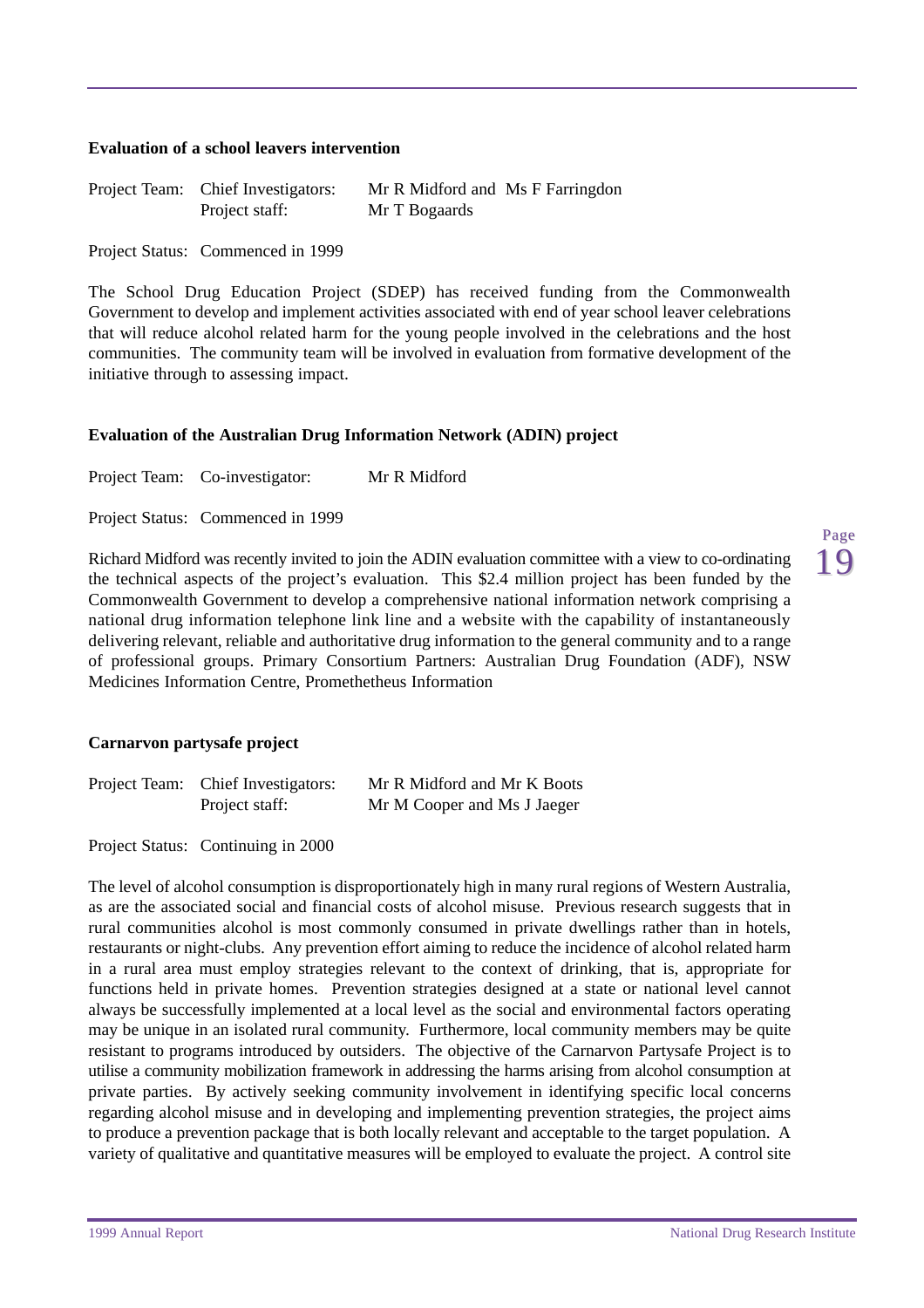will also be assessed and pre and post measures compared both within and between locations. Previous community mobilisation projects have been successful in raising awareness of alcohol related harm and in empowering local communities to address such harms. Both the COMPARI project and the Halls Creek sobering up centre projects gained sufficient momentum to continue once the formal involvement of investigators ceased. The ultimate goal of the Carnarvon Partysafe Project is for Carnarvon residents to become sufficiently involved in the scheme and confident in their ability to address alcohol related harms in the community for the programme to become independent.



#### **School health and alcohol harm reduction project (SHAHRP)**

Project Team: Chief Investigator: Ms N McBride and Mr R Midford Co-investigator: Mr G Munro Project Staff: Ms F Farringdon

#### Project Status: Continuing in 2000

SHAHRP is a four year, quasi-experimental, intervention research study designed to explore the effects of a student focused, secondary school, alcohol education intervention, and a broad based primary school health promotion intervention, in reducing alcohol-related harm experienced by secondary school students. The SHAHRP intervention aims to reduce harm by enhancing students' abilities to identify and deal with high risk drinking situations particularly likely to be encountered by young people. The SHAHRP research will follow individual students exposed to both the alcohol and health promotion interventions, over three successive years. A total of six intervention and eight control schools were recruited for the study involving 1101 intervention students and 1221 control students.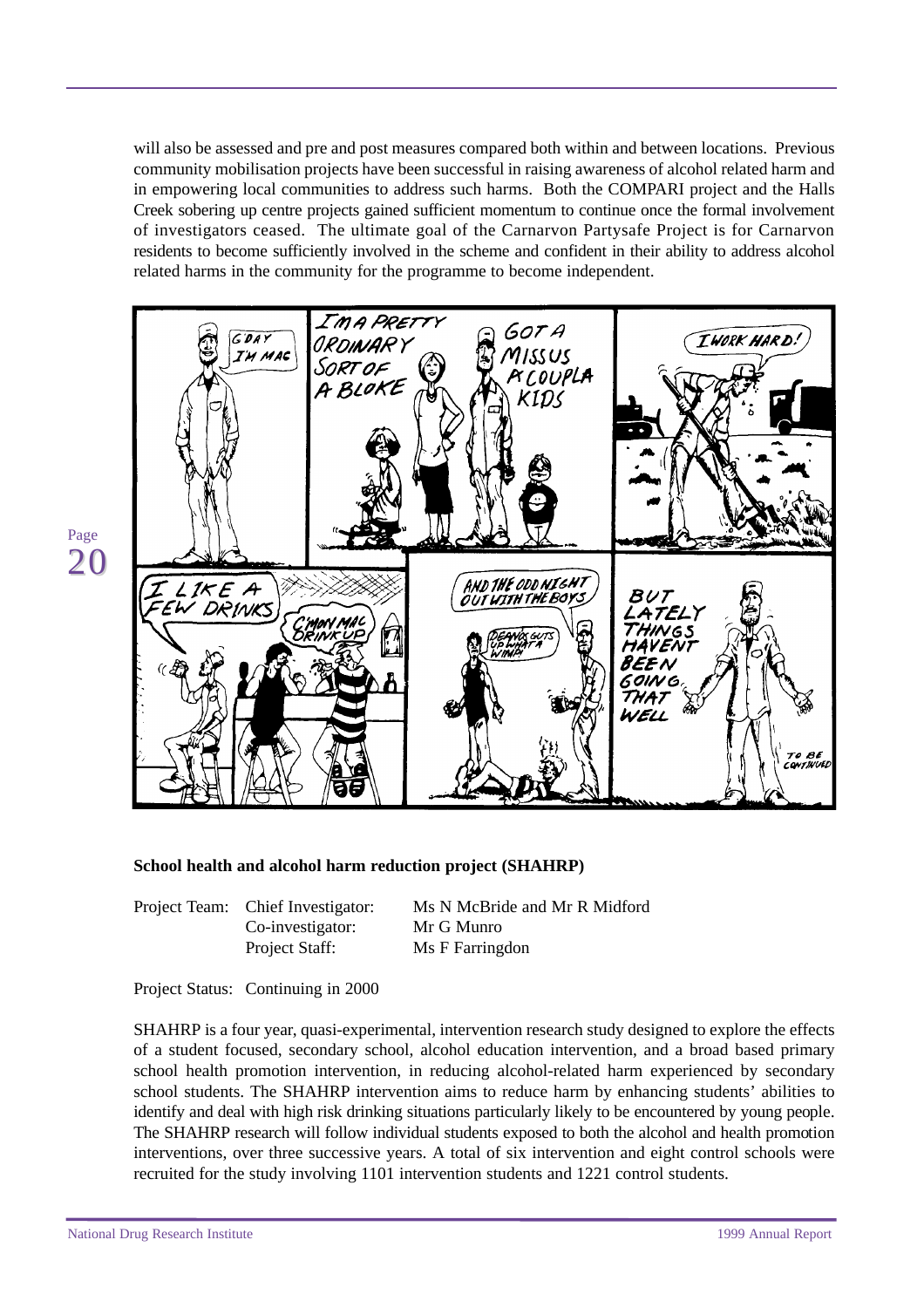#### **SHAHRP 2000: An alcohol education program for senior secondary students**

Project Team: Chief Investigators: Ms N McBride, Ms F Farringdon and Mr R Midford

Project Status: Commenced in 1999

Research evidence suggests that regular exposure to educational programs that expand upon previous programs and that are provided at critical times in a students behaviour development assists in maintaining previously adopted behavioural change in the exposed group. Local data indicates that the prevalence of alcohol use increases in young people as they come into their senior years of secondary school. Accordingly, the SHAHRP 2000 study will follow the SHAHRP student cohort during their two senior years of high school and investigating the effect of additional evidence-based booster education program during these senior years. A further intervention will be implemented during the year 2000 when SHAHRP students are in year eleven. The students will then be surveyed on knowledge attitudes, context of use, consumption and harms associated with alcohol use situations in years eleven and twelve.

#### **Critical analysis of research relating to alcohol and other drugs in the workplace**

| Project Team: Chief Investigators: | Dr S Allsop, Dr R Bush, Mr G Fowler, Mr R Midford, |
|------------------------------------|----------------------------------------------------|
|                                    | Mr M Phillips, Mr M Woden, Mr M Bailey,            |
|                                    | Mr A Sirenko and Mr N Vincent                      |

Project Status: Completed in 1999

In late 1993 the National Campaign Against Drug Abuse (NCADA) called for expressions of interest to undertake a critical analysis of research relating to alcohol and other drugs in the workplace. The contract to conduct this project was awarded to a consortium of agencies involved in alcohol and other drug research. The participating agencies are the National Centre for Education and Training on Addiction (NCETA), the Drug and Alcohol Services Council of South Australia (DASC), the National Institute of Labour Studies, the Department of Epidemiology and Biostatistics, Curtin University and the National Drug Research Institute (NDRI). The project aims are: to provide an overview of current Australian research on alcohol and other drugs in the workplace; identify gaps in research; critically review the research methods; assess the utility of the research; identify costs and benefits of current workplace research and intervention strategies, and on that basis, identify the most effective workplace strategies.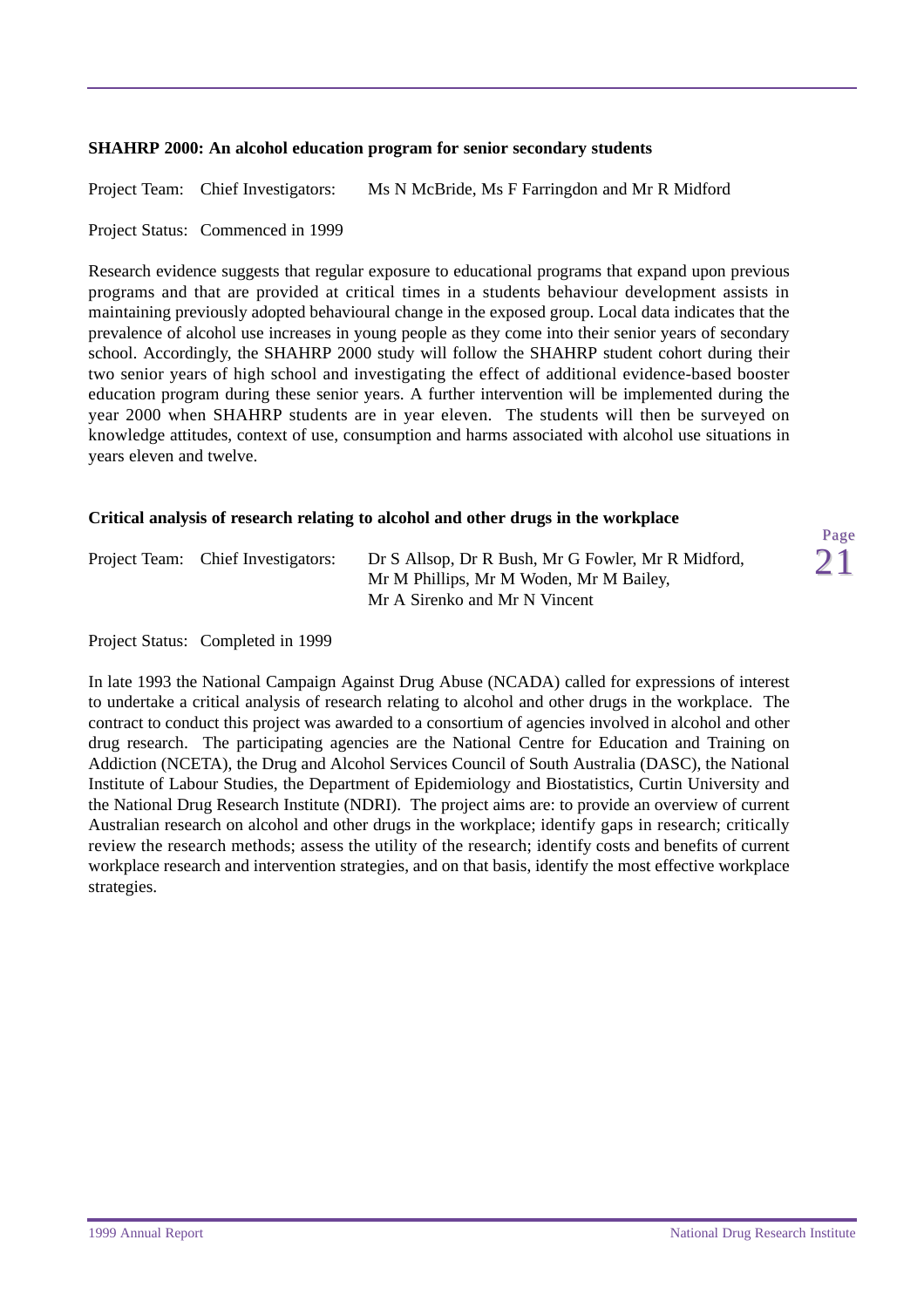### <span id="page-25-0"></span>**Illicit Drugs Research**

During the previous 12 months, we have continued our research into the prevention of blood borne viruses among injecting drug users, investigations of the effects of the legal status of cannabis, the drug use of those under suspicion of and arrested for criminal offences, the prevention of opiate overdose and the policing of illicit drug use.

Our collaboration in a national evaluation of a community based drug law enforcement model for intersectoral harm reduction is nearing completion. This is an evaluation of a new approach to policing illicit drugs, being trialed by the police in two communities: Mirrabooka and Geraldton. We are collaborating with a research team from the University of Melbourne who are evaluating two similar projects in Victoria and New South Wales. Each project has been completed and site reports submitted. The final evaluation report should be completed by the end of April, 2000.

A first study on testing injecting drug users for blood borne viruses has been completed and a second study has commenced. The objective of this is to investigate how the testing process can be used more effectively for harm minimisation by exploring these issues in detail with drug users and test service providers. We are also concerned with recommending ways in which low levels of injecting drug user vaccination against hepatitis B can be improved.

## Page 22

As a result of an investigation of injecting practices and transmission of hepatitis C, a study in the final reporting stages, an educational video demonstrating the ease with which blood to blood contact can occur during injecting has been produced. The video, which includes practical suggestions on how to reduce the risk of BBV exposure during injection is about to be piloted in WA among IDUs and educators.

The Illicit Team has also been involved in a national study, the Australian Blood Borne Virus and Injecting Drug Use Study, co-ordinated from Turning Point in Melbourne and involving study groups from Sydney, Melbourne and Perth. The study involved the administration of the BBV-TRAQ (Blood Borne Virus Transmission Risk Assessment Questionnaire) followed by a qualitative investigation of the contexts in which identified risks occurred. One hundred and fifty IDUs in Perth have been interviewed over a three month period and data collection is about to commence. A national report will be available by mid-June and a state report by September.

At the beginning of 1999 we were invited by the Australian Institute of Criminology to collaborate in a national study of drug use among arrestees - Drug Use Monitoring in Australia (DUMA). This is a pilot project that seeks to measure drug use amongst those people who have been charged with a criminal offence. On a quarterly basis, voluntary interviews and urinalysis are conducted among people who have been arrested and brought to a central booking facility. These data are analysed to provide estimates of recent drug use in this high-risk subgroup. For the first time in Australia DUMA will provide regular and timely data on illicit drug use amongst this group. The methodology outlined below adheres to the international protocols being developed for the International Arrestee Drug Abuse Monitoring (I-ADAM) program which in turn is based on the Arrestee Drug Abuse Monitoring program run domestically in the United States. There are four sites, of which the East Perth Lockup is one. The WA study is being run in collaboration with the WA Police Service. Five surveys have been undertaken and the study will run until the end of 2001.

The WA data from the analysis of the social impacts of the cannabis expiation system of South Australia was launched in August 1999. This received extensive media coverage nationally and attracted international media interest. NDRI staff authored two National Drug Strategy monographs, two DASC monographs and three NDRI technical reports on this project. NDRI staff are authoring four papers for submission to refereed journals.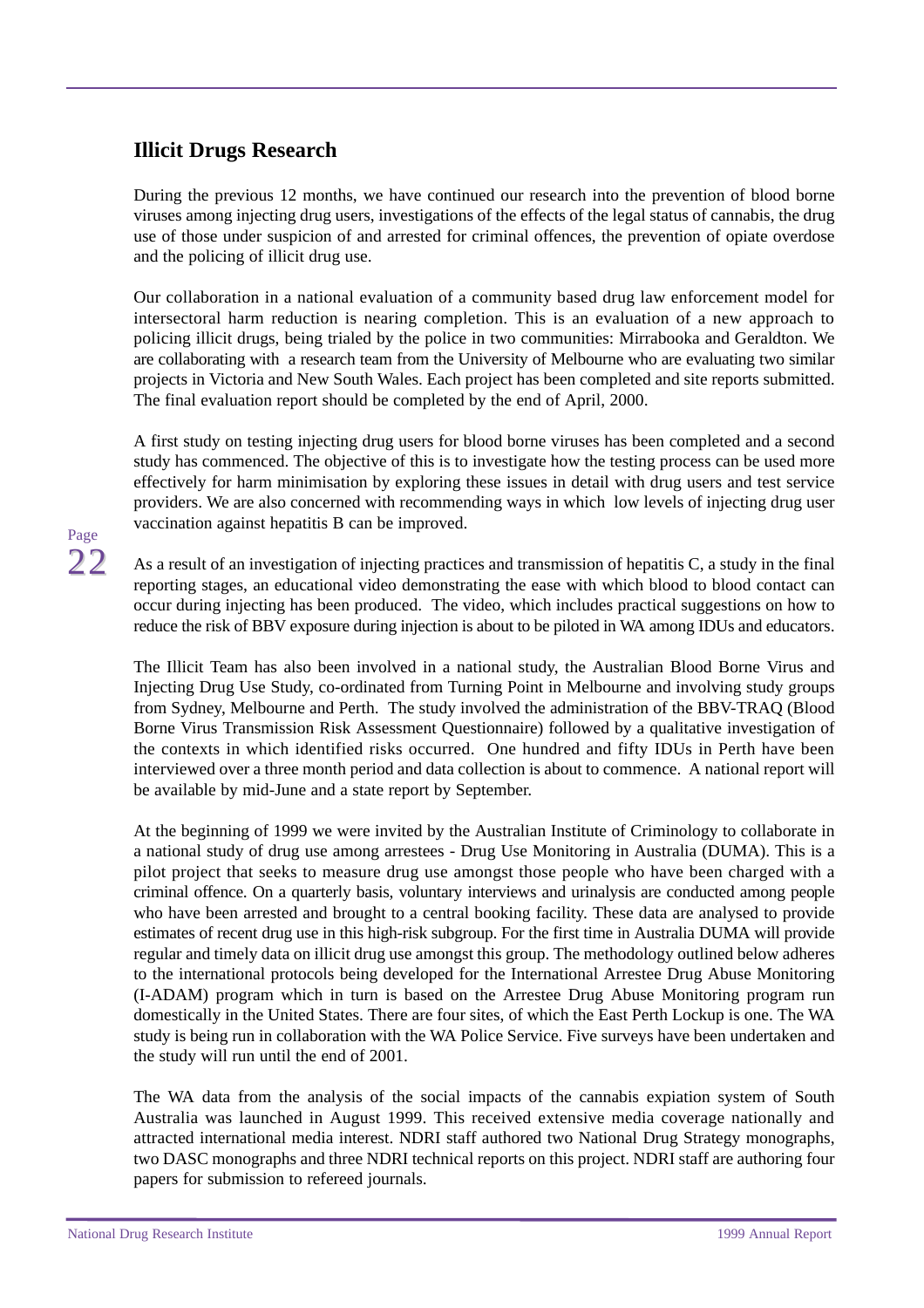Another major project completed during 1999 was the Regulation of Cannabis Possession, Use and Supply for the Drugs and Crime Prevention Committee of the Victorian Parliament. The draft discussion document which was the outcome of this project was submitted in May 1999. Approval has been granted for release of the full discussion document as an NDRI monograph and this will be published in the first half of 2000.

The feasibility study into the provision of naloxone hydrochloride (or 'Narcan') to heroin users for peer administration as a way to prevent fatal heroin-related overdoses has been completed and the report was submitted to the Health Department of Western Australia on 30 June 1999. It is currently under review by the Department and has not yet been approved for release. A paper based on the project was presented at the APSAD conference in Canberra in November. Four papers are in preparation for submission to refereed journals.

For the first time, WA data was included in the Illicit Drug Reporting System (IDRS) as part of the national expansion of the project. NDRI coordinated the WA arm of the project in 1999. The IDRS is intended to act as an early warning system for the availability and use of four main drug categories: heroin, amphetamines, cocaine and cannabis. The report on the WA arm was published as an NDARC report in January 2000.

NDRI in conjunction with Turning Point Inc. and others were successful in an application for the 2000 round of NHMRC – NIDS funding to conduct an 18 month study of situational factors in heroin overdose in Perth.

Page 23

Simon Lenton is planning to submit his PhD thesis 'Criminal penalties for minor cannabis offences' by the end of 2000.



From left: Simon Lenton, Wendy Loxley, Kim Hargreaves, Susan Carruthers, John Acres and Amanda Bolleter.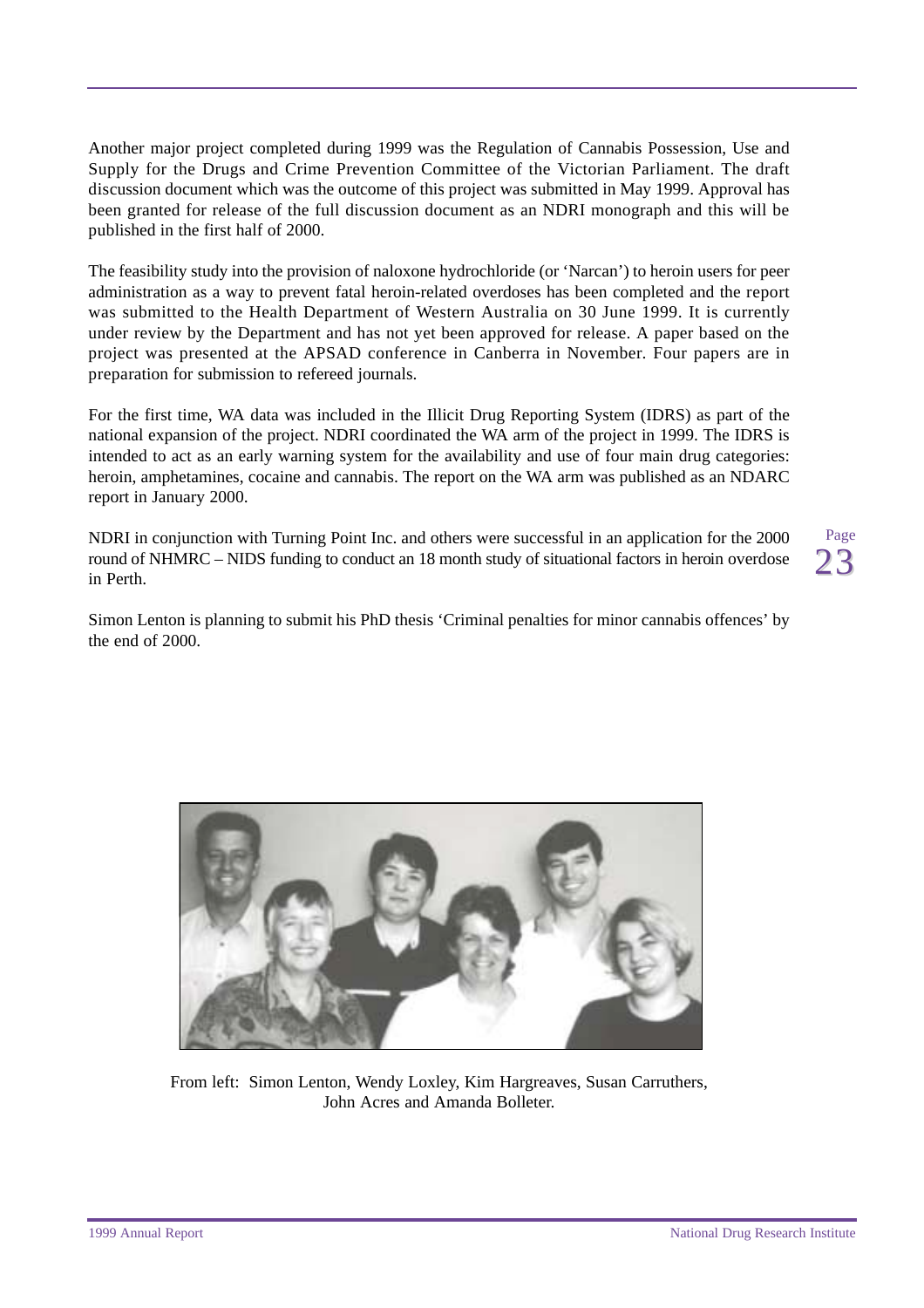#### **The analysis of the social impacts of the cannabis expiation system of South Australia**

| Project Team: Chief Investigator: | Professor D Hawks and Mr S Lenton |
|-----------------------------------|-----------------------------------|
| Project staff:                    | Ms P Heale and Mr M Bennett       |

Project Status: Completed in 1999

A collaborative study between researchers at the Drug and Alcohol Services Council (South Australia), the National Drug and Alcohol Research Centre (NSW) and NDRI which aims to inform policy development in relation to minor cannabis offences through the detailed analysis of the Cannabis Expiation Notice (CEN) scheme in South Australia. The components undertaken by the NDRI team include: (1) a telephone survey of the public in SA regarding their awareness, knowledge and attitudes regarding the CEN scheme (2) an interview study of minor cannabis offenders convicted in WA as part of a comparison of the impact of civil penalties for minor cannabis offences (SA) with the impact of a criminal conviction in a total prohibition jurisdiction (WA).

NDRI staff authored two National Drug Strategy monographs, two DASC monographs and three technical reports on this study. Reports were submitted to the Ministerial Council on Drug Strategy (MCDS) in May 1999. Presentations on this work were made to the Drug Trials and Tribulations Symposium in Perth in February 1998 and the 9th International Conference on the Reduction of Drug Related Harm, in Brazil, in March 1998. Four papers are being prepared for submission to journals.

#### **Investigation of the issues in the regulation of cannabis possession, use and supply**

| Project Team: Chief Investigator: | Mr S Lenton, Professor P Erickson, Professor E Single, |
|-----------------------------------|--------------------------------------------------------|
|                                   | Mr E Lang and Professor D Hawks                        |
| Project staff:                    | Ms P Heale                                             |

Project Status: Completed in 1999

The task of this 6 month project was to produce a high quality discussion paper for broad public distribution in Victoria to stimulate public debate regarding the options for cannabis control in that state. Issues addressed included: an overview of data on cannabis use and related harms in Victoria and elsewhere; a discussion of the harm reduction approach; a consideration of the various legislative and regulatory models of cannabis control; a review of the international and Australian experience of applying such models; a consideration of possible impacts on youth and the 'gateway theory'; and a comparative assessment of the various regulatory options and specification of the most defensible and effective option for the Victorian context.

The draft report was submitted to the Drugs and Crime Prevention Committee of the Victorian Parliament in May 1999. Papers have been presented at national and international conferences. NDRI will release the report as a monograph in 2000.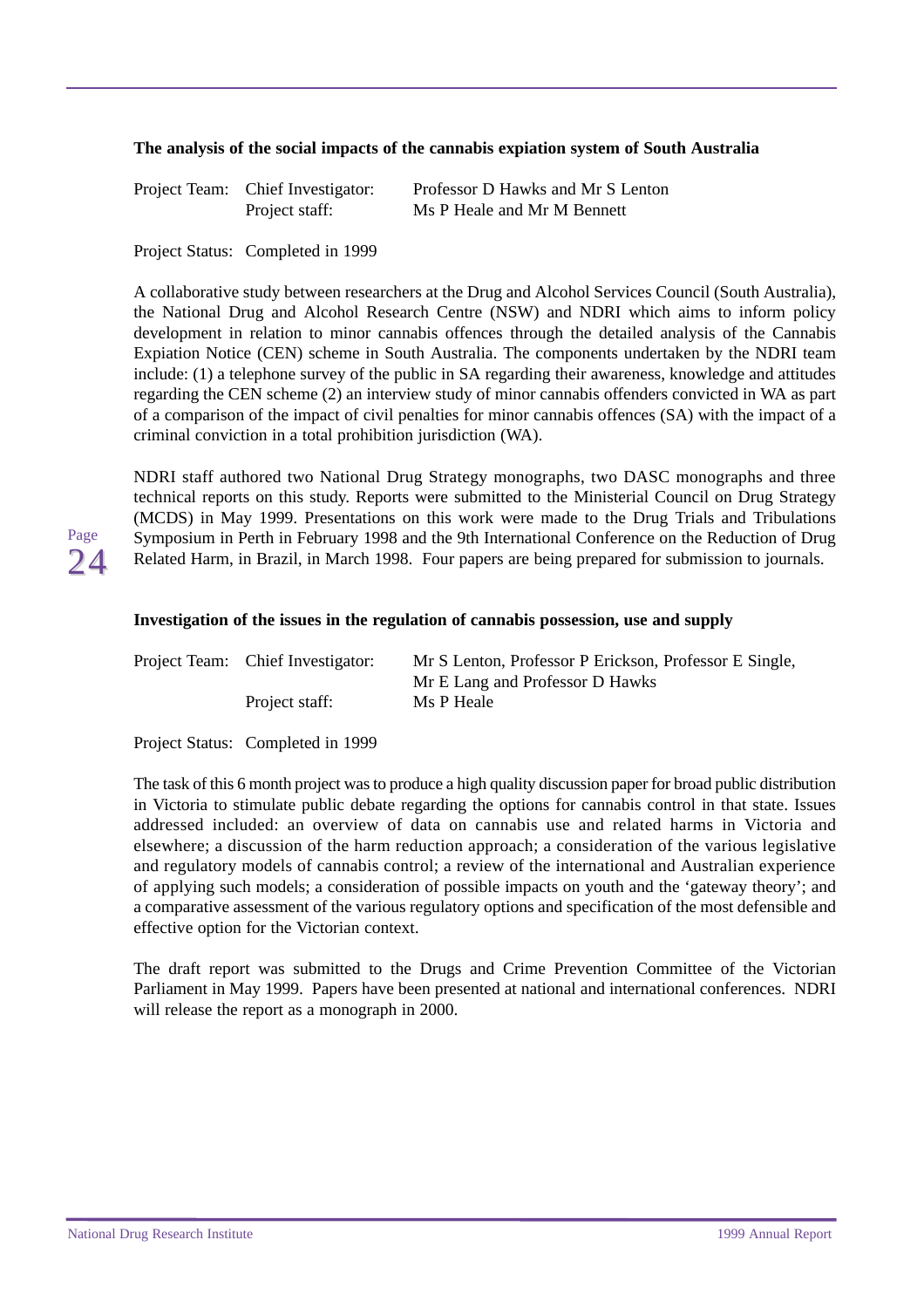#### **Novice injecting drug users and hepatitis C: assessing the risks and designing harm reduction messages**

Project Team: Chief Investigator: Ms S Carruthers (PhD Project)

Project Status: Continuing in 2000

The aim of this study (termed the HIT Study: Hepatitis C, Injecting and Transmission) was to identify injecting behaviours other than sharing which continue to put injecting drug users (IDUs) at risk of exposure to hepatitis C and other blood borne viruses.

The innovative methodology used for this study included the filming of IDUs during the process of injecting. The resulting film data was then analysed using two "gold standards", aseptic injection technique and safe injecting technique. An in-depth qualitative interview also took place, designed to elicit detailed information about variations in injecting practices, changes in injection practices over time and perceptions of risk of exposure to hepatitis C.

The data collection and analysis for this project is complete. The analysis of injecting practices revealed a number of hidden practices or "accidents" where direct blood to blood contact was observed. The most frequently observed risk factor involved the contamination of injecting equipment and the immediate injecting surroundings following the touching of injection sites. While IDUs appear to be knowledgable about avoiding exposure they continue to make errors during the injection process which can greatly increase the risk of exposure to hepatitis C.

Page 25

The final stage of this project will be the making of recommendations about how the findings can be incorporated into future hepatitis C prevention initiatives.

#### **Testing for blood borne viral infections in injecting drug users**

| Project Team: Chief Investigator: | <b>Associate Professor W Loxley</b> |  |
|-----------------------------------|-------------------------------------|--|
| Project staff:                    | Ms P Sullivan                       |  |

Project Status: Completed in 1999

The high rate of transmission of blood borne viral infections (BBVI) (such as hepatitis C, hepatitis B and HIV/AIDS) among injecting drug users (IDUs), and the seriousness of the resulting diseases, means that IDUs are commonly tested for BBVI, particularly if they attend drug treatment clinics. The assumption appears to be that if IDUs know their serostatus they are in a better position to protect both themselves and their communities by behaviour change and improved health care. Yet the HIV testing literature suggests that this assumption is oversimplified, and there is little or no contemporary literature that examines the human factors involved in being tested for hepatitis C or B, or being vaccinated against hepatitis B. Australian IDU research has indicated that IDUs being tested for all three viruses experience difficulties with all aspects of being tested. These difficulties include motivations for being tested that do not include willingness to change behaviour; the intimidatory nature of the testing process that deters some (particularly young) IDUs from presenting for testing, or from collecting test results; failure to understand the meaning of a test result which may result from inadequate pre-and post-test counselling; over-testing; and uncertainty about serostatus and hepatitis B vaccination process or status. This study has been funded by the National Health and Medical Research Council to investigate the human factors involved in testing IDUs for hepatitis C,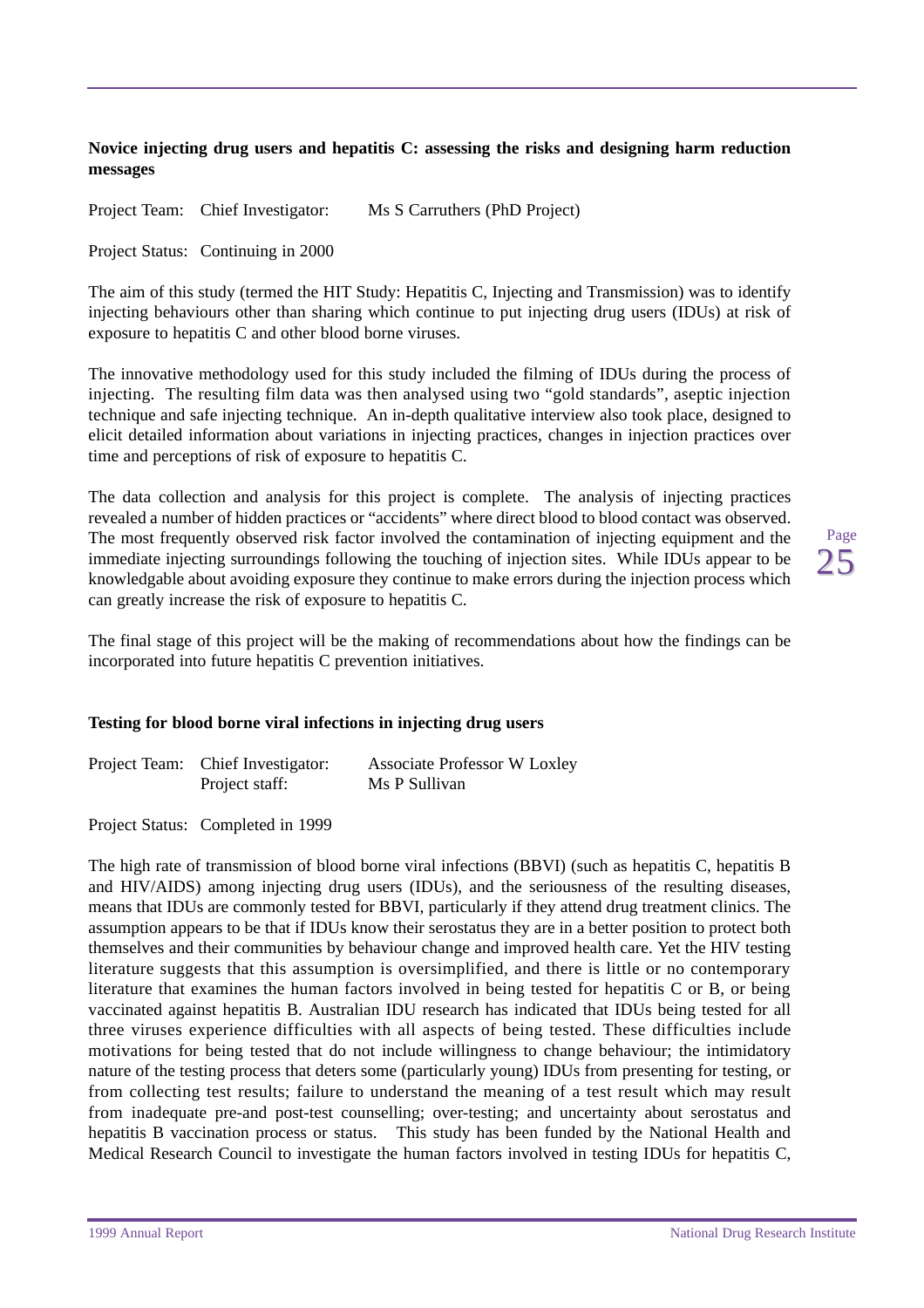hepatitis B and/or HIV and vaccination against hepatitis B. IDUs recruited from drug treatment, youth, sexual health and needle exchange agencies, will be interviewed about the behavioural, cognitive and affective aspects of the decision to be tested, the test process and test outcomes, and similar issues relating to vaccination against hepatitis B. Service providers across the country will also be interviewed. The study should elucidate areas of confusion, anxiety or difficulties in testing that can arise, so that testing and referral agencies and health professionals can improve test practices, including, but not exclusively, pre- and post-testing counselling.

#### **Investigation of hepatitis C risk practices among injecting drug users: identifying specific risk behaviours and their context (ABRIDUS)**

| Project Team: Co-investigator: |                | <b>Associate Professor W Loxley</b> |  |
|--------------------------------|----------------|-------------------------------------|--|
|                                | Project staff: | Ms S Carruthers and Ms A Bolleter   |  |

Project Status: Commenced in 1999

The National Health and Medical Research Council, through the Hepatitis C Social and Behavioural Research Grants Award, are funding this study which is a national survey of hepatitis C risk practices among injecting drug users.

The purpose of this project is to measure the extent to which injecting drug users in Australia engage in practices that carry the risk of transmitting the hepatitis C virus (HCV). A survey of injecting drug users will be conducted in a number of jurisdictions across Australia (Vic, NSW, WA). This survey will utilise a newly developed research instrument (the BBV TRAO) in order to quantify the extent to which these individuals are engaging in practices which carry the risk of the transmission of the hepatitis C virus. The project will also identify key contextual determinants of these practices.

#### **Prevention of the transmission of hepatitis C**

| Project Team: Chief Investigator: |                  | Ms S Carruthers |
|-----------------------------------|------------------|-----------------|
|                                   | Co-investigator: | Mr P Davidson   |

Project Status: Commenced in 1999

The HIT study (see above) identified a range of actions, frequently observed during injection events, which resulted in direct blood to blood contact between those taking part in injection events. As a result of these findings the current project involved the production of an hepatitis C prevention resource comprising a video and two instruction manuals, one for educators and one for those currently injecting. The aim of the project was firstly to demonstrate the various actions involved in injecting which can result in the blood to blood contact between injectors and thus result in the transmission of hepatitis C and other blood borne viruses. The secondary aim was to provide injectors with a number of strategies by which risk of exposure to blood borne viruses could be minimised in various injecting contexts. The production of the video has been completed and piloting about to be undertaken. The piloting will involve demonstrating the video in a focus group setting with current injectors and key informants from the drug education sector.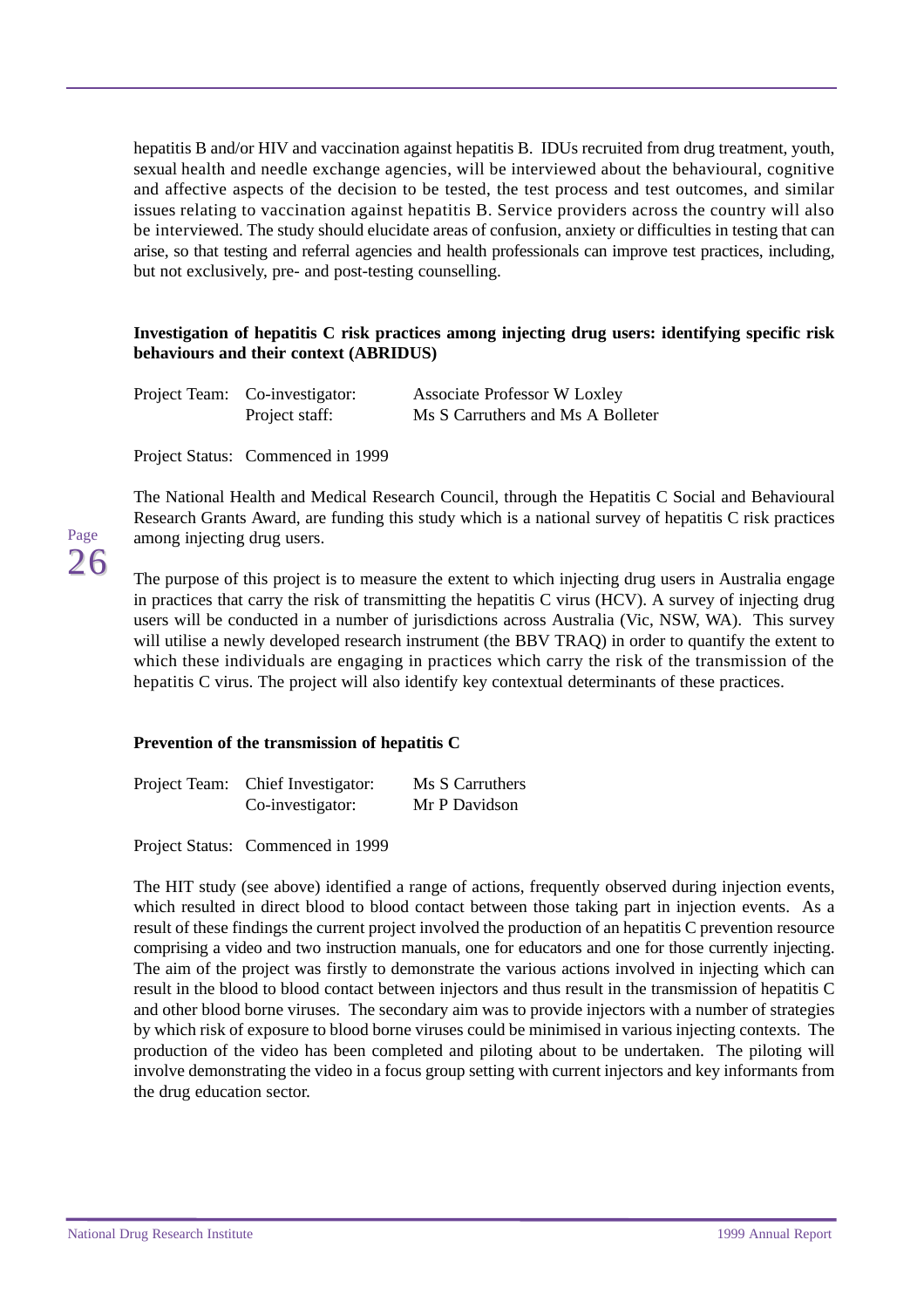#### **Feasibility into the provision of naloxone to heroin users for peer administration as a prevention of fatal heroin-related overdose**

| Project Team: Chief Investigator: | Mr S Lenton     |
|-----------------------------------|-----------------|
| Project staff:                    | Ms K Hargreaves |

Project Status: Completed in 1999

Heroin overdose is a major cause of death among heroin users and non-fatal heroin overdoses are common. Most deaths attributed to heroin overdose occur in the company of others, mostly other users, and witnesses to fatal overdose rarely call an ambulance or seek help, often because of concern about police being involved. Research suggests that instant death following injecting is rare yet in more cases users have died more than 3 hours after injection. In most cases of heroin overdose either or both of the CNS depressants benzodiazepines or alcohol were present in the blood. Naloxone hydrochloride is an injectable narcotic antagonist which reverses the respiratory, sedation and hypotension effects of acute narcosis. Some experts have suggested that naloxone hydrochloride be provided to heroin users for administration by their peers in an overdose situation. The current project, funded by the Health Department of WA aims to determine the feasibility of conducting a trial of the provision of naloxone to heroin users for peer administration and to design such a trial. The project will include a literature review, establishment of an expert key informant group, data collection with heroin users, addressing medico-legal and supply issues, developing and piloting a protocol for administration, and trial design.

Page 27

A draft report was submitted to the Health Department of WA in June 1999. Papers based on the work have been presented at national conferences. Three papers for submission to refereed journals are in preparation.

#### **National database on opiate overdose prevention strategies**

| Project Team: Chief Investigator: | <b>Associate Professor W Loxley</b> |
|-----------------------------------|-------------------------------------|
| Project staff:                    | Mr J Fetherston                     |

Project Status: Completed in 1999

This project established a national database of overdose prevention projects. This involved:

- identifying and making personal contact with groups and individuals known to be working in the area of overdose prevention;
- broadening the initial list through snowball methodology;
- documenting the relevant information and establishing the database.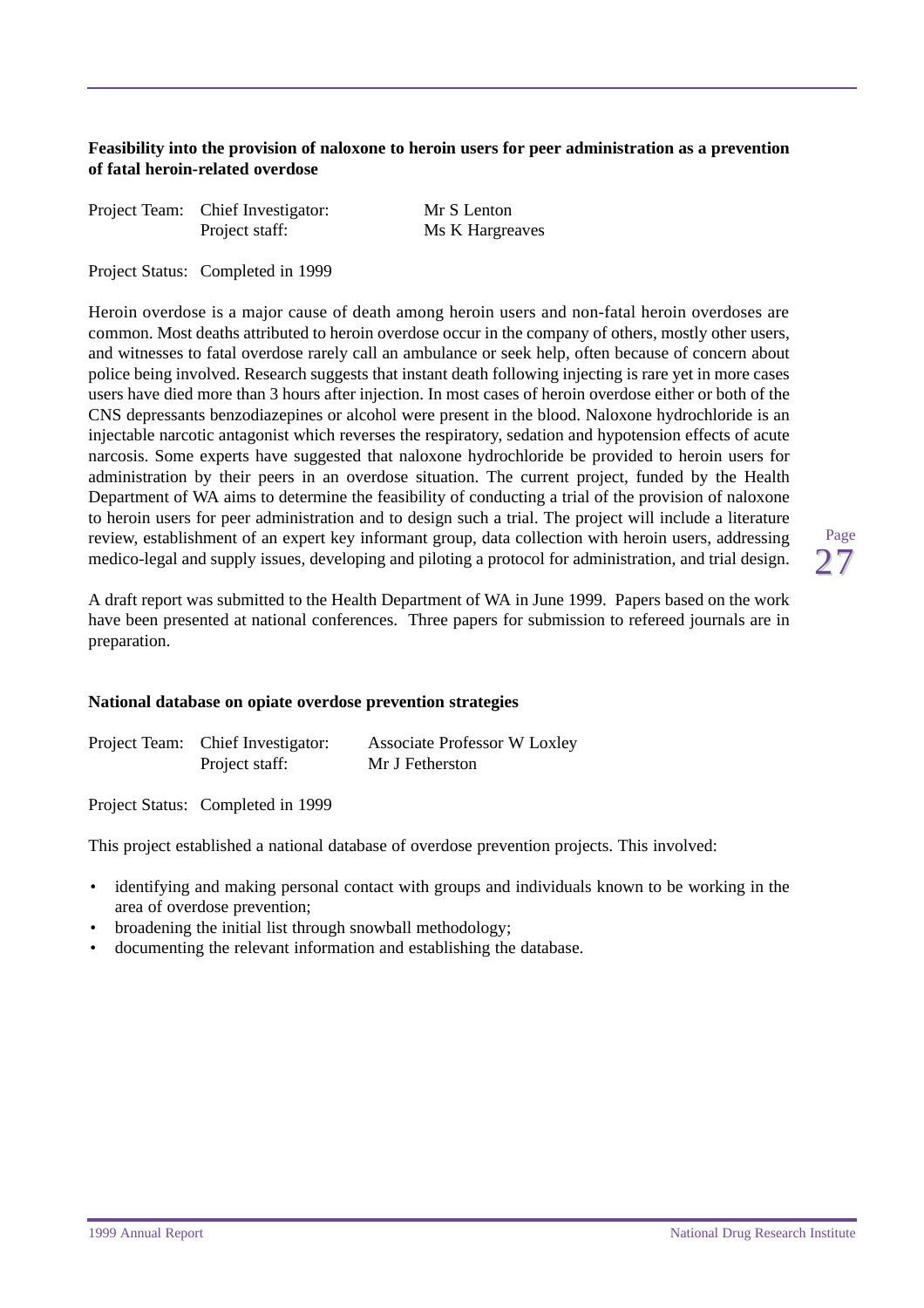#### **Psychostimulant use and reckless or violent behaviour (Rev-up study)**

| Project Team: Chief Investigator: | Professor D Hawks and Associate Professor W Loxley |
|-----------------------------------|----------------------------------------------------|
| Project staff:                    | Ms J Bevan                                         |

Project Status: Completed in 1999

This pilot project developed a methodology for interviewing police suspects, to investigate whether they had experienced reckless and/or violent (including criminal) behaviour which appeared to be associated with use of psychostimulants and/or other licit or illicit drugs, and whether they attributed such behaviour to their use of psychostimulants and/or other licit or illicit drugs. The project contributed to an understanding of some of the possible consequences of psychostimulant use reckless and violent behaviour - and offered some evidence relating patterns of criminal behaviour to patterns of drug use, so that changes in criminal behaviour which might occur as a result of changes in drug use could be better predicted.

#### **Drug use monitoring in Australia (DUMA)**

| Page | Project Team: Chief Investigator: | <b>Associate Professor W Loxley</b> |
|------|-----------------------------------|-------------------------------------|
| 28   | Project staff:                    | Ms R McLeod                         |

Project Status: Commenced in 1999

This project is the Western Australian arm of a national study which is being managed by the Australian Institute of Criminology. The study is funded by the Federal Ministry of Justice for three years to investigate the prevalence of illicit drug use among people who have recently been charged with a criminal offence. The gathering of such information is necessary for the development of a plan of action to combat the problem of illicit drug use and crime in the community generally.

DUMA is a pilot project that seeks to measure drug use among those people who have been charged with a criminal offence and detailed in a lockup facility in the previous 48 hours, thereby focusing specifically on the drug/crime connection. Voluntary interviews and analysis will be conducted with this section of the alleged offender population on a quarterly basis over a two-three week period. 250 arrestees will be interviewed in each survey.

In Perth the survey will take place in the East Perth lockup with the cooperation and support of the WA Police Service.

#### **Exploring testing injecting drug users for hepatitis and HIV/AIDS**

| Project Team: Chief Investigators: | Associate Professor W Loxley and Ms S Carruthers |
|------------------------------------|--------------------------------------------------|
| Project staff:                     | Ms A Bolleter                                    |

Project Status: Commenced in 1999

This project aims to extend knowledge about the process of testing injecting drug users for hepatitis C and other blood borne viral infections through a qualitative in-depth examination of clinical and practical difficulties with current pre-and post-test counselling guidelines. Testing provides an ideal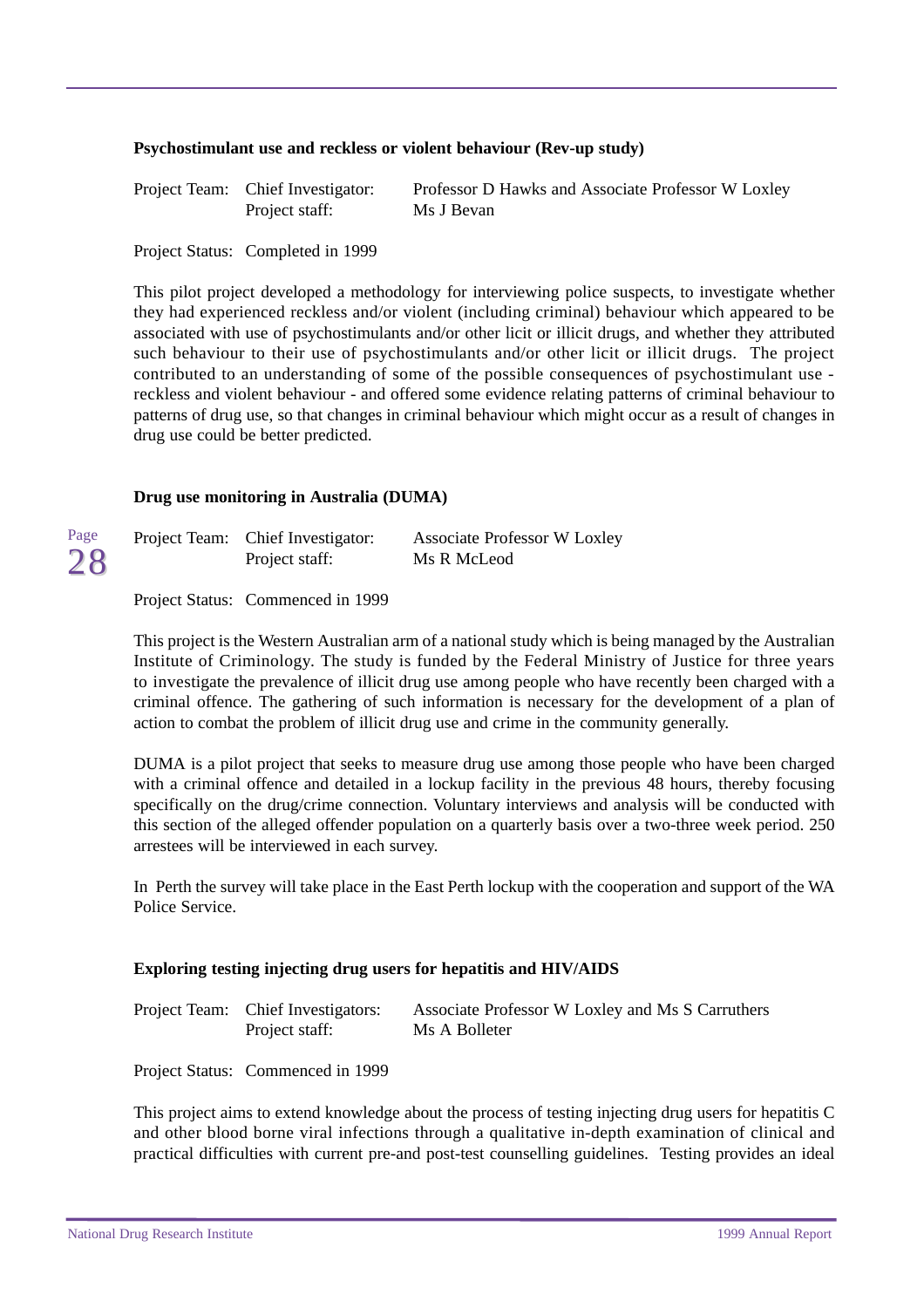opportunity in which IDUs can be assisted to prevent hepatitis C and other BBVIs or to minimise the risk of reinfection and/or other complications associated with hepatitis C infection. The study will throw some light on how the value of the testing process can be maximised to achieve these objectives.

#### **Illicit drug reporting system (IDRS)**

| Project Team: Chief Investigator: | Mr S Lenton     |
|-----------------------------------|-----------------|
| Co-investigator:                  | Ms K Hargreaves |

Project Status: Commenced in 1999

This study comprises the Perth arm of a research project to monitor illicit drug use trends in major cities across Australia which is being co-ordinated by NDARC. The Illicit Drug Reporting System (IDRS) provides a co-ordinated approach to the monitoring of data associated with illicit drug use in Australia. The information collected is intended to act as an early warning system of the availability and use of four main drug categories: heroin, amphetamines, cocaine and cannabis. It has been piloted for two years in Sydney, Melbourne, and Adelaide. The project has been funded in all states and territories in Australia during 1999 and 2000 by the Commonwealth Department of Health and Aged Care. The methods employed in the Perth arm for 1999 included a qualitative study of key informants who work in the drug field (eg. health, law enforcement, outreach, and research professionals) and an examination of existing indicators (eg. survey data, health and police data).

#### **Evaluation of a community based drug law enforcement model for intersectoral harm reduction**

| Project Team: Chief Investigator: | <b>Associate Professor W Loxley</b> |
|-----------------------------------|-------------------------------------|
| Co-Investigators:                 | Mr R Midford and Mr S Lenton        |
| Project staff:                    | Mr K Boots and Mr J Acres           |

Project Status: Continuing in 2000

This project, which is funded by a grant from the National Community Based Approaches to Drug Law Enforcement Secretariat, will evaluate new models of illicit drug law enforcement. In each of Mirrabooka (Perth) and Geraldton a project co-ordinator employed by the WA Police Service will establish a community based structure comprising a Drug Action Team (DAT) and Drug Reference Group (DRG) with the general aim of reorienting local level illicit drug law enforcement activities towards attaining drug harm reductive outcomes. The evaluation will monitor processes in the development of intersectoral partnerships between the police and local community stakeholders, and develop and implement relevant data sets for outcome evaluations. The key outcome within the project period will be the successful forging of partnership and the development of reciprocal trust and understanding between law enforcement and the community. The evaluation in Western Australia is being run in collaboration with researchers from the University of Melbourne who will be evaluating similar projects in New South Wales and Victoria. The comparison across projects and the documentation relating to the development of understanding of processes will explain why different projects reached different stages, or experienced different successes. The final product should be a guidebook to evaluation of projects such as these, which will provide examples of what seemed to work best under specific circumstances.

Page 7 Q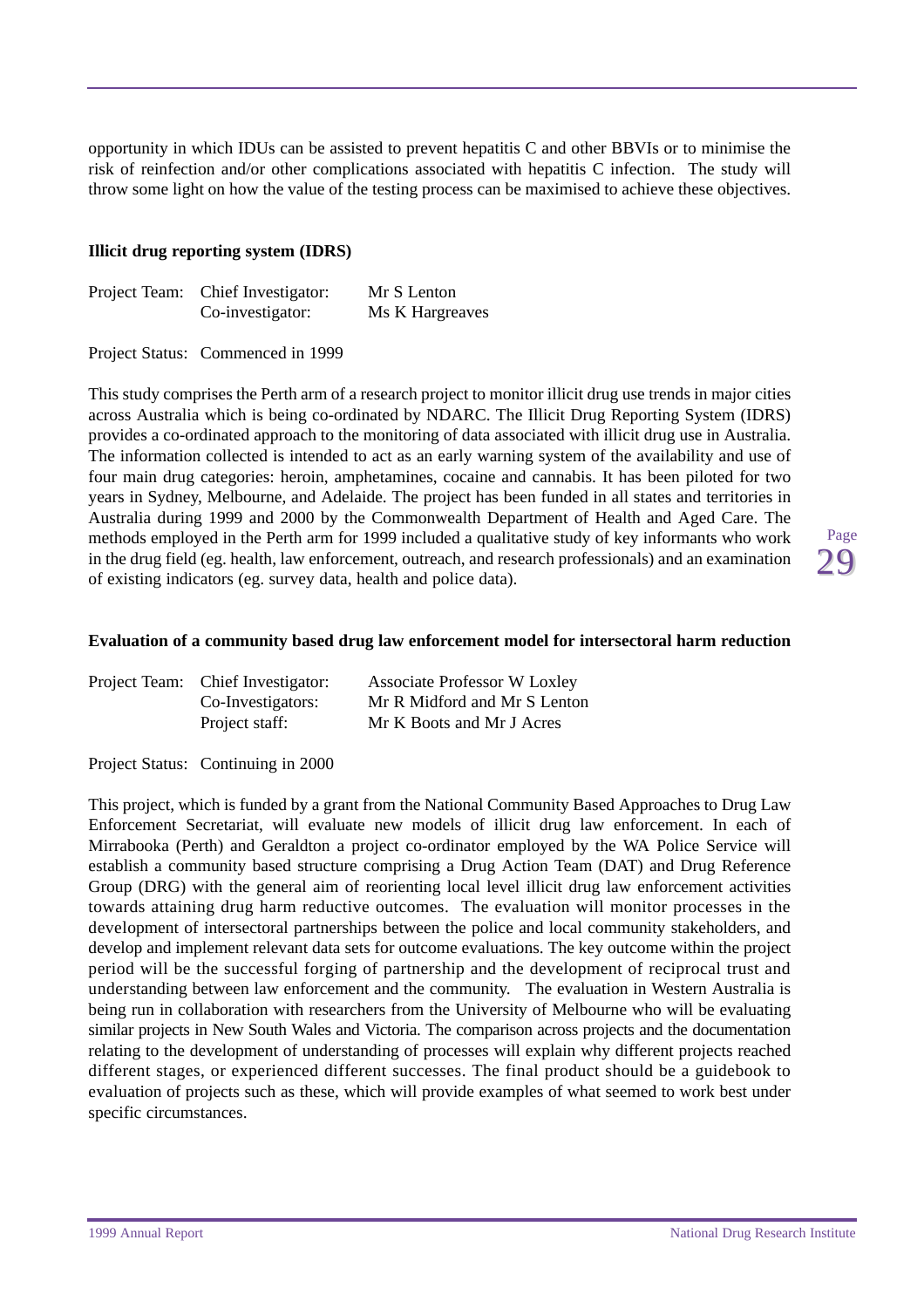#### **Cannabis project**

Project Team: Co-investigator: Mr S Lenton

Project Status: Continuing in 2000

A comparison of intervention formats for adult cannabis users seeking treatment. A project conducted by Next Step (formerly Western Australian Alcohol and Drug Authority (WAADA) for which Simon Lenton acts as a research consultant.

#### **The application of criminal penalties for minor cannabis offences - A review (PhD)**

Project Team: Chief Investigator: Mr S Lenton

Project Status: Continuing

Page 30 This project comprises a review of the sociological and criminological theories and relevant research pertaining to the extent to which laws deter law breaking in general and the use of cannabis in particular. Criminologists have argued that the application of criminal sanctions to behaviours which are primarily matters of personal health and morality overburdens the criminal justice system, creates disrespect for the law, and thus impedes the ability of the law to influence behaviour, in this case deter cannabis use. Sociologists from the 'labelling' perspective have argued that an official response to deviance may intensify the perceptions by self and others that the individual is deviant and result in an escalation of the disapproved conduct. Classical deterrence theory asserts that the probability of lawbreaking varies inversely with the certainty, severity and swiftness of punishment. The success of such a legislative model will be determined by the behaviour (offending) not occurring. Two types of deterrence effects have been identified - general deterrence which is the prevention of criminal activity by others, and specific deterrence, the dissuasion of law breakers from further offending. Research which has compared surveys of self reported cannabis use before and after legal changes have occurred casts doubts on effectiveness of cannabis law as a deterrent to use for those who are not using. Classical deterrence theory has also been criticised for its over dependence on legal sanctions and a number of other social factors have been identified which may affect adherence to the law. In particular, deterrence effects are thought to be undermined where punishments are generally perceived as disproportionate to the crimes and there are low levels of social support for the specific law.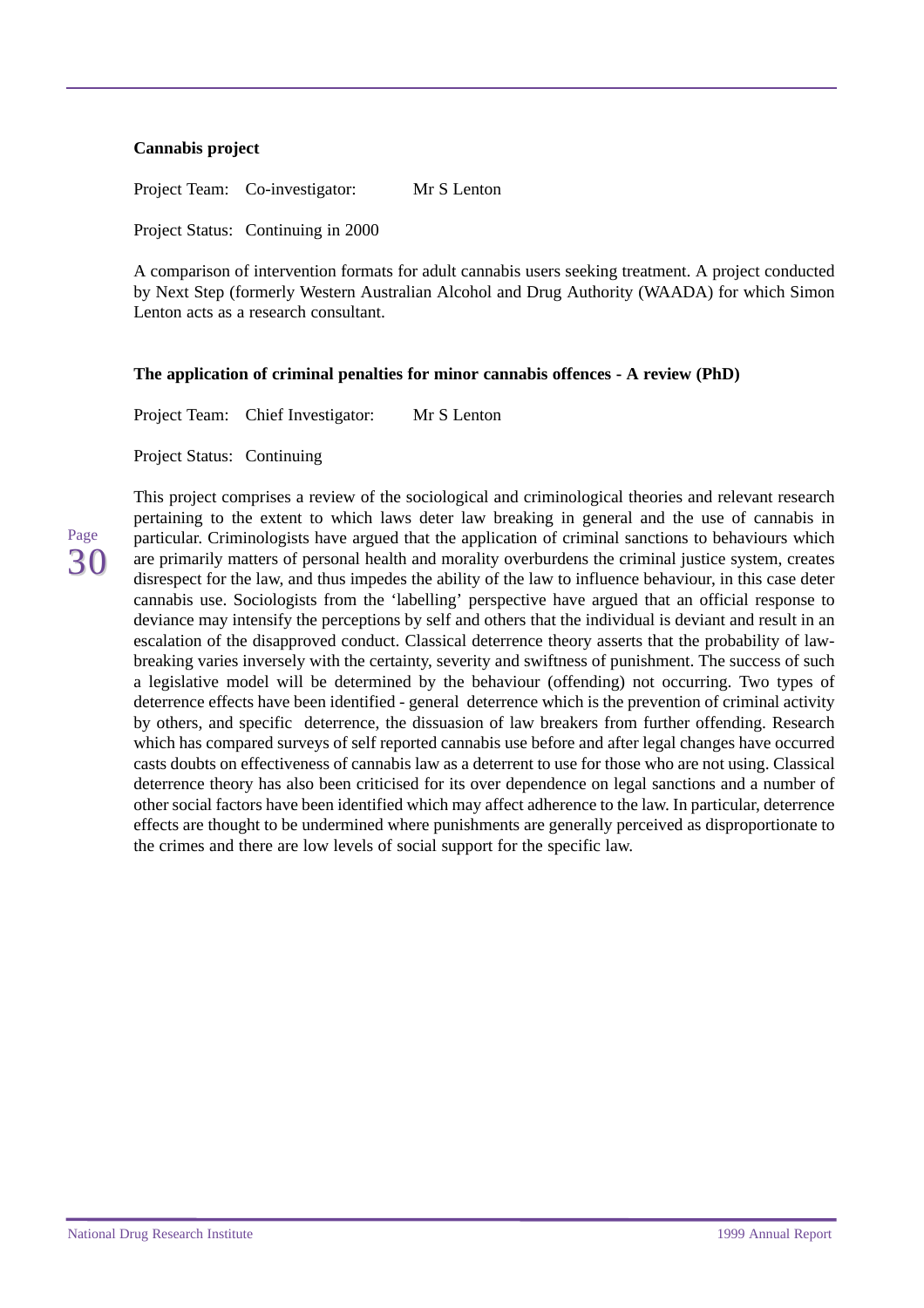# <span id="page-34-0"></span>**International Collaborative Projects**

#### **International monitoring of alcohol consumption and harm**

Project Team: Chief Investigator: Professor T Stockwell Project Status: Continuing in 2000

The WHO Program on Substance Abuse funded NDRI to contribute towards the development of a document on alcohol consistent with 'Guidelines for controlling and monitoring the tobacco epidemic' (WHO, 1996). The purpose of such a document is twofold:

- 1. To provide advice and guidance to all WHO Member States on assessment and epidemiological monitoring in order to inform and facilitate effective policy formation;
- 2. To improve the global and regional comparability of data on alcohol use and health consequences in order to improve monitoring and to facilitate research and risk assessment.

There are a number of ways in which alcohol consumption and related harms are monitored: national surveys, industry sales data and the application of aetiological fractions to health statistics regarding the incidence of conditions known to be alcohol related. Each of these methods raise difficulties for direct comparisons between different countries which become more acute when developing countries are considered. A final document has been prepared with the assistance of an international expert working group coordinated by NDRI. This is intended to provide 'best advice' on how to monitor alcohol related consumption and harm across different countries in the light of these difficulties. The document is currently the confidential property of WHO, Geneva until cleared for publication.

Page 31

1999 Annual Report National Drug Research Institute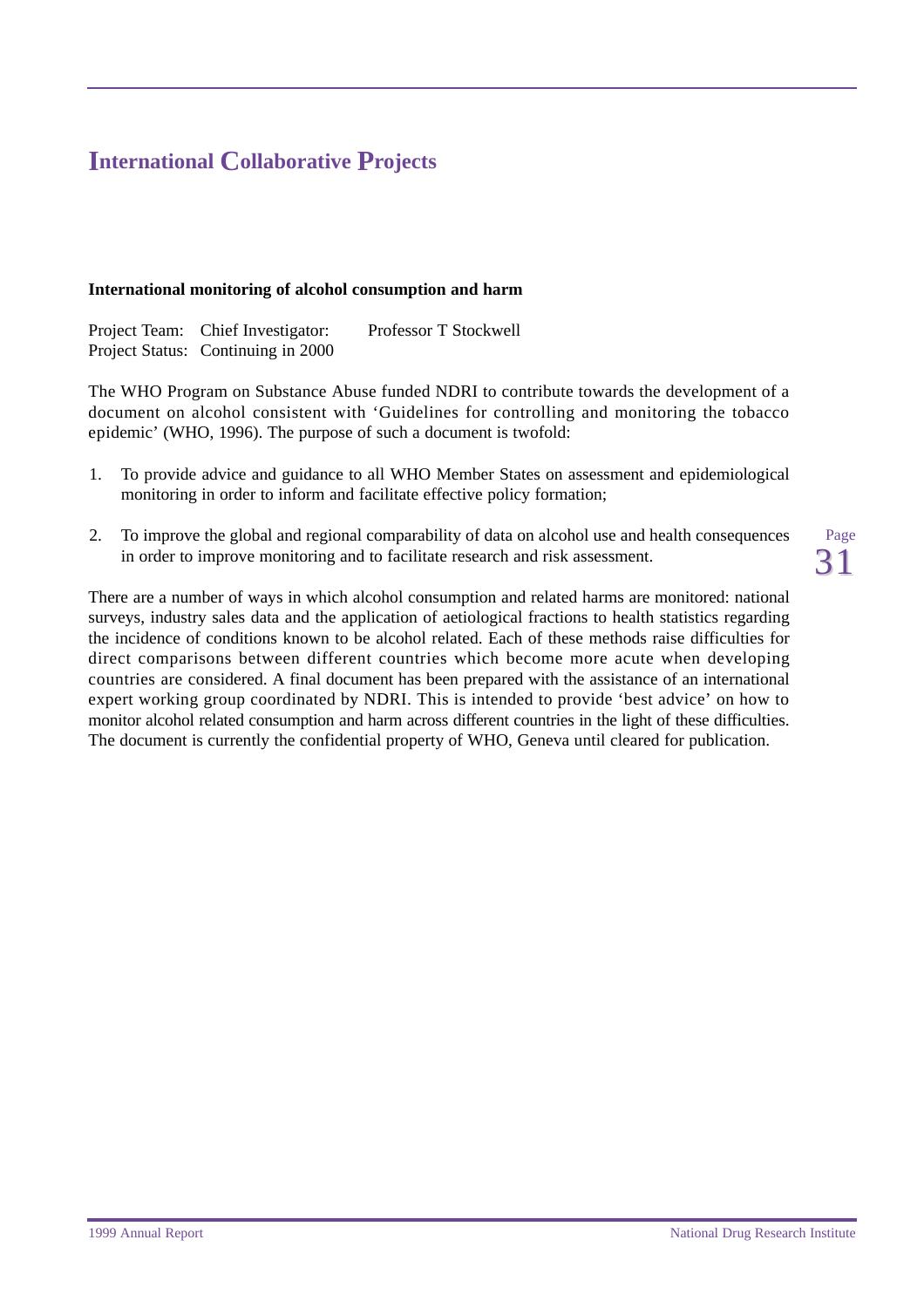# <span id="page-35-0"></span>**EXTERNAL LINKS AND COLLABORATIONS**

#### **EXTERNAL CONTRIBUTIONS**

#### **Susan Carruthers**

*Memberships:*

- . Member of Hepatitis C Council of WA
- . Member West Australian Substance Users Association
- . Invited member Australian National Council on HIV/AIDS, Hepatitis C and Related Diseases

#### *Other:*

- . Vice-President, Australian Hepatitis Council
- . Committee member, WA AIDS Council

#### **Tanya Chikritzhs**

*Membership:*

. Member of the Australian Professional Society on Alcohol and Other Drugs

#### **Dennis Gray**

*Consultancies:*

. Consultant to Kununurra-Waringarri Aboriginal Corporation Alcohol Project *Memberships:*

- . Fellow of the Australian Anthropological Society
- . Member of the Public Health Association of Australia
- . Member of the Australasian Epidemiological Association
- . Member of the International Epidemiological Association

#### **Simon Lenton**

#### *Consultancies:*

*.* Research consultant to Clinical Policy and Research Directorate, Next Step *Membership:*

- . Member of the Australian Professional Society on Alcohol and Other Drugs
- . Member Hepatitis C Council of Western Australia
- . Member WA Network of Alcohol and Other Drug Agencies
- . Member WA Substance Users Association
- . Member International Harm Reduction Association
- . Member WA Task Force on Drink, Drugs and Driving
- . Member of the Australian Psychological Society

#### *Editorial*

. Member of the Editorial Board of Drug & Alcohol Review

#### **Wendy Loxley**

*Consultancies:*

. Consultant to the WHO programme on Substance Abuse

*.* Research consultant to Clinical Policy and Research Directorate, Next Step *Memberships:*

- . Vice President Hepatitis C Council of WA
- . Member of the Australian Professional Society on Alcohol and Other Drugs
- . Member WA Substance Users Association
- . Member International Harm Reduction Association
- . Invited member of WADASO Heroin Overdose Strategies Group.
- . Invited member of WADASO Alcohol and Other Drug Research and Policy Forum
- . Invited member, National Hep C Resource Network, The Royal Australian College of General **Practitioners**

Page  $3'$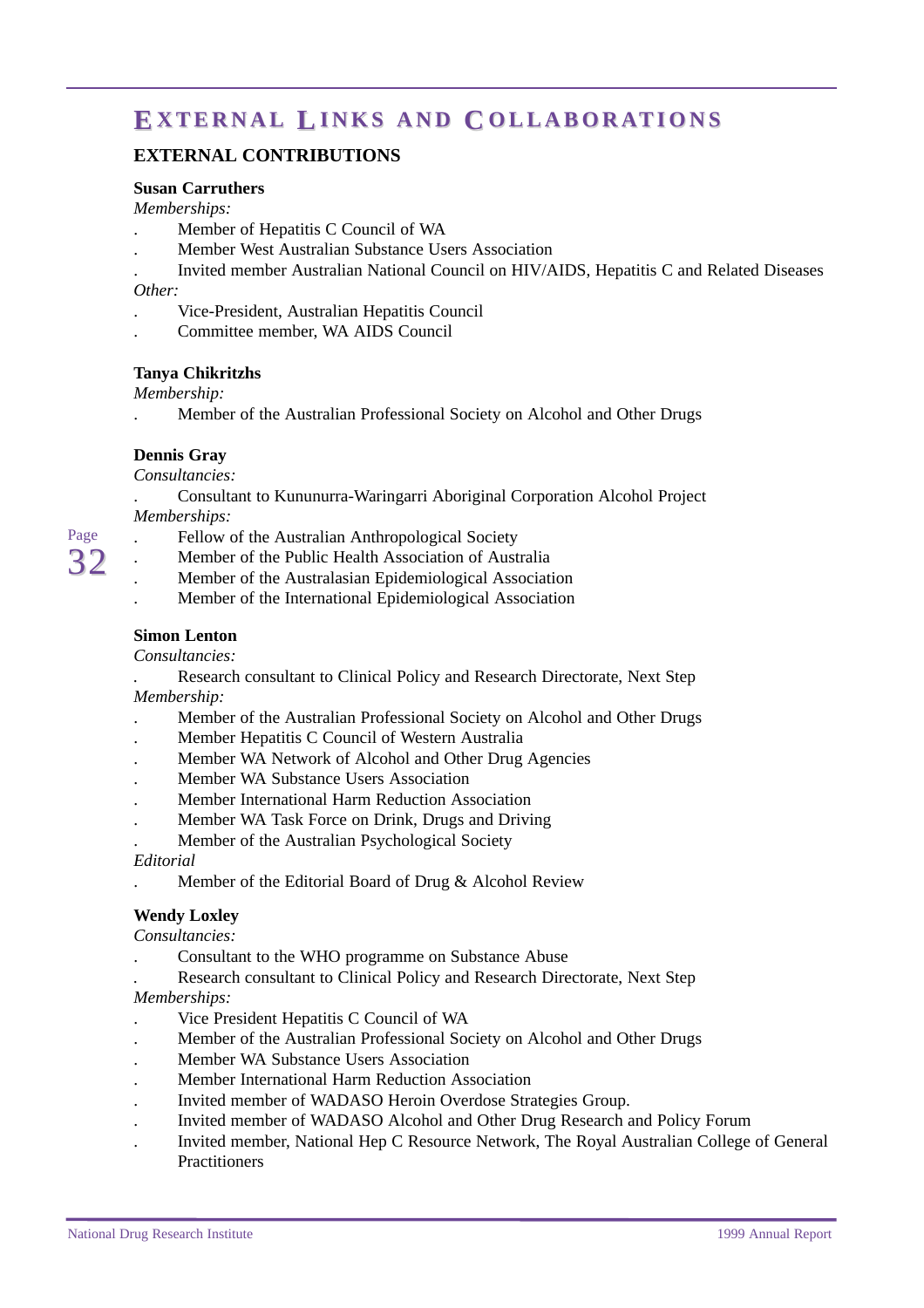. Member of Scientific Advisory Committee, National Centres for HIV Social Research *Editorial:*

- . Assistant Editor *Addiction*
- . Member of the International Editorial Board of AIDS Care

#### **Nyanda McBride**

*Consultancies:*

- *.* Consultant to the Health Department of WA South Health Authority in relation to school health promotion evaluation
- . Consultant to the Centre for Health Promotion Research, Curtin University of Technology in relation to the formative development of SKIP (phase2) intervention materials
- . Consultant to the Western Australian School Drug Education project
- . Consultant to University of Newcastle, Hunter Centre for Health Advancement in school health promotion evaluation

*Memberships:*

- . Member of the Public Health Association of Australia
- . Member of the Australian Association of Health Promotion Professionals
- . Member of the International Union for Health Promotion and Education

#### **Richard Midford**

*Consultancies:*

- . Consultant to the Health Department of Western Australia
- . Consultant to the Armidale (NSW) Community Alcohol Strategy Committee
- . Consultant to ADIN Project on evaluation matters

#### *Memberships:*

- . Board Member, Injury Control Council of Western Australia
- . Council Member of the Australian Professional Society on Alcohol and Other Drugs
- . Member of the Western Australian Alcohol Advisory Council
- . Member of the NHMRC Health Advancement Standing Committee's Workplace Injury and Alcohol Working Party
- . Member of the School Drug Education Task Force
- . Member of the International Harm Reduction Association

#### **Tim Stockwell**

*Consultancies:*

- *.* Substance Abuse Department, WHO, Geneva
- . Swedish National Institute for Public Health

#### *Memberships:*

- . Member of the Assessors Panel Anti-Cancer Council of Victoria
- . Member of the Assessors Panel National Health and Medical Research Council
- . Member of the Kettil Bruun Society for Social and Epidemiological Research on Alcohol
- . Member of the Australian Professional Society on Alcohol and Other Drugs
- . Member of the National Alcohol Strategy Committee
- . Member of WA Alcohol Abuse Reduction Committee

#### *Editorial:*

- . Assistant Editor Addiction (Australasia)
- . Member of the Editorial Board of the Journal of Mental Health

#### *Other:*

. Treasurer to the Alcohol Advisory Council of WA Inc.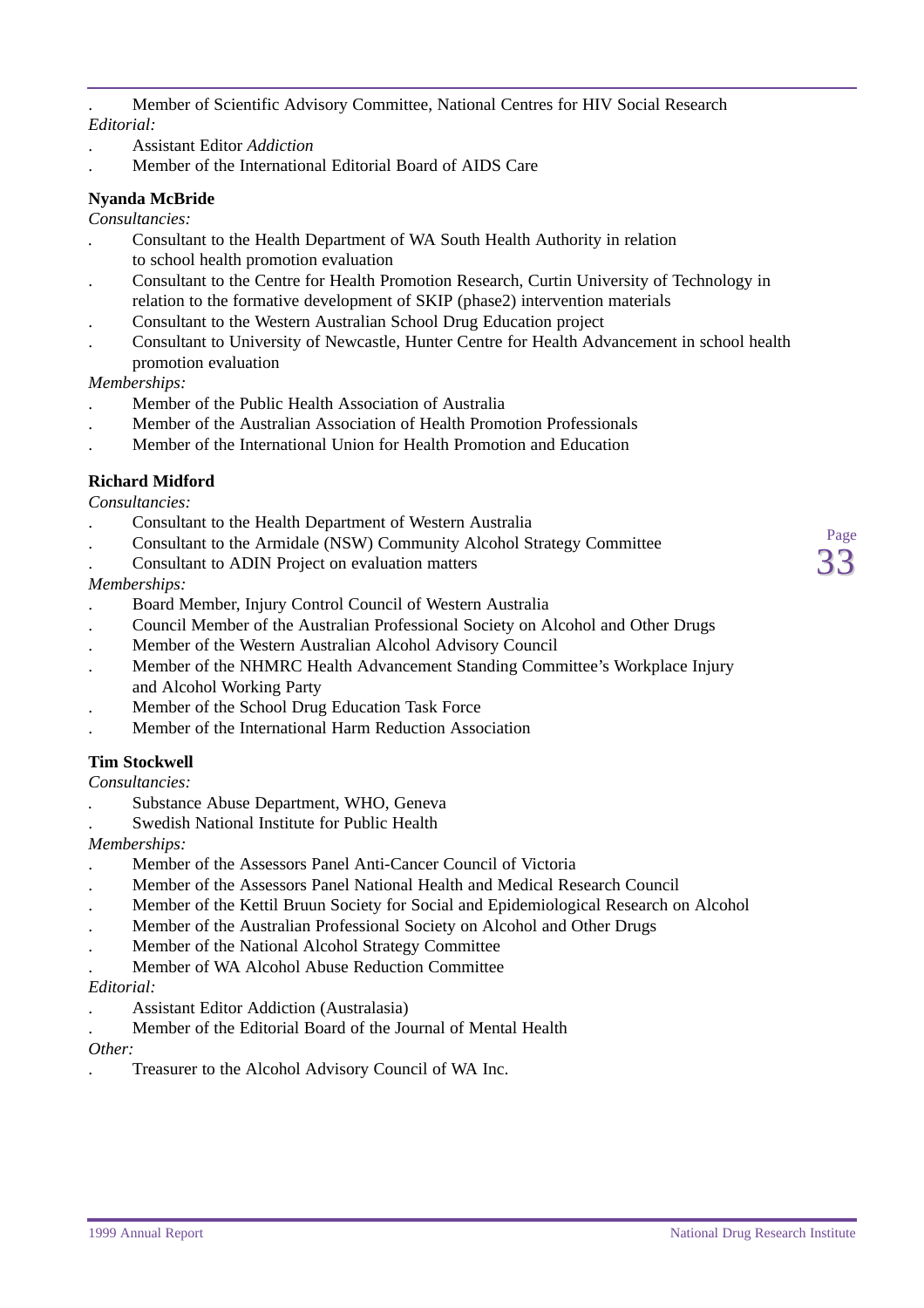### <span id="page-37-0"></span>**REVIEWS OF MANUSCRIPTS AND GRANT APPLICATIONS**

Staff members in the Institute reviewed manuscripts for the following journals and organisations:

AIDS Care Addiction Addiction Research Australian and New Zealand Journal of Public Health Drug and Alcohol Review Drugs Education Prevention Policy Health Promotion International International Journal of Drug Policy Journal of School Health Journal of Substance Misuse

Staff members in the Institute assessed grant proposals for the following organisations:

Queensland University of Technology – ARC Small Grants for 1999 National Health and Medical Research Committee ABF Alcohol-related Medical Research Grant Scheme Edith Cowan University Victorian Health



### **VISITORS TO THE INSTITUTE**

| Professor Ernest Hunter | Tropical Health Unit, University of Queensland               |
|-------------------------|--------------------------------------------------------------|
| Major Brian Watters     | Chair, Australian National Council on Drugs, New South Wales |
| Ms Leanne Wells         | Commonwealth Department of Health and Aged Care, ACT         |
| Professor Lance Twomey  | Vice Chancellor, Curtin University of Technology             |
| Ms Robyn Dwyer          | Turning Point Alcohol and Drug Centre, Victoria              |
| Mr John Starzewski      | Lewin-Fordham Group, United Kingdom                          |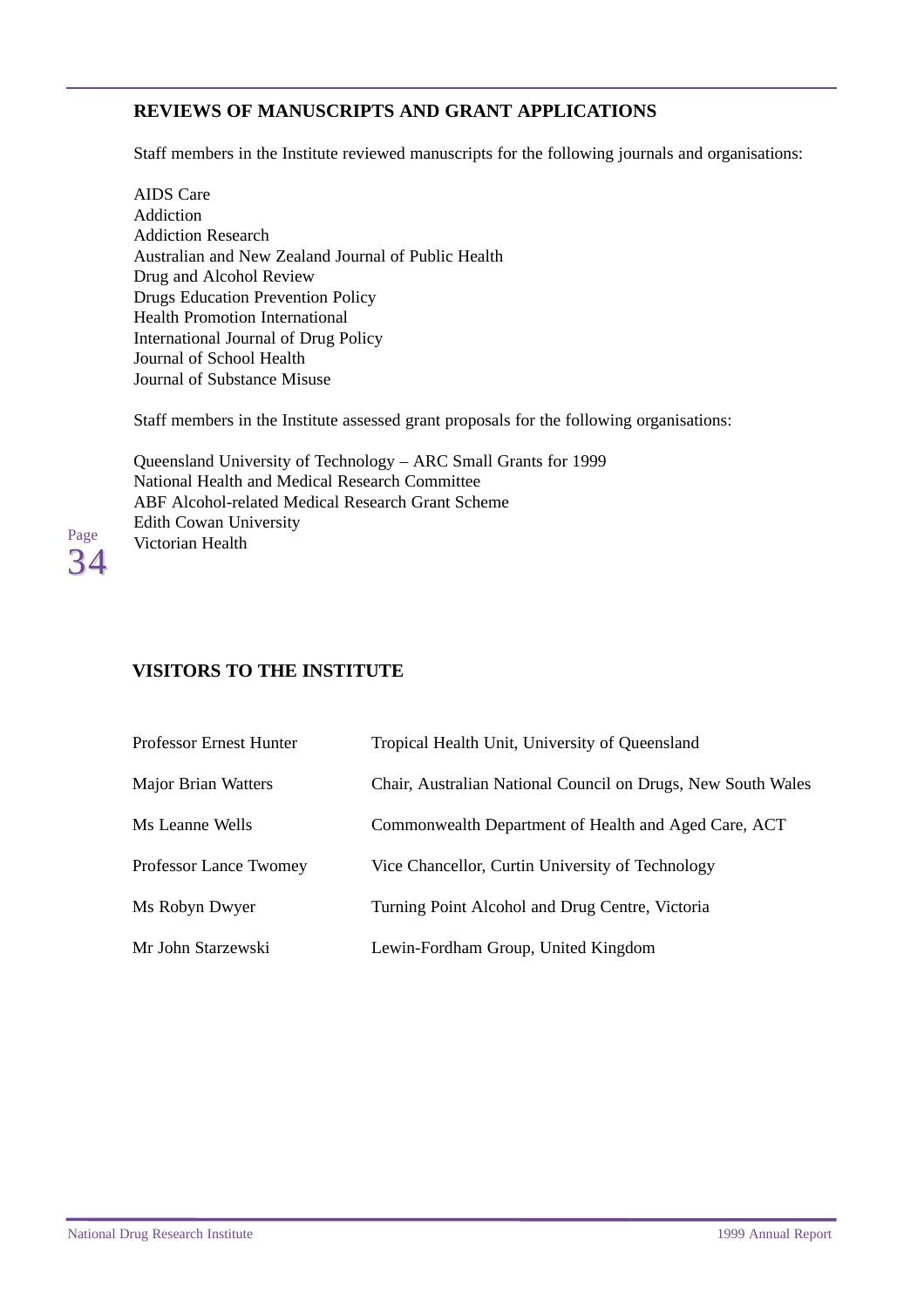#### <span id="page-38-0"></span>**COLLABORATIVE LINKS**

Each year the Institute maintains and establishes collaborative links with a number of community bodies relevant to the activities of the Institute. In 1998 these links included:

#### **Within Curtin University:**

Centre for International Health School of Psychology School of Public Health School of Social Science and Asian Languages

#### **Local Bodies:**

Alcohol Advisory Council of Western Australia (Incorporated) Carnarvon Medical Service Aboriginal Corporation Crime Research Centre, UWA Cyrenian House Guidance Branch, Education Department of Western Australia Health Department of Western Australia Hepatitis C Council of Western Australia (Incorporated) IFAP Industrial Foundation for Accident Prevention Industrial Counselling and Co-ordinators Association Jungarni-Jutiya Alcohol Action Council Kununurra-Waringarri Aboriginal Corporation Labour Market Research Centre, Murdoch University Liquor Licensing Division, Office of Racing, Gaming and Liquor Next Step (Formerly WA Alcohol and Drug Authority) Occupational Health, Safety and Welfare Commission Palmerston Drug Research and Rehabilitation Association Roadwatch, University of Western Australia School of Community Services & Social Sciences, Edith Cowan University Western Australian AIDS Council Western Australian Drug Abuse Strategy Office Western Australian Police Service Western Australian Substance Users Association Wookabunning Kiaka Aboriginal Corporation

#### **National and Interstate Bodies:**

Aboriginal Drug and Alcohol Council of South Australia Alcohol and Drug Council of Australia Australian Association of Health Promotion Professionals Australian Council on Smoking and Health Australian Drug Foundation Australian Federation of AIDS Organisations Australian Hepatitis C Council Australian Institute of Criminology Australian Intravenous League Australian National Council on HIV/AIDS, Hepatitis C and Related Diseases Australian Professional Society on Alcohol and Other Drugs Australian Psychological Society Australasian Society for HIV Medicine Centre for Disease Control, New South Wales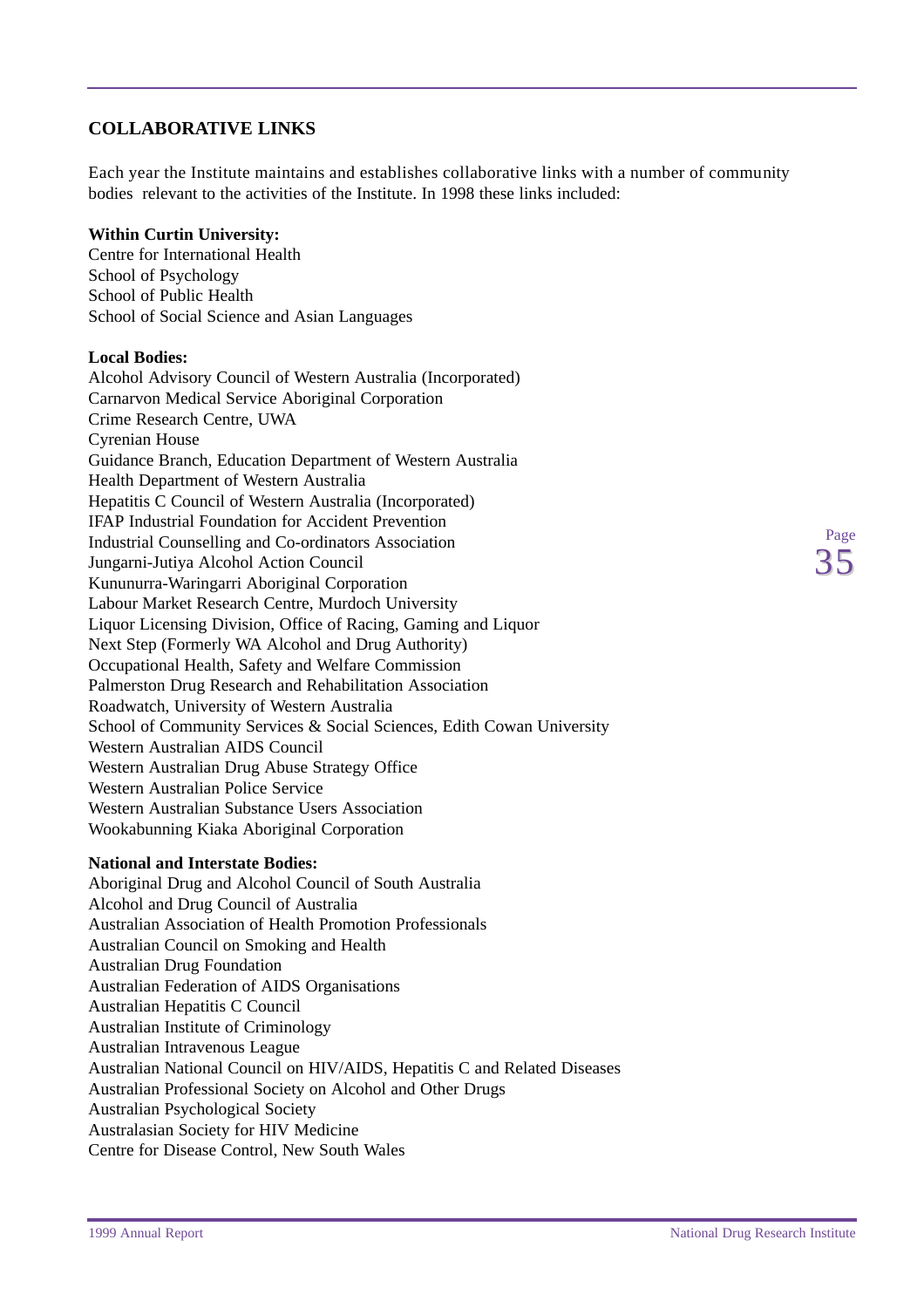<span id="page-39-0"></span>Drug and Alcohol Services Council, South Australia Menzies School of Health Research National Centre for Education and Training in the Addictions National Centre for Epidemiology and Population Health National Centre for HIV Social Research National Drug and Alcohol Research Centre NSW Bureau of Crime Statistics and Research, NSW Health Department Northern Territory Department of Health and Community Services Northern Territory Drug and Alcohol Bureau Office for Aboriginal and Torres Strait Islander Health Services, Department of Health and Family Services Public Health Association of Australia Turning Point, Alcohol and Drug Centre

#### **International Bodies:**

Page 36 Addiction Research Foundation, Toronto Alcohol and Public Health Research Unit (Runanga, Wananga, Hauora Me Te Paekaka), Auckland Alcohol Research Group, Berkeley, California Alcohol Research Group, Edinburgh Canadian Centre on Substance Abuse, Ottawa Centre for Research on Drugs and Health Behaviour, London Finnish Foundation for Alcohol Studies, Helsinki National Addiction Centre, London National Institute for Alcohol and Drug Research, Oslo Prevention Research Centre, Berkeley, California Society for the Study of Addiction, London United Nations Drug Control Program World Health Organisation, Geneva

### **GRADUATE STUDENTS**

#### **Hepatitis C and novice injecting drug users: Identifying the risks and recommending harm reduction messages.**

| Degree:         | PhD                                                   |
|-----------------|-------------------------------------------------------|
| Student:        | <b>Susan CARRUTHERS</b>                               |
| Supervisor:     | HAWKS, D. (Co-Supervisor), LOXLEY, W. (Co-Supervisor) |
| Status:         | Continuing                                            |
| Date Commenced: | 1996                                                  |

#### **An investigation of the effect of legislative and policy initiatives upon alcohol-related violence and driving offences.**

| Degree:         | PhD                        |
|-----------------|----------------------------|
| Student:        | Tanya CHIKRITZHS           |
| Supervisor:     | STOCKWELL, T. (Supervisor) |
| Status:         | Continuing                 |
| Date Commenced: | 1996                       |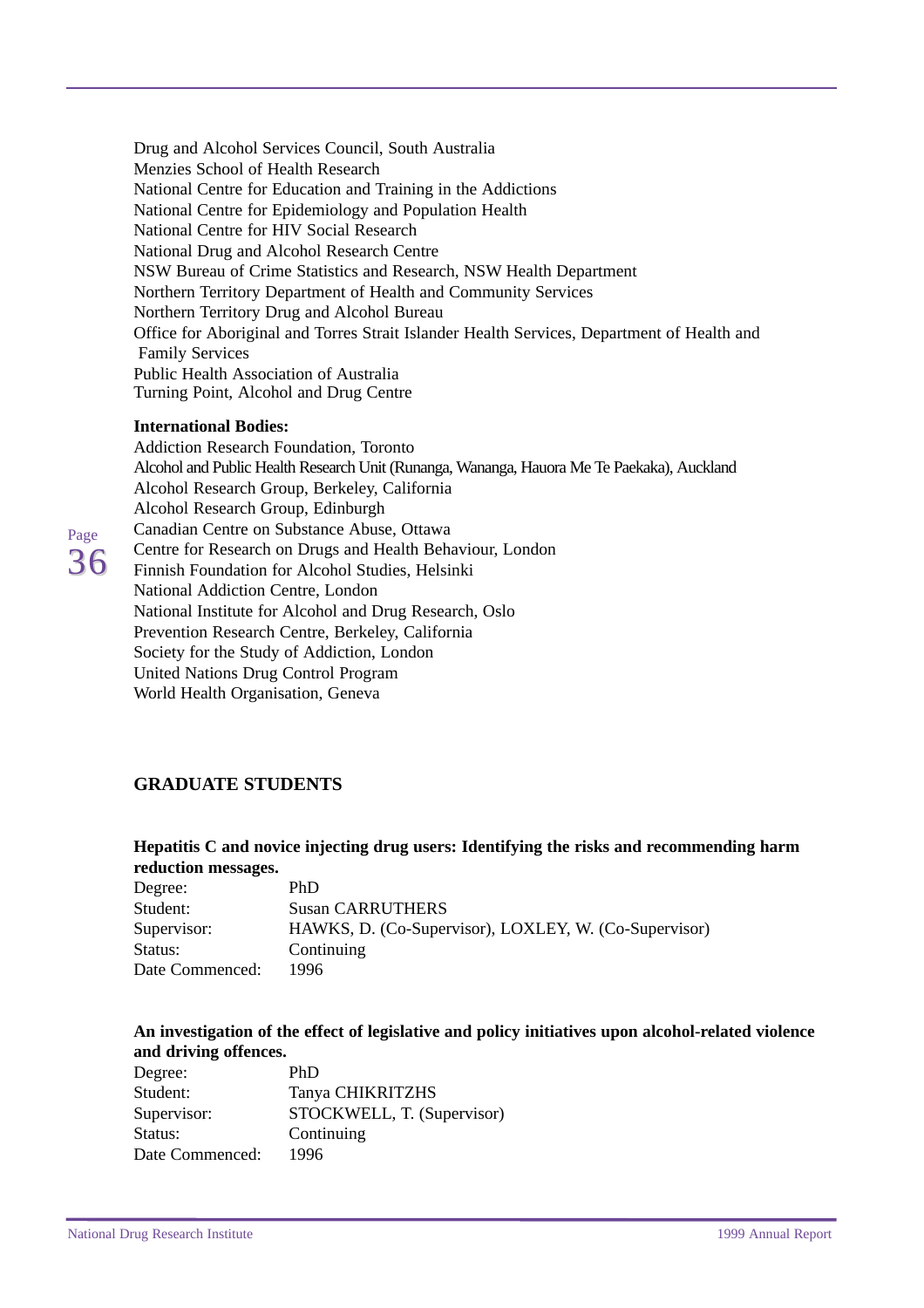#### **Designing a culturally appropriate alcohol rehabilitation/healing centre with Aboriginal people from the West Kimberley.**

| Degree:         | PhD                   |
|-----------------|-----------------------|
| Student:        | <b>Fiona NICHOLS</b>  |
| Supervisor:     | GRAY, D. (Supervisor) |
| Status:         | Continuing            |
| Date Commenced: | 1997                  |

#### **Do some drug users have less to live for? Examining the tole of life wealth in the extent to which young adult drug use is controlled or excessive.**

| Degree:     | PhD                        |
|-------------|----------------------------|
| Student:    | Alison DALE                |
| Supervisor: | LOXLEY, W. (Co-Supervisor) |
| Status:     | Continuing                 |
| Commenced:  | 1998                       |
|             |                            |

#### **School Health and Alcohol Harm Reduction Project: Reducing alcohol related harms in young**

| people.     |                            |
|-------------|----------------------------|
| Degree:     | PhD                        |
| Student:    | Nyanda MCBRIDE             |
| Supervisor: | STOCKWELL, T. (Supervisor) |
| Status:     | Continuing                 |
| Commenced:  | 1998                       |
|             |                            |

#### **Criminal penalties for minor cannabis offences: public attitudes and social impacts.**

| Degree:     | PhD                        |
|-------------|----------------------------|
| Student:    | Simon LENTON               |
| Supervisor: | STOCKWELL, T. (Supervisor) |
| Status:     | Continuing                 |
| Commenced:  | 1998                       |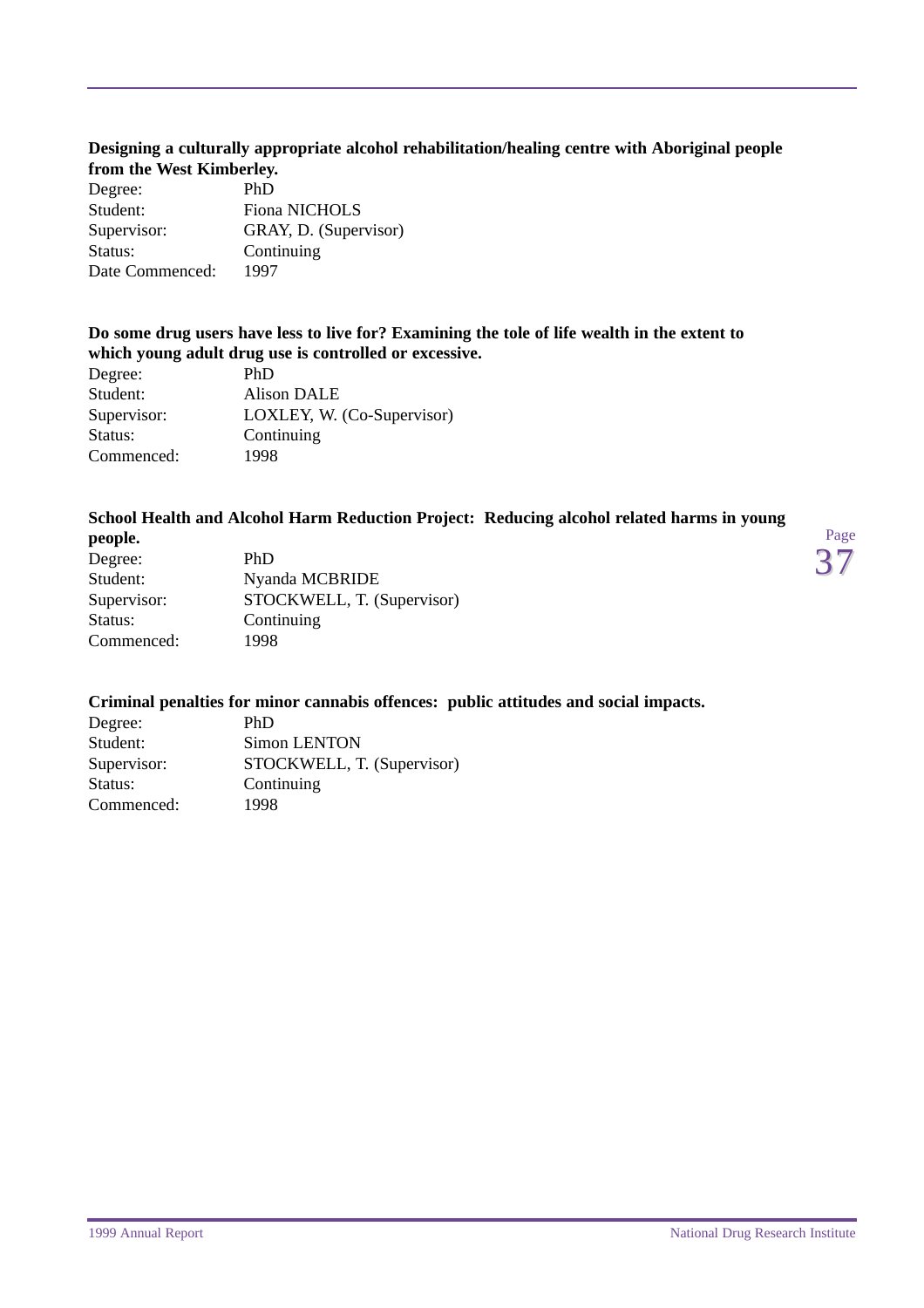# <span id="page-41-0"></span>**O RGANISA RGANISATIONAL S TRUCTURE TRUCTURE**

### **Board of Management**

The role of the Board of Management is to assist the Director in the management of the Institute and to facilitate its access to relevant government and other institutions. The Director reports to the Board of Management on a regular basis; day to day reporting is effected through the Executive Dean, Health Sciences, who chairs the Board of Management.

The Institute signed a funding agreement with the Commonwealth Department of Health and Aged Care in late 1998 giving the Institute five years of funding. The Board of Management comprises nominated representatives of the Commonwealth Department of Health and Family Services, the Drug and Alcohol Services Council in South Australia, the Aboriginal Drug and Alcohol Council, South Australia, the Health Department of Western Australia, the Western Australian Police Service, Curtin University of Technology, and representatives of community based organisations.

#### **Membership of the Board of Management**

| Professor Charles Watson (Chairman)<br><b>Executive Dean</b>   | Mr Tim Atherton<br><b>Assistant Commissioner</b> |
|----------------------------------------------------------------|--------------------------------------------------|
| Division of Health Sciences                                    | Crime Support                                    |
| Curtin University of Technology                                | Western Australian Police Service                |
| Ms Sue Kerr                                                    | Professor Tim Stockwell                          |
| <b>Assistant Secretary</b>                                     | Director                                         |
| Drug Strategy and Population Health<br>Social Marketing Branch | National Drug Research Institute                 |
| Commonwealth Department of Health and Aged Care                |                                                  |
| Mr Graham Strathearn                                           | <b>Professor Colin Binns</b>                     |
| <b>Chief Executive Officer</b>                                 | Head, School of Public Health                    |
| Drug and Alcohol Services Council, South Australia             | Curtin University of Technology                  |
| Mr Kevin Larkins                                               | Mr Scott Wilson                                  |
| Director, Mental Health Unit                                   | State Co-ordinator                               |
| Alcohol and Drug Policy Planning Section                       | Aboriginal Drug and Alcohol Council,             |
| Health Department of Western Australia                         | South Australia                                  |
| Ms Pam McKenna                                                 | Mr John Griffiths (finance matters only)         |
| Director                                                       | Director, Financial Services                     |
| Palmerston Association Inc., Western Australia                 | Curtin University of Technology                  |
|                                                                |                                                  |

The Executive Committee, which is a sub-committee of the Board of Management, comprises Professor Charles Watson, Professor Tim Stockwell and Mr John Griffith, and is responsible for assisting the Director in the day to day management of the Institute.

The Institute's staff have been organised into 'teams' with each team having responsibility for a particular area. Each team has a designated 'team leader' responsibile for the day to day management of its activities and adherence to its timelines. The 'team leaders' meet once a fortnight to discuss research issues, progress on the Institute's strategic plan, and other issues that impact on the Institute's business. In 1999 the Team Leaders are Professor Tim Stockwell, Associate Professor Dennis Gray, Associate Professor Wendy Loxley, Mr Richard Midford, Mr Simon Lenton and Ms Fran Davis.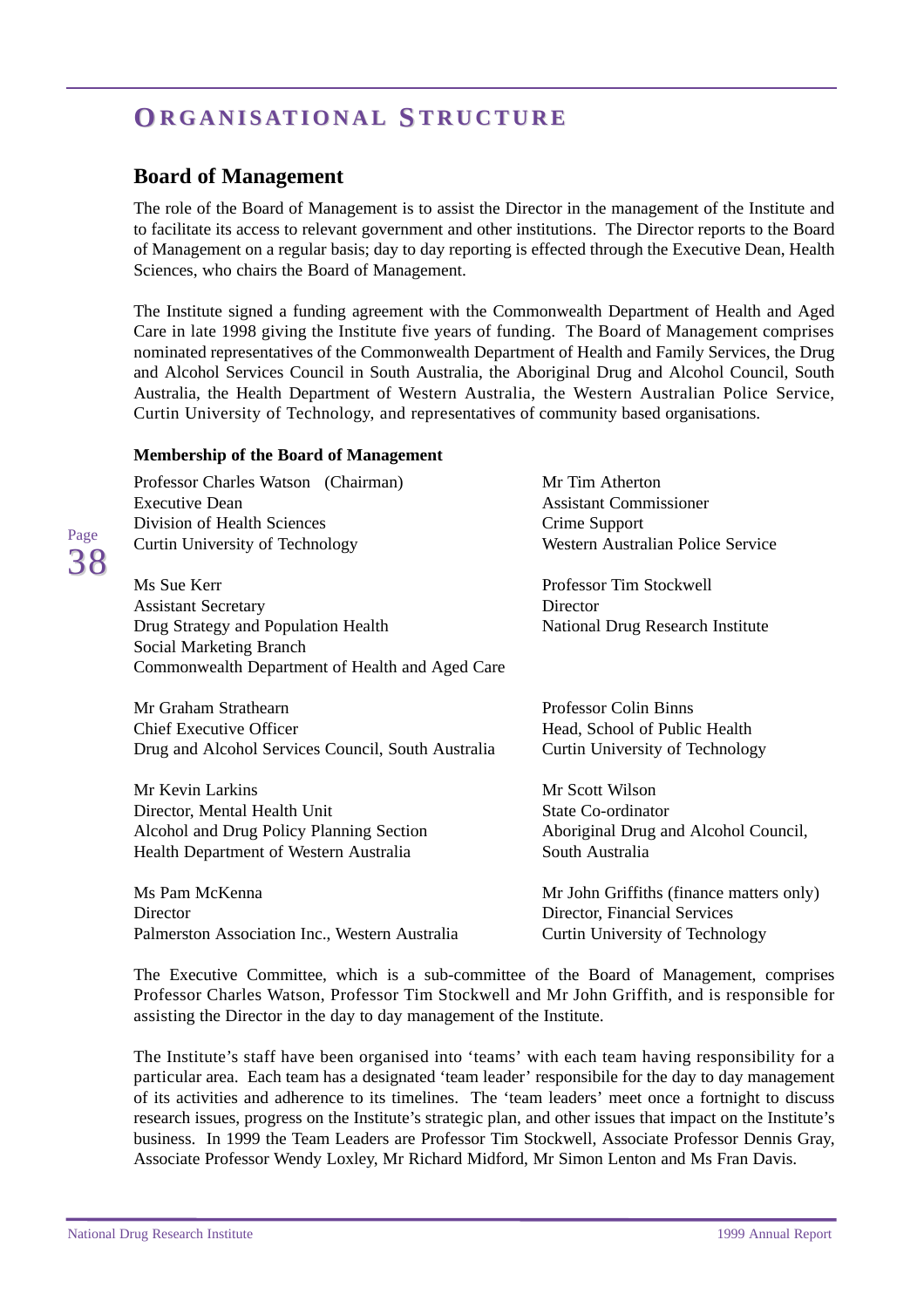# **S TAFF**

<span id="page-42-0"></span>The Institute is staffed by a variety of social and behavioural scientists, a business manager, media liaison officer, computer systems officer, resource officer, secretary and clerical personnel. The Institute also employs research assistants and contracts casual research staff as projects demand. Staff are involved in the supervision of masters and doctoral research students and there are several full-time PhD students at the Institute. There are several honorary and adjunct research staff. At December 1999, Institute staff numbered 34**,** including honorary and adjunct staff.

#### **List of Current Staff at 31 December 1999**

#### **Research Staff**

| Professor Timothy Stockwell MA (OXON) MSc PhD                                                          | Director                   |      |
|--------------------------------------------------------------------------------------------------------|----------------------------|------|
| Research Interests: Alcohol and other drug prevention policies • Indices of drug-related harm          |                            |      |
| • Drinking locations and server responsibility • Liquor licensing • Drug overdose.                     |                            |      |
|                                                                                                        |                            |      |
| Wendy Loxley CertTchg BA(Hons) MPsych PhD                                                              | Associate Professor and    |      |
|                                                                                                        | Deputy Director            |      |
| Research Interests: Illicit drug use with particular reference to young people • HIV/AIDS and          |                            |      |
| other blood borne viruses and injecting drug use • Drug use and crime.                                 |                            |      |
|                                                                                                        |                            | Page |
| Dennis Gray BA MA MPH PhD                                                                              | <b>Associate Professor</b> |      |
| Research Interests: Alcohol and other drug use among Aboriginal people . Aboriginal health.            |                            |      |
|                                                                                                        |                            |      |
| Richard Midford BA BPsych MPsych CPsychol (enrolled PhD)                                               | Senior Research Fellow     |      |
| Research Interests: Community based prevention of alcohol and other drug related harm                  |                            |      |
| • Workplace alcohol and other drug related harm • School based alcohol and other drug                  |                            |      |
| education.                                                                                             |                            |      |
|                                                                                                        |                            |      |
| Simon Lenton BPsych MPsych(Clin) (enrolled PhD)                                                        | <b>Research Fellow</b>     |      |
| Research Interests: Heroin overdose • Illicit drug use and harm reduction • HIV/AIDS and               |                            |      |
| other blood borne viruses and injecting drug use • Impact of legislative options for cannabis.         |                            |      |
|                                                                                                        |                            |      |
| Nyanda McBride DipTeach BEd PGD MPH (enrolled PhD)                                                     | <b>Research Fellow</b>     |      |
| Research Interests: School health and drug programs • Adolescent drug use.                             |                            |      |
|                                                                                                        |                            |      |
| Susan Carruthers BAppSci GradDipDiet MPH (enrolled PhD)                                                | <b>Research Fellow</b>     |      |
| Research Interests: Hepatitis C, HIV/AIDS and other blood borne viruses and injecting drug             |                            |      |
| use.                                                                                                   |                            |      |
|                                                                                                        |                            |      |
| Tanya Chikritzhs BA(Hons) GradDipEpidBioStats (enrolled PhD)                                           | <b>Research Fellow</b>     |      |
| Research Interests: Alcohol policy and legislation • Alcohol related crime • Liquor licensing          |                            |      |
| • Licensed drinking environments.                                                                      |                            |      |
|                                                                                                        | Research Associate         |      |
| John Acres BPsych GradDipHealth Social Science<br>Research Interests: Local level drug law enforcement |                            |      |
| Funded by: NCBADLE.                                                                                    |                            |      |
|                                                                                                        |                            |      |
| Amanda Bolleter BSW(Hons) BA(Hons)                                                                     | <b>Research Associate</b>  |      |
| Research Interests: Hepatitis C and other blood borne viruses and injecting drug use.                  |                            |      |
| Funded by: NHMRC.                                                                                      |                            |      |
|                                                                                                        |                            |      |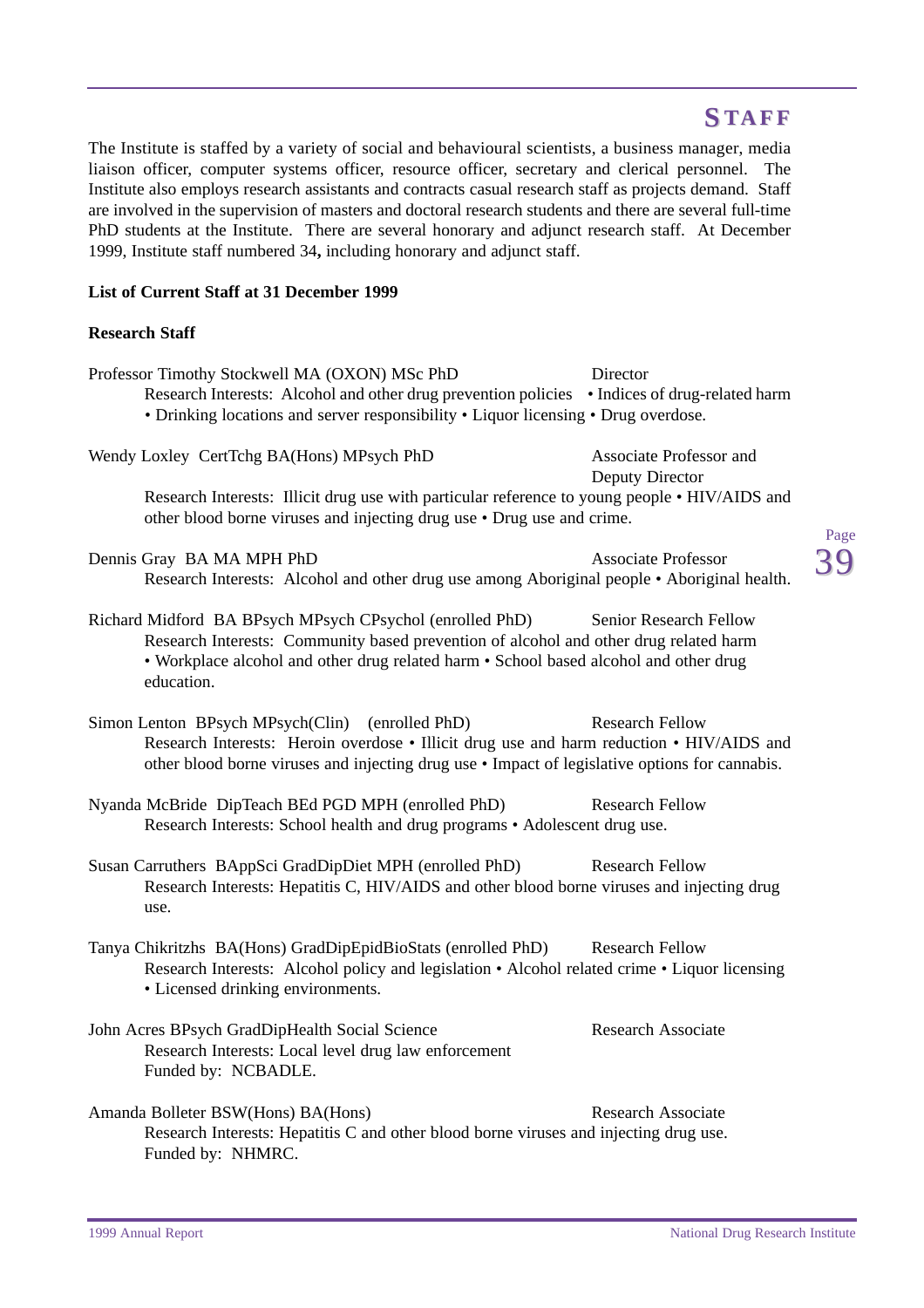|      | Sally Brinkman BABiolSci MPH<br>Research Interests: Alcohol-related harm.<br>Funded by: Health Department of WA.                                                                                                                                                                                                                         | <b>Research Associate</b> |  |
|------|------------------------------------------------------------------------------------------------------------------------------------------------------------------------------------------------------------------------------------------------------------------------------------------------------------------------------------------|---------------------------|--|
|      | Brooke Sputore BHlthProm MPH<br>Research Interests: Aboriginal alcohol and other drug use, particularly among young people<br>• Evaluation of Aboriginal alcohol and other drug intervention.                                                                                                                                            | <b>Research Associate</b> |  |
|      | Leah Councillor BAppSci<br>Research Interests: Indigenous alcohol and other drug related issues among Indigenous<br>Australians.                                                                                                                                                                                                         | <b>Research Associate</b> |  |
|      | Peter Davidson BA(Hons)<br>Research Interests: Opioid overdose by young injecting drug users.                                                                                                                                                                                                                                            | <b>Research Associate</b> |  |
| Page | Kim Hargreaves BA<br><b>Research Associate</b><br>Research Interests: Opioid overdose and overdose prevention strategies • Provision of<br>naloxone to heroin users for peer administration as a prevention of fatal heroin-related<br>overdose.<br>Funded by: WA Health Department and Commonwealth Department of Health and Aged Care. |                           |  |
|      | Fiona Farringdon BEd DipTeach (enrolled Masters)<br>Research Interests: School based alcohol and other drug education.<br>Funded by: Health Promotion Foundation of WA.                                                                                                                                                                  | Project Officer (PT)      |  |
|      | Julie-Anne Jaeger AssocDipHlth Sci Reg Nurse<br>Research Interests: Community based prevention of alcohol and other drug related harm.<br>Funded by: Health Promotion Foundation of WA.                                                                                                                                                  | Project Officer (PT)      |  |
|      | Roberta McLeod BSc(Hons) MPsych(Clin)<br>Research Interests: Alcohol prevention policies • Drug use and injury.                                                                                                                                                                                                                          | Research Associate (PT)   |  |
|      | Martin Cooper BAppSci GradDipEd MR (enrolled PhD)<br>Research Interests: Community based prevention of alcohol and other drug related harm.<br>Funded by: Health Promotion Foundation of WA.                                                                                                                                             | Research Associate (PT)   |  |
|      | Troy Bogaards BPhysEd PostGradDipEd<br>Research Interests: School leaver celebrations.<br>Funded by: School Drug Education Program.                                                                                                                                                                                                      | Research Associate (PT)   |  |
|      | Payson Matthewson BA(Sociology) BA(English)<br>Research Interests: Alcohol-related harm.                                                                                                                                                                                                                                                 | Research Assistant (PT)   |  |
|      | <b>PhD Students</b>                                                                                                                                                                                                                                                                                                                      |                           |  |
|      |                                                                                                                                                                                                                                                                                                                                          |                           |  |

Susan Carruthers BAppSci GradDipDiet MPH (enrolled PhD) Thesis: Hepatitis C and novice injecting drug users - identifying the risks and recommending harm reduction messages. Funded by a National Drug Strategy Scholarship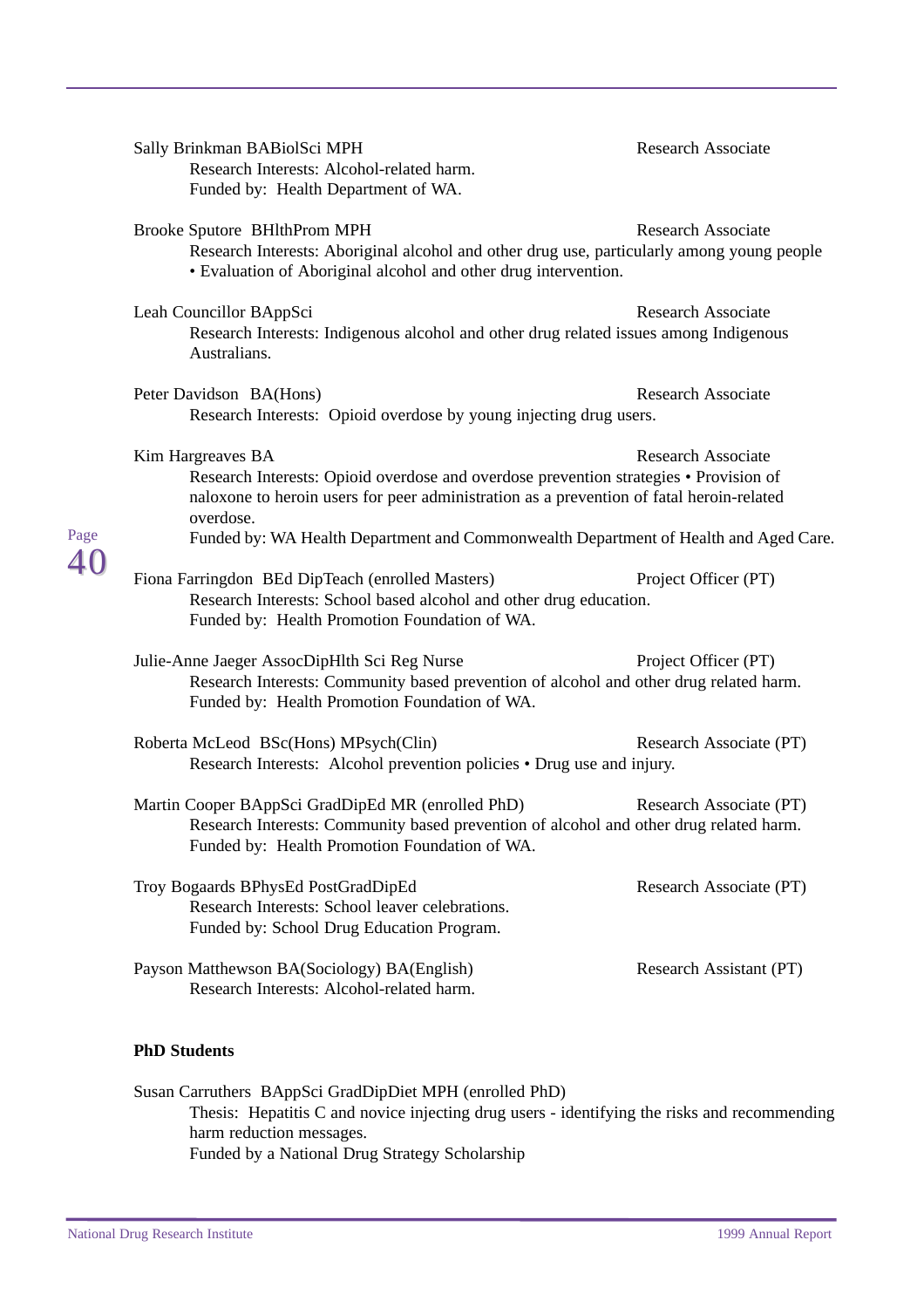extent to which young adult drug use is controlled or excessive. Funded by: DETYA. Simon Lenton BPsych, MPsych(clin) (enrolled PhD) Thesis: Criminal penalties for minor cannabis offences: public attitudes and social impacts. Nyanda McBride DipTeach BEd PGD MPH (enrolled PhD) Thesis: School Health and Alcohol Harm Reduction Project: reducing alcohol related harms in young people. Fiona Nichols BSW RN, RM (enrolled PhD) Thesis: Designing a culturally appropriate alcohol rehabilitation/healing centre with Aboriginal people from the West Kimberley. Funded by a Healthway Scholarship. **Adminstrative Staff** Fran Davis **Business Manager** Business Manager Rachael Lobo BSc(Hons) Media Liaison Officer Paul Jones BSc Computer Systems Officer John Somerville BE DipEd GradDipLibSt Resource Officer Funded by: Research Performance Index, Curtin University of Technology.

Thesis: An investigation of the effect of legislative and policy initiatives upon alcohol-related

Thesis: Do some drug users have less to live for? Examining the role of life wealth in the

Tanya Chikritzhs BA(Hons) GradDipEpidBioStats (enrolled PhD)

violence and driving offences.

Alison Dale BA, BPsych (enrolled PhD)

Susan Wilson Secretary Secretary

Linda Matthews **Administrative Assistant** Funded by: Research Performance Index, Curtin University of Technology.

### From left: John Somerville, Rachael Lobo, Linda Matthews, Paul Jones, Fran Davis, Susan Wilson and Tim Stockwell.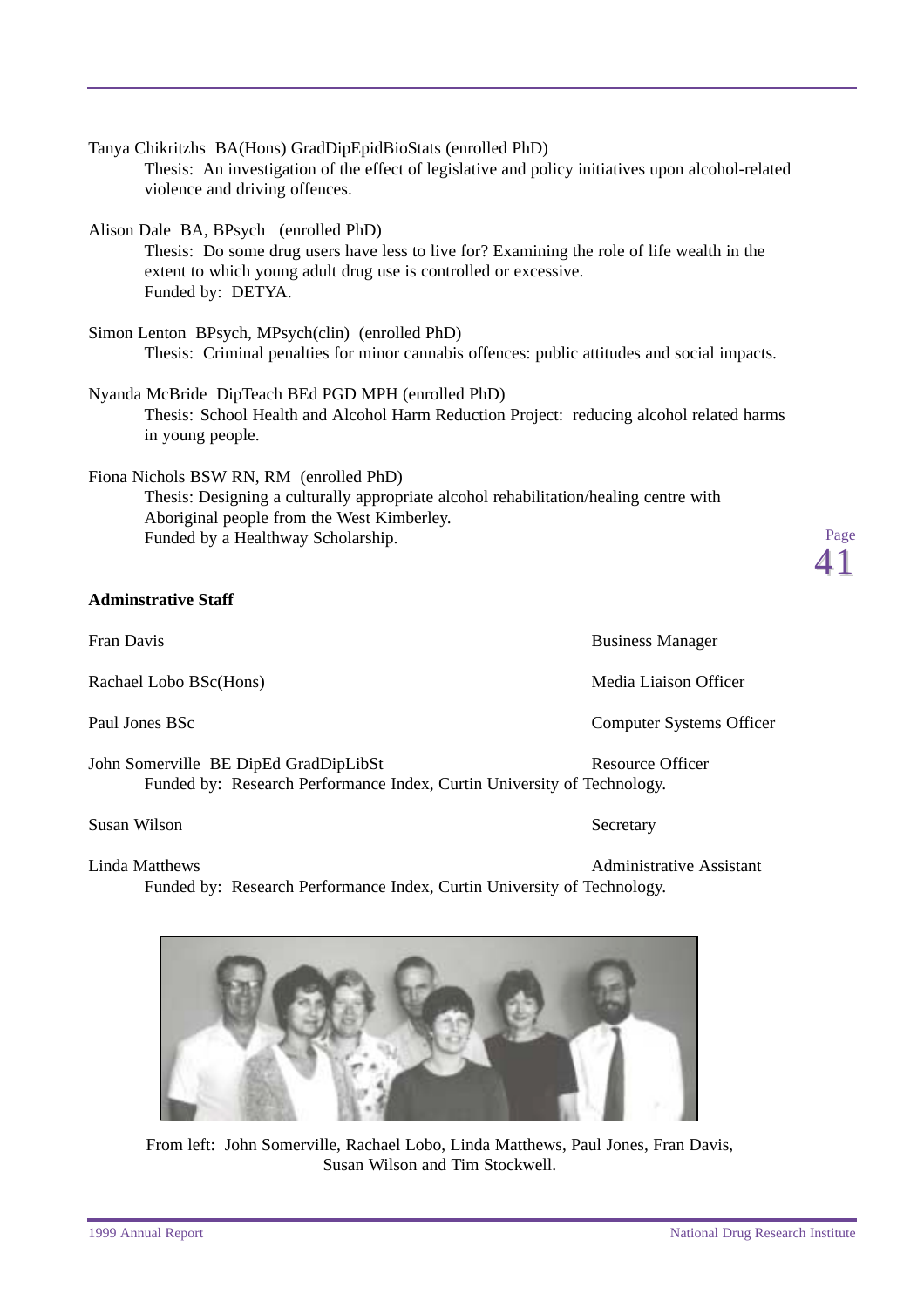#### **Consultant**

Page 42

| Mike Phillips BSci(Hons) M Med Sci<br>Head, Department of Epidemiology and Biostatistics, Curtin University of Technology.                                                | <b>Statistical Consultant</b> |
|---------------------------------------------------------------------------------------------------------------------------------------------------------------------------|-------------------------------|
| <b>Honorary Professorial Fellow</b>                                                                                                                                       |                               |
| Emeritus Professor David Hawks BA(Hons) DPsych MSc(Econ)PhD FBPsS CPsychol<br>Emeritus Professor of Addictions, Curtin University of Technology.                          |                               |
| Professor Colin Binns MBBS MPH<br>Head, School of Public Health, Curtin University of Technology.                                                                         |                               |
| <b>Adjunct Appointments</b>                                                                                                                                               |                               |
| Dr Sherry Saggers BA MA PhD<br>Head, School of Social and Cultural Studies, Edith Cowan University.                                                                       | <b>Associate Professor</b>    |
| Dr Margaret Stevens MPH MBBS<br>Principal Medical Officer, Disease Control, Health Department of Western Australia.                                                       | <b>Research Fellow</b>        |
| Mr Kevin Boots BA MA<br>Health Services Planning Facilitator, Health Department of Western Australia.                                                                     | <b>Research Fellow</b>        |
| <b>Honorary Staff</b>                                                                                                                                                     |                               |
| Dr Peter d'Abbs BA MA PhD<br>Menzies School of Health, Darwin, Northern Territory.                                                                                        | Senior Research Fellow        |
| Mr Mike Phillips BSci(Hons) M Med Sci<br>Head, Department of Epidemiology and Biostatistics<br>Senior Lecturer, School of Public Health, Curtin University of Technology. | <b>Senior Research Fellow</b> |
|                                                                                                                                                                           |                               |
| Dr Helen Jonas                                                                                                                                                            | Senior Research Fellow        |

Senior Lecturer, La Trobe University, Victoria.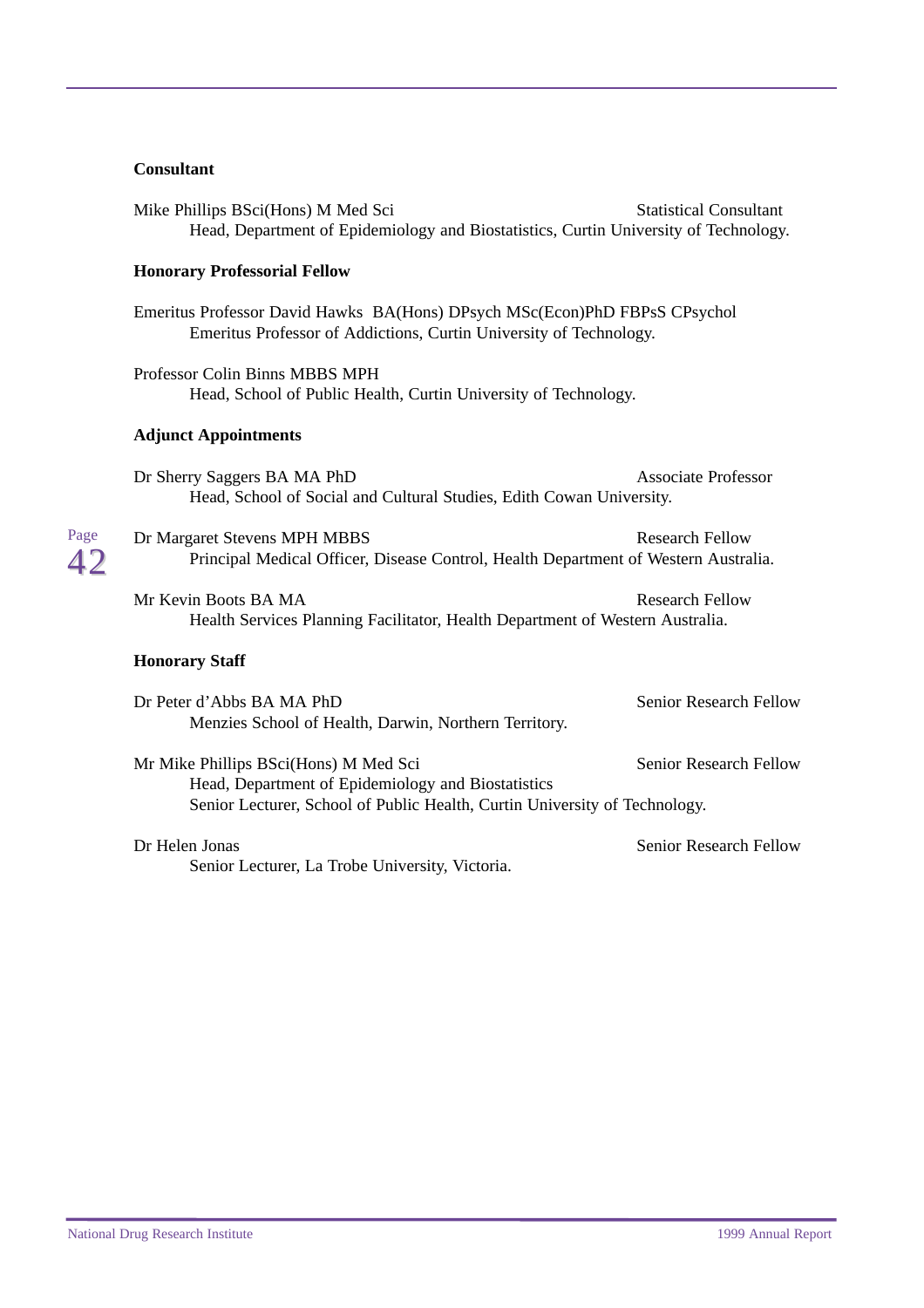# **F ACILITIES ACILITIES**

## <span id="page-46-0"></span>**Computing**

The Institute maintains a range of computers running the Macintosh and Windows operating systems. Every staff member has a computer located in their office, giving them access to various Macintosh and Windows based applications, INFORM (the NDRI library database), email and the Internet. Several additional computers are available for use by casual staff. All are networked to a shared file server and several laser printers including a colour printer. Other computing equipment includes a scanner and a number of notebook computers.

The Institute has developed its own web site, which provides a range of information including staff details, past and current research projects, publications, information about relevant seminars, presentations and conferences and media releases. The web site is regularly updated and can be visited at www.curtin.edu.au/curtin/centre/ndri/.

During 1999, NDRI has been developing a new database, specifically designed to facilitate the easy collection and collation of all information needed to fulfil the reporting requirements of the Institute. Following its launch in 2000, every staff member will be trained on and have access to the database, allowing them to record information such as publications, presentations, projects, grant applications and media activity. The database will also provide a ready source of information for CentreLines, the Institute's newsletter and will eventually be linked to the NDRI web site to provide access over the Internet.

Page 43

### **Library**

The Institute houses a special library collection of drug and alcohol publications comprising more than 2000 monographs, mainly technical reports and major reference books, plus over 8000 indexed journal articles. Publications are recorded on INFORM, a bibliographic database, to which all staff have computer access.

The NDRI library is staffed by a part-time resource officer who keeps abreast of, and alerts staff to, the many new opportunities for accessing information that have arisen as a result of developments in the information technology field. For example, staff are now able to download many full text journal articles directly from the Internet to their own computer.

The library is a member of the Australian network of libraries specialising in data on alcohol and other drugs (ADLIS).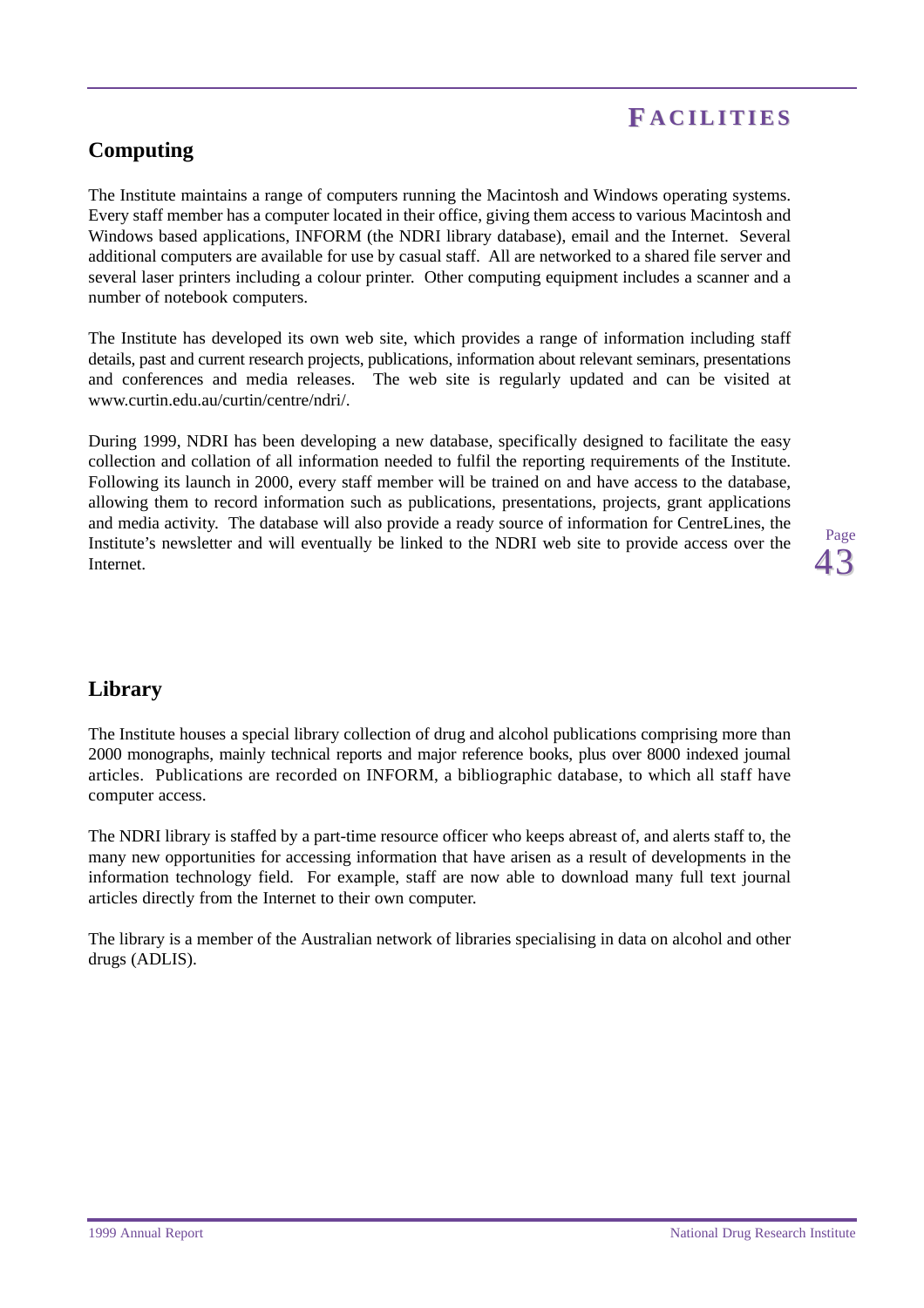# <span id="page-47-0"></span>**F UNDING**

The Commonwealth Department of Health and Aged Care provided \$1,293,647 to the Institute's core funding for the period January to December 1999. Details of the income and expenditure are as follows:

|                                | 1999      | Total     |
|--------------------------------|-----------|-----------|
|                                | \$        | \$        |
| <b>Income</b>                  |           |           |
| <b>CDHAC</b> Grant             | 1,293,647 |           |
| Sundry Income                  | 71,073    |           |
| Curtin University Contribution | 58,000    |           |
| Surplus B/F from December 1999 | 62,550    | 1,485,270 |
| <b>Expenditure</b>             |           |           |
| <b>Salaries</b>                | 1,080,861 |           |
| <b>Operating Cost</b>          | 370,289   |           |
| <b>Capital Costs</b>           | 22,777    | 1,473,927 |
| Surplus at 31 December 1999    |           | 11,343    |

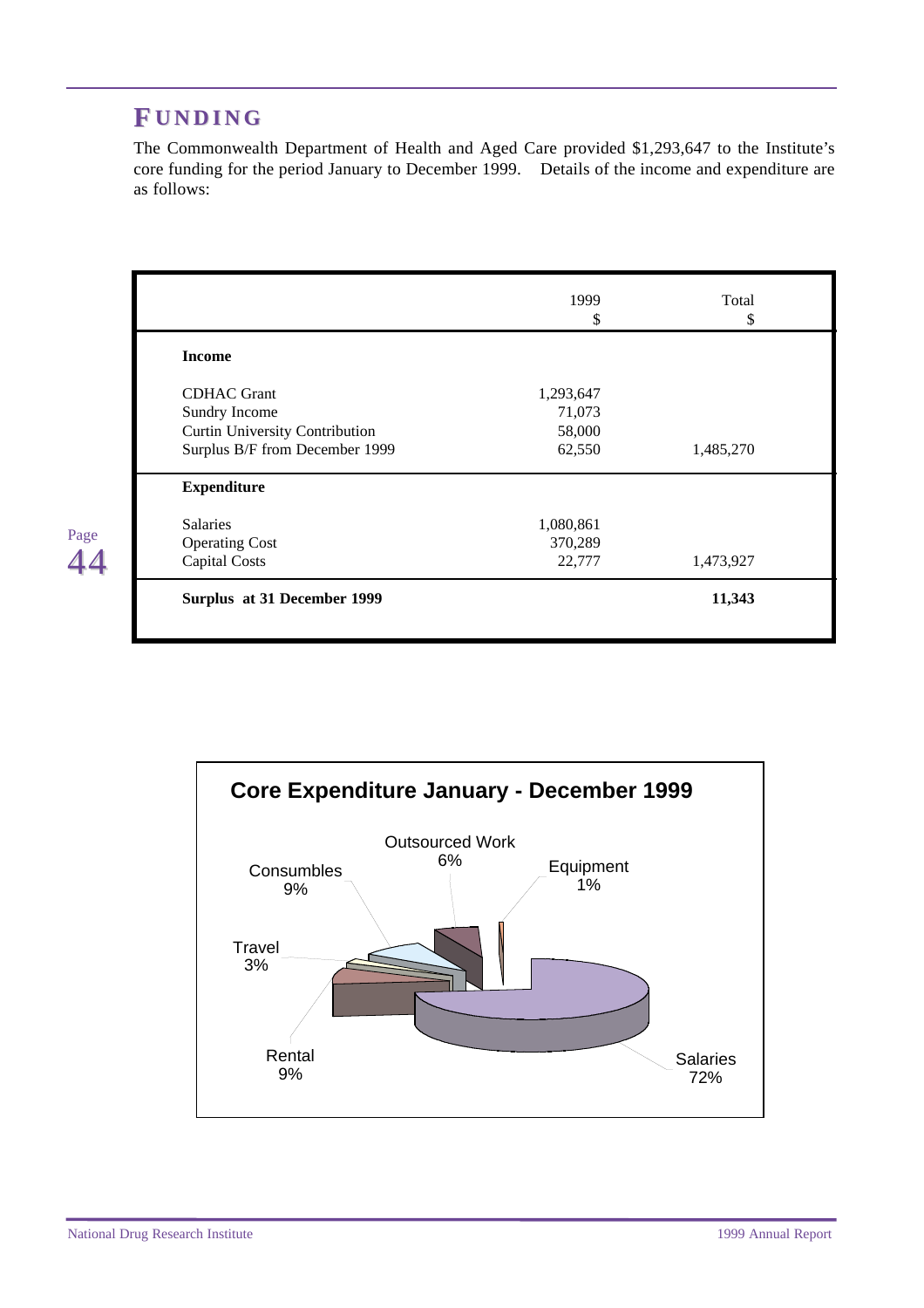## **Additional Funding Sources in 1999**

| <b>Funding Source</b>                                            | <b>Project Title</b>                                                                           | <b>Total Grant</b><br><b>Approved</b> | Grant<br><b>Received</b> |
|------------------------------------------------------------------|------------------------------------------------------------------------------------------------|---------------------------------------|--------------------------|
| <b>NHMRC</b> Grant<br><b>RPI</b> Grant                           | Exploring testing injecting drug users for<br>hepatitis and HIV/AIDS                           | \$42,000<br>\$7,000                   | \$25,765<br>\$7,000      |
| Medical Research<br>Fund of Western Australia                    | Indigenous model of alcohol and other drug<br>harm prevention and rehabilitation               | \$30,618                              | \$23,944                 |
| Healthway Grant                                                  | Carnarvon Partysafe Project                                                                    | \$115,382                             | \$40,962                 |
| Aust. Institute of Criminology                                   | Drug Use Monitoring in Australia                                                               | \$71,534                              | \$71,534                 |
| Healthway Grant                                                  | SHAHRP 2000 - Starter Grant                                                                    | \$19,000                              | \$19,000                 |
| Healthway Grant                                                  | SHAHRP 2000                                                                                    | \$192,552                             | \$32,023                 |
| Healthway Scholarship                                            | PhD Scholarship Ms Fiona Nichols                                                               | \$48,010                              | \$24,000                 |
| World Health Organisation                                        | World Health Monitoring Project                                                                | \$US23,500                            | \$3,098                  |
| Health Department of WA                                          | Naloxone feasibility study                                                                     | \$33,850                              | \$23,850                 |
| Drugs and Crime Prevention<br>Committee, Victoria                | Investigation of issues in the regulation<br>of cannabis possession, use and supply            | \$50,545                              | \$26,045                 |
| WA Drug Abuse Strategy Office<br>(WADASO)                        | Retrospective study of the circumstances of<br>opioid overdose deaths                          | \$4,896                               | \$4,896                  |
| NorthernTerritory Health Svcs                                    | Living With Alcohol program                                                                    | \$27,850                              | \$27,850                 |
| Alcohol Advisory Council of<br>WA (AACWA)                        | Liquor licensing demonstration project - WA                                                    | \$60,000                              | \$60,000                 |
| Jungarni-Jutiya Alcohol Action<br>Council Aboriginal Corporation | Evaluation of Jungarni-Jutiya Alcohol Action<br>Council                                        | \$27,706                              | \$13,953                 |
| <b>Edith Cowan University</b>                                    | Supply and promotion of alcohol in two<br>Aboriginal communities                               | \$39,358                              | \$6,687                  |
| Health Department of WA                                          | Application for Hotel Licence by Lily Creek Int<br>International - Intervention                | \$5,000                               | \$5,000                  |
| Menzies School of Health Res.                                    | Alcohol-related problems in Katherine                                                          | \$10,162                              | \$8,500                  |
| Health Department of WA                                          | The relationship between alcohol<br>consumption patterns and injury project                    | \$153,102                             | \$15,317                 |
| <b>NCBADLE</b>                                                   | Evaluation of a community based drug law<br>enforcement model for intersectoral harm reduction | \$131,389                             | \$78,833                 |
| <b>Curtin University</b>                                         | Research Performance Index                                                                     | \$92,257                              | \$92,257                 |
| Division of Health Sciences                                      | PhD/Masters Students (DETYA)                                                                   | \$8,000                               | \$8,000                  |
| TOTAL FUNDS RECEIVED                                             |                                                                                                |                                       | \$618,514                |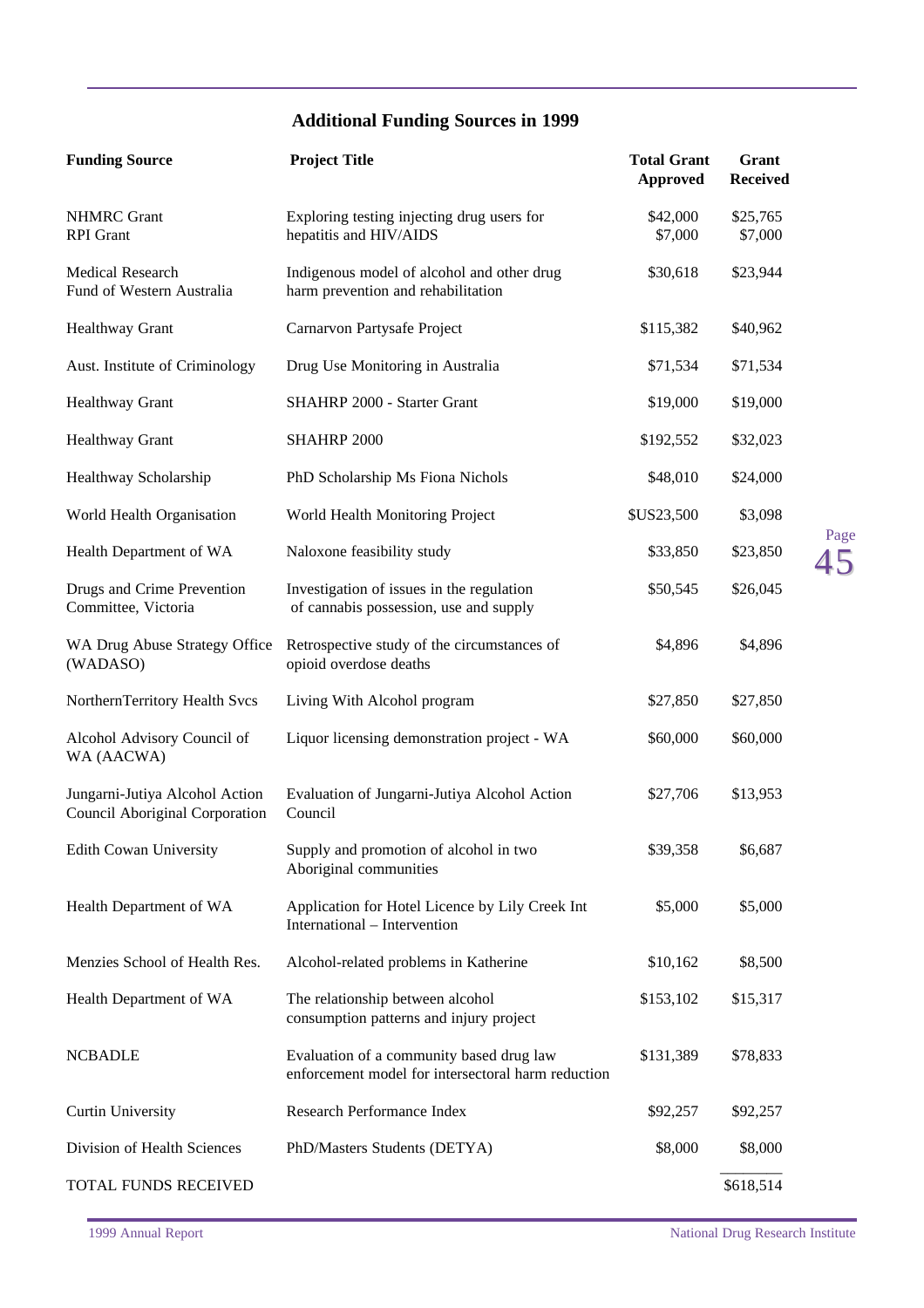## <span id="page-49-0"></span>**D ISSEMINA ISSEMINATION**

### **PUBLICATIONS, CONFERENCE PUBLICATIONS AND PRESENTATIONS January - December 1999**

### **Journal Articles**

- Boots, K. and Midford, R. (1999) 'Pick-a-Skipper': An evaluation of a designated driver program to prevent alcohol related injury in a regional Australian city. *Health Promotion International*, 14, (4), pp. 337-345. [RJ313]
- Edwards, G., Babor, T.F., Stockwell, T.R. and West, R. (1999) Mission, modes of working, and maximising the partnerships. Editorial. *Addiction*, 94, (1), pp. 5-12. [RJ294]
- Farringdon, F., McBride, N. and Midford, R. (1999) School Health and Alcohol Harm Reduction Project: Formative development of intervention materials and processes. *International Journal of Health Promotion and Education*, 37, (4), pp. 137-143. [RJ301]
- Gray, D., Chikritzhs, T. and Stockwell, T. (1999) The Northern Territory's cask wine levy: health and taxation policy implications. *Australian and New Zealand Journal of Public Health*, 23, (6), pp. 87-89. [RJ298]
- Gruenewald, P., Stockwell, T., Beel, A. and Dyskin, E. (1999) Beverage sales and drinking and driving: The role of on-premise drinking places. *Journal of Studies on Alcohol,* 60, 1, pp. 47-53. [RJ244]
- Hawks, D.V. (1999) Not much to ask for, really! The introduction of standard drink labelling in Australia. *Addiction*, 94, (6), pp. 801-811. [RJ310]
- Hawks, D.V. (1999) Old wine in new bottles: the Public Health Commission and the making of New Zealand alcohol policy. Book Review. *Addiction*, 94, (8), pp. 1243-1244. [RJ309]
- Lenton, S. (1999) Cannabis policy and the burden of proof: Is it now beyond reasonable doubt that cannabis prohibition is not working? *Drug and Alcohol Review.* [In Press]
- Lenton, S. and Davidson, P. (1999) Raves, drugs, dealing and driving: qualitative data from a Western Australian sample. *Drug and Alcohol Review*, 18, (2), pp. 153-161. [RJ304]
- Lenton, S., Kerry, K., Loxley, W., Tan-Quigley, A. and Greig, R. (1999) Citizens who inject drugs: the 'Fitpack' study. *The International Journal of Drug Policy*. [In Press]
- Lenton, S., McDonald, D., Ali, R. and Moore, T. (1999) Laws applying to minor cannabis offences in Australia and their evaluation. *The International Journal of Drug Policy*, 10, (4), pp. 299-303. [RJ303]
- Loxley, W. and Davidson, P. (1999) How rational is needle sharing to young injecting drug users? *Addiction Research,* 6, (6), pp. 499-515. [RJ254]
- McBride, N. (1999) Health promotion evaluation and research in schools: Issues for consideration. *Australian Journal of Primary Health-Interchange*. [In Press]
- McBride, N., Midford, R. and Farringdon, F. (1999) Alcohol harm reduction education in schools: An Australian efficacy study. *Drug and Alcohol Review*. [In Press]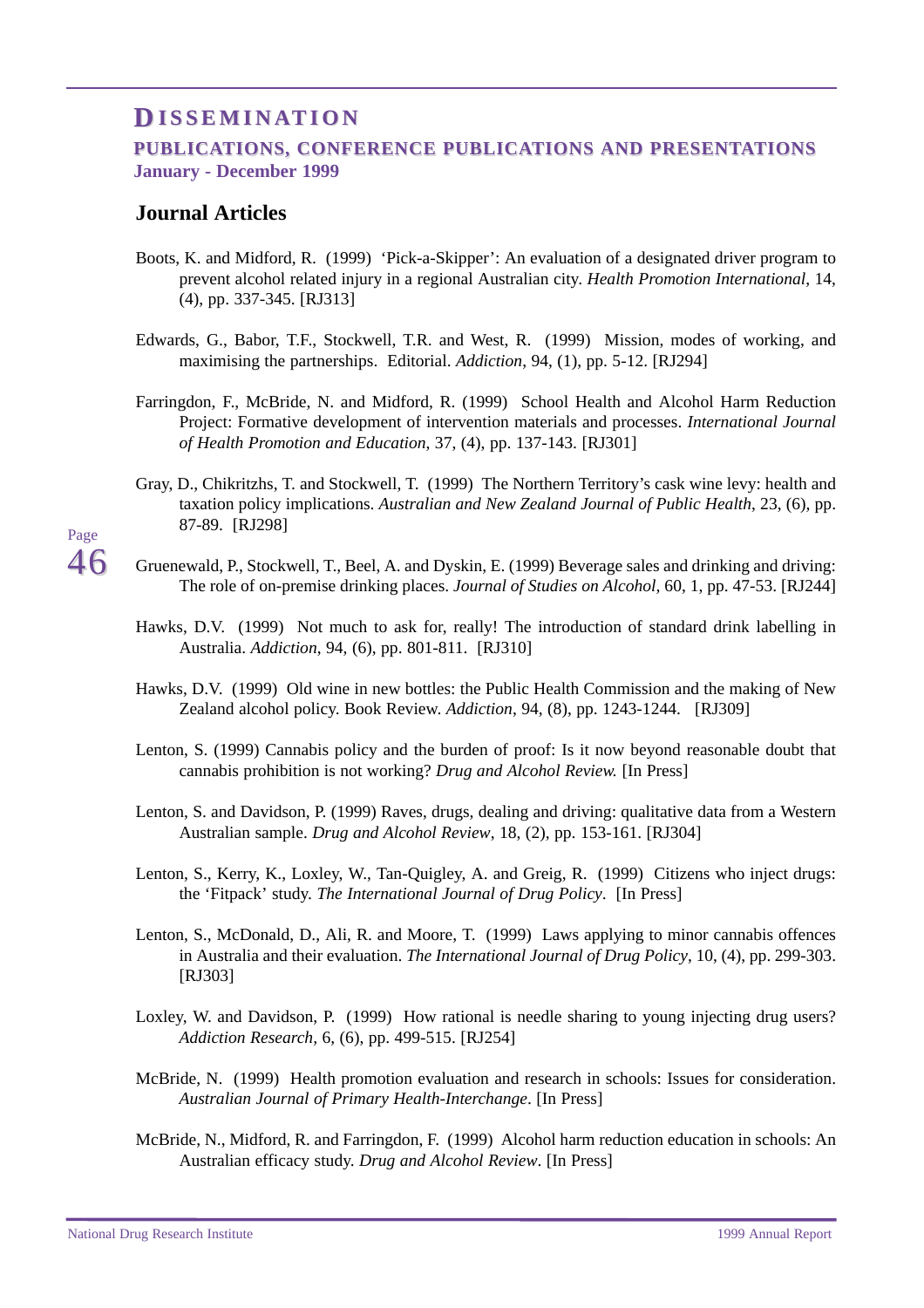- <span id="page-50-0"></span>McBride, N., Midford, R. and Cameron, I. (1999) An empirical model for school health promotion: The Western Australian school health project model. *Health Promotion International*, 14, (1), pp. 17-25. [RJ287]
- McBride, N. and Midford, R. (1999) Encouraging schools to promote health: Impact of the Western Australian School Health Project (1992-1995). *Journal of School Health*, 69, (6), pp. 220-227. [RJ259]
- McLeod, R., Stockwell, T., Stevens, M. and Philips, M. (1999) The relationship between alcohol consumption patterns and injury. *Addiction*, 94, (11), pp. 1719-1734. [RJ306]
- Midford R. and Boots, K. (1999) COMPARI: Insights from a three year community based alcohol harm reduction project. *Australian Journal of Primary Health Interchange*, 5, (4), pp. 46-58. [RJ333]
- Midford, R. and McBride, N. (1999) Evaluation of a national school drug education program in Australia. *International Journal of Drug Policy*, 10, (3), pp. 177-193. [RJ302]
- Stockwell, T. (1999) A new agenda for harm minimisation? *Drugs: Prevention, Policy and Education*, 6, (2), pp. 205-208. [RJ305]
- Stockwell, T. (1999) Should a few hours of therapy change behaviour 3 years later? *Addiction*, 94, 1, pp. 50-52. [RJ296]
- Stockwell, T. (1999) Book review, Heather, N. and Robertson, I., Problem Drinking, 3rd Edition. *Addiction*, 94, 4, pp. 599-600. [RJ308]
- Swift, W., Copeland, J. and Lenton, S. (1999) Cannabis and harm reduction. *Drug and Alcohol Review*. [In Press] [RJ323]

### **Unrefereed Articles**

- Carruthers, S.J. (1999) In the eye of the camera for prevention. *Australian Hepatitis Chronicle*, July. [UJ84]
- Chikritzhs, T., Jonas, H., Heale, P., Dietze, P., Hanlin, K. and Stockwell, T. (1999) Alcohol-caused deaths and hospitalisations in Australia, 1990-1997. *NAIP Bulletin No. 1*. National Drug Research Institute, Division of Health Sciences, Curtin University of Technology. [UJ85]
- Gray, D. (1999) Cask wine and the Wine Equalisation Tax (WET). *Aboriginal Drug and Alcohol Council Newsletter*. Winter 1999, Edition 3, pp. 14-15. [UJ82]
- Lenton, S. (1999) Cannabis law in Australia drug policy under evaluation. *Fuoriluogo* (Italian magazine with national circulation). [In Press] [UJ83]
- Midford, R., McBride, N. and Farringdon, F. (1999) Drug education: the need for an evidence based approach. *Centreline*s, 33, pp. 4-7. [UJ79]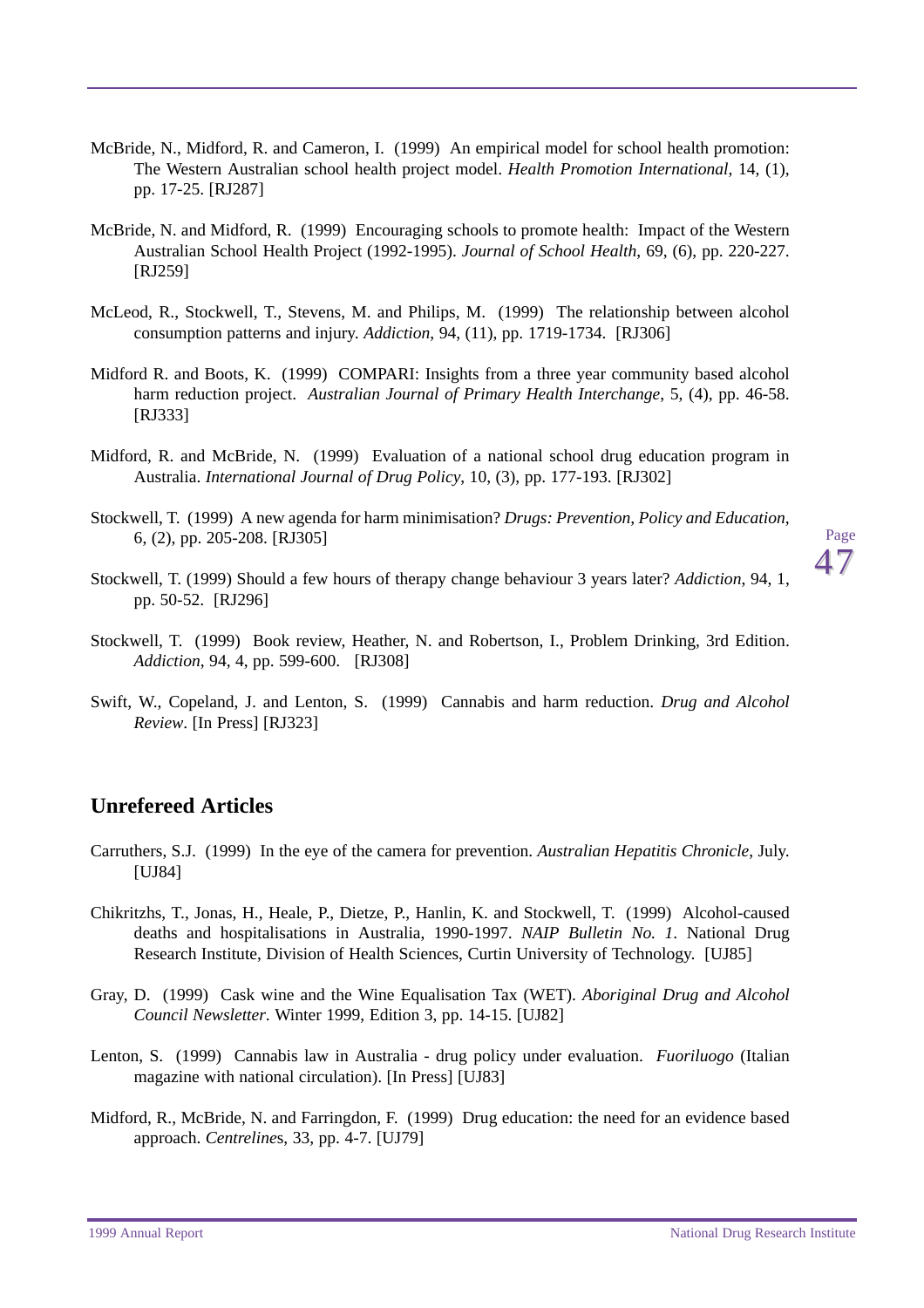### <span id="page-51-0"></span>**Monographs, Books and Chapters**

- Ali, R., Christie, P., Lenton, S., Hawks, D.V., Sutton, A., Hall, W. and Allsop, S. (1999) *The Social Impacts of the Cannabis Expiation Notice Scheme in South Australia* - *Summary Report.* Publications Productions Unit, Commonwealth Department of Health and Aged Care, National Drug Strategy, Canberra, ACT. [M16]
- Boots, K. and Midford, R. (1999) From Resentment to Enthusiasm: How a University Initiated Alcohol Harm Reduction Research Project Evolved into Western Australia's Largest Regional Community Drug Service Team. In Casswell, S., Holder, H., Holmila, M., Larsson, S., Midford, R., Barnes, H.M., Nygaard, P. and Stewart, L. (Eds) *Kettil Bruun Society Thematic Meeting Fourth Symposium on Communtiy Action Research and the Prevention of Alcohol and Other Drug Problems*. Alcohol and Public Health Research Unit, University of Auckland, Auckland, New Zealand. [CP272]
- Casswell, S., Holder, H., Holmila, M., Larsson, S., Midford, R., Barnes, H.M., Nygaard, P. and Stewart, L. (Eds) (1999) *Kettil Bruun Society Thematic Meeting Fourth Symposium on Communtiy Action Research and the Prevention of Alcohol and Other Drug Problems*. Alcohol and Public Health Research Unit, University of Auckland, Auckland, New Zealand. [CP272]
- Chikritzhs, T., Stockwell, T.R., Hendrie, D., Ying, F., Fordham, R., Cronin, J., Olermann, K. and Phillips, M. (1999) *The public health, safety and economic benefits of the Northern Territory's Living With Alcohol Program 1992/2 to 1995/6*. National Drug Research Institute, Curtin University of Technology, Perth, Western Australia. [M22]
- Gray, D. and Saggers, S. (1999) Indigenous health: the perpetuation of inequality. In Germov, J. (Ed) *Second Opinion: An Introduction to Health Sociology* (revised edn). Oxford University Press, Melbourne, Australia. [CH71]
- Humeniuk, R., Brooks, A., Christie, P., Ali, R. and Lenton, S. (1999) *Social impacts and characterisation of offenders, under the Cannabis Expiation Notice Scheme in South Australia.* (DASC monograph No.3). Drug and Alcohol Services Council, Adelaide, South Australia. [M21]
- Lenton, S., Christie, P., Humeniuk, R., Brooks, A., Bennett, M. and Heale, P. (1999) *Infringement versus conviction: the social impact of a minor cannabis offence under a civil penalties system and strict prohibition in two Australian states*. Publications Productions Unit, Commonwealth Department of Health and Aged Care, National Drug Strategy, Canberra, ACT. [M18]
- Lenton, S., Heale, P., Erickson, P., Single, E., Lang, E. and Hawks, D.V. (1999) *The regulation of cannabis possession, use and supply. A discussion document prepared for the Drugs and Crime Prevention Committee of the Parliament of Victoria*. Monograph No. 3. National Drug Research Institute, Division of Health Sciences, Curtin University of Technology, Perth, Western Australia. [In Press]
- McBride, N. (1999) School health and alcohol harm reduction project: reducing alcohol rleated harms in young people. In *The Mark Liveris Health Sciences Research Student Seminar Book of Abstracts*. Division of Health Sciences, Curtin University of Technology. Perth, Western Australia. December 1999.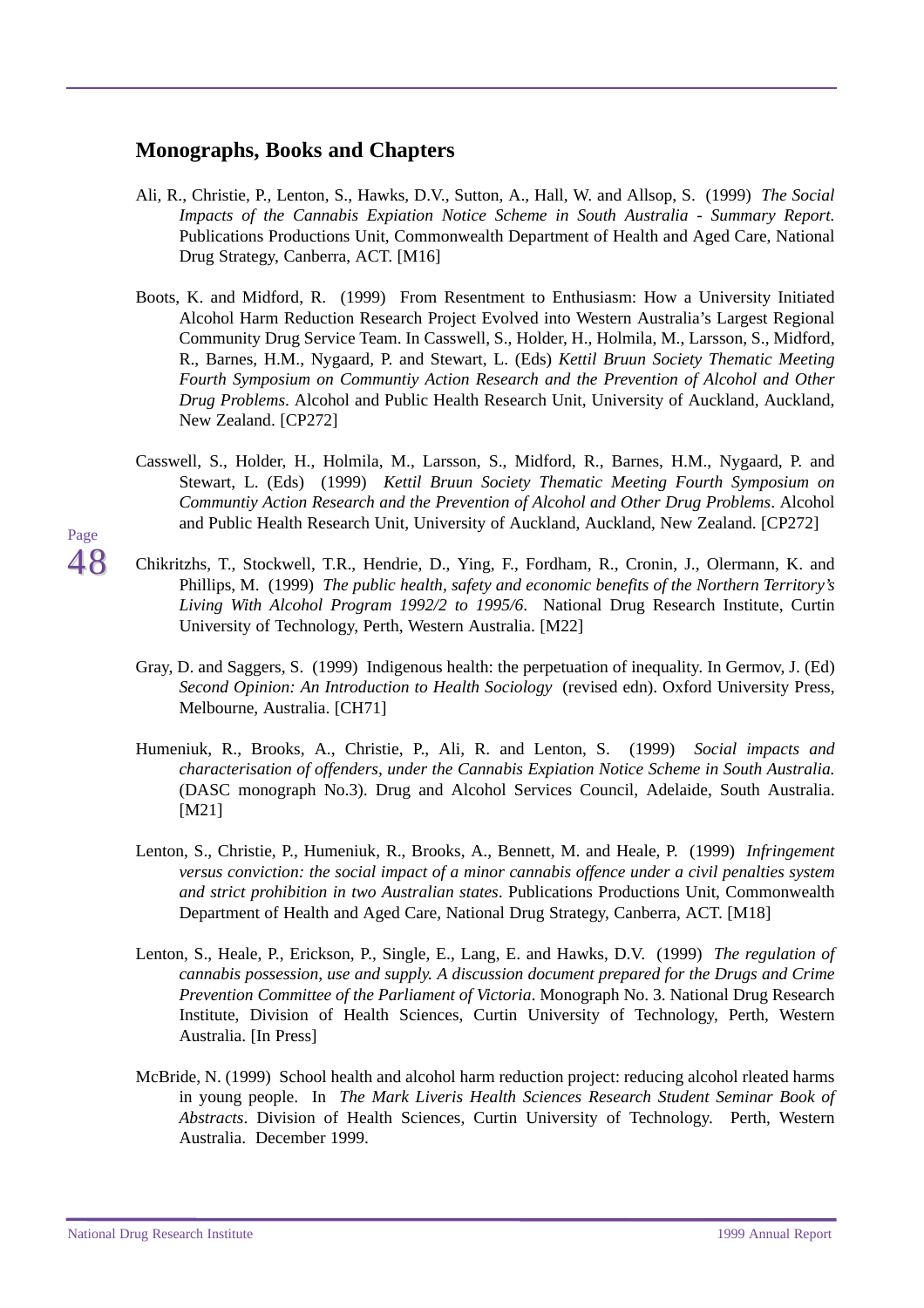- <span id="page-52-0"></span>Midford, R., Boots, K. and Cutmore, T. (1999) Compari A three year community based alcohol harm reduction project in Australia: What was achieved and what was learned. In Allamani, A. (Ed) *Community Action to Prevent Alcohol Problems*. WHO Regional Office for Europe, Copenhagen. [CH77]
- Midford, R., Boots, K., Masters, L. and Chikritzhs, T. (1999) Time Series Analysis of Outcome Measures from a Community Alcohol Harm Reduction Project in Australia. In Casswell, S., Holder, H., Holmila, M., Larsson, S., Midford, R., Barnes, H.M., Nygaard, P. and Stewart, L. (Eds) *Kettil Bruun Society Thematic meeting Fourth Symposium on Community Action Research and the Prevention of Alcohol and Other Drug Problems*. Alcohol and Public Health Research Unit, University of Auckland, Auckland, New Zealand. [CP274]
- Stockwell, T.R. and Single, E. (1999) Reducing harmful drinking. In Peele, S. and Grant, M. (Eds) *Alcohol and pleasure: A health perspective*. Taylor & Francis, Philadelphia, PA. [CH76]

### **Technical and Other Reports**

- Allsop, S., Bush, R., Phillips, M., Midford, R., Vincent, N., Ask, A., Duffy, J., Bailey, M., Fowler, G. and Sirenko, A. (1999) *Alcohol and Other Drugs in the Australian Workplace: a Critical Literature Review*. National Centre for Education and Training on Addiction, Adelaide, South Australia. [T88]
- Page 49
- Bourbon, D., Saggers, S. and Gray, D. (1999) *Indigenous Australians and Liquor Licensing Legislation.* National Centre for Research into the Prevention of Drug Abuse, Division of Health Sciences, Perth, Western Australia. [T87]
- d'Abbs, P., Gray, D., Togni, S., Wales, N., Fitz, J. and Chikritzhs, T. (1999) *Alcohol-related problems in Katherine: a report prepared for Morgan Buckley (Solicitors).* Menzies School of Health Research & National Centre for Research into the Prevention of Drug Abuse, Division of Health Sciences, Curtin University, Perth, Western Australia. [R91]
- Davidson, P. (1999) *Circumstances of Death: An assessment of the viability of using non-toxicological coronial data to investigate opiate overdose risk factors.* National Centre for Research into the Prevention of Drug Abuse, Division of Health Sciences, Curtin University of Technology, Perth, Western Australia. [T82]
- Farringdon, F. (1999) *Healthway Research Starter Grant Final Report: SHAHRP 2000: An Alcohol Education Program for Senior Secondary School Students*. National Centre for Research into the Prevention of Drug Abuse, Division of Health Sciences, Curtin University of Technology, Perth, Western Australia. [R95]
- Gray, D. (1999) *Alcohol consumption, related harm and intervention measures in Kununurra, Western Australia.* National Centre for Research into the Prevention of Drug Abuse, Division of Health Sciences,Curtin University of Technology, Perth, Western Australia. [T86]
- Hargreaves, K. and Lenton, S. (1999) *The Naloxone Feasibility Study.* National Centre for Research into the Prevention of Drug Abuse, Division of Health Sciences, Curtin University of Technology. [T89]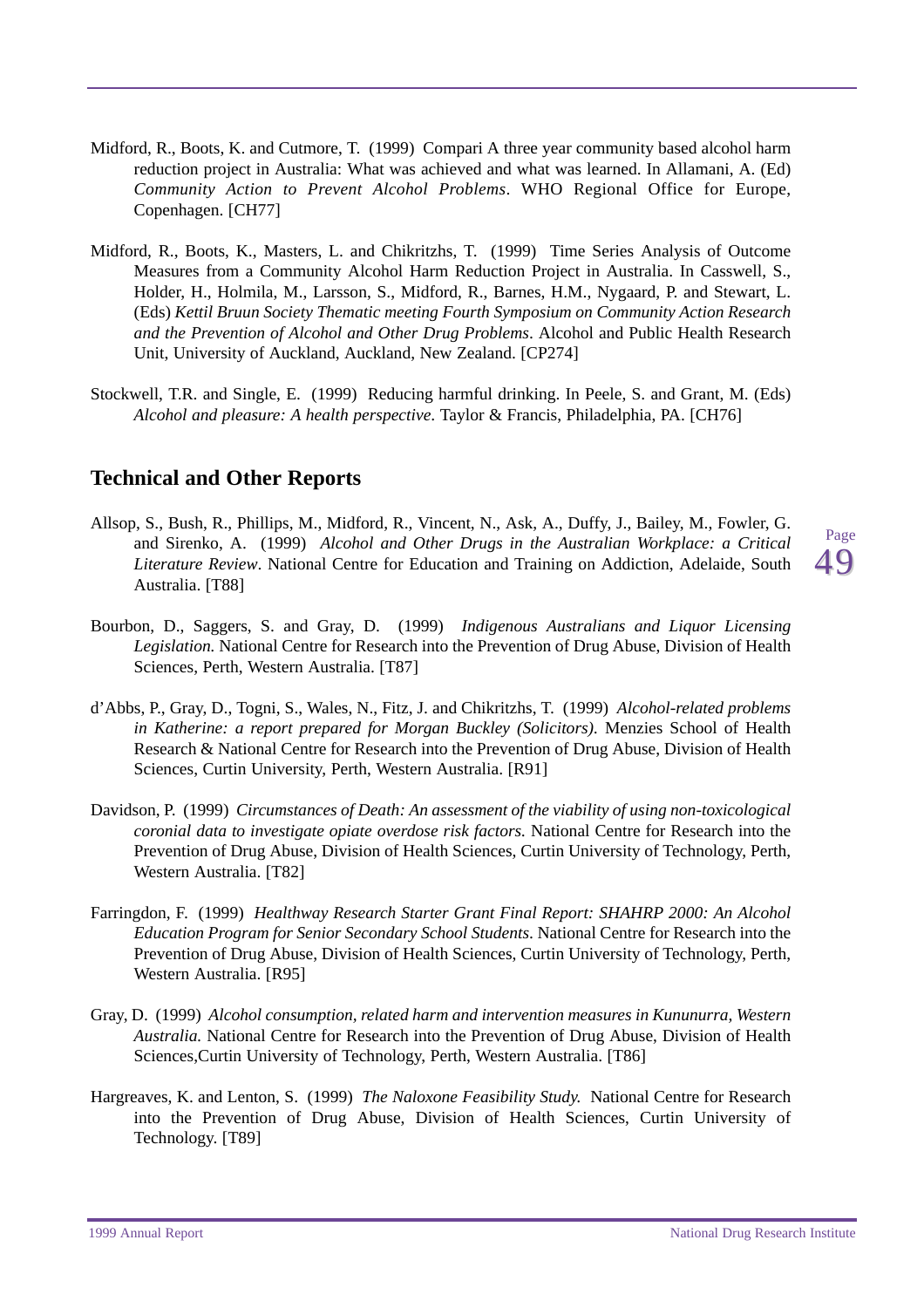- <span id="page-53-0"></span>Heale, P., Hawks, D.V. and Lenton, S. (1999) *Public awareness, knowledge and attitudes regarding the CEN system in South Australia*. National Centre for Research into the Prevention of Drug Abuse, Division of Health Sciences, Curtin University of Technology, Perth, Western Australia. [T84]
- Lenton, S., Bennett, M. and Heale, P. (1999) *The social impact of a minor cannabis offence under strict prohibition - the case of Western Australia.* National Centre for Research into the Prevention of Drug Abuse, Division of Health Sciences, Curtin University of Technology, Perth, Western Australia. [T85]
- Lenton, S. (1999) *Cannabis offenders in the Western Australian criminal justice system 1994 1996*. National Centre for Research into the Prevention of Drug Abuse, Division of Health Sciences, Curtin University of Technology, Perth, Western Australia. [T83]
- Loxley, W., Davidson, P., Heale, P. and Sullivan, P. (1999) *Drawing Blood: Injecting Drug Users, Blood Borne Viruses, Testing and Vaccination*. National Drug Research Institute, Curtin University of Technology, Perth, Western Australia. [In Press]
- Loxley, W. and Bevan, J. (1999) *Revved Up: The Psychostimulant Use and Reckless or Violent Behaviour Study.* National Centre for Research into the Prevention of Drug Abuse, Division of Health Sciences, Curtin University of Technology, Perth, Western Australia. [T81]
- McBride, N. (1999) *School Health and Alcohol Harm Reduction Project: Annual Report.* Report to the Western Australian Health Promotion Foundation. National Drug Research Institute, Division of Health Sciences, Curtin University of Technology, Perth, Western Australia. [T96]

### **Conference, Seminar and Workshop Presentations**

- Brinkman, S. (1999) Western Australian Liquor Licensing Demonstration Project. Presented at the Annual Conference of the Australian Professional Society on Alcohol and other Drugs (APSAD), Canberra, Australian Capital Terrotiry. 8-10 November 1999.
- Brinkman, S., Stockwell, T.,Chikritzhs, T., and Matthewson, P. (1999) An indicator approach to the measurement of alcohol related violence. Presented at the Alcohol, Young People and Violence Seminar, Australian Institute of Criminology. 13 December 1999.
- Carruthers, S. (1999) Beyond sharing: hepatitis C risks associated with injecting. Second Australasian Conference on Hepatitis C. Christchurch New Zealand. 16 – 18 August 1999.
- Carruthers, S. (1999) Preventing the impossible, or is it? Hepatitis C Seminar, Public Health Association. Perth, Western Australia. 15 June 1999
- Carruthers, S. (1999) Creative use of the media. National Hepatitis C Educator's Workshop, Canberra, Australian Capital Territory. May 1999.
- Chikritzhs, T. (1999) First report of the National Alcohol Indicators Project (NAIP). Presented at the Annual Conference of the Australian Professional Society on Alcohol and other Drugs (APSAD), Canberra, Australian Capital Territory. 8-10 November 1999.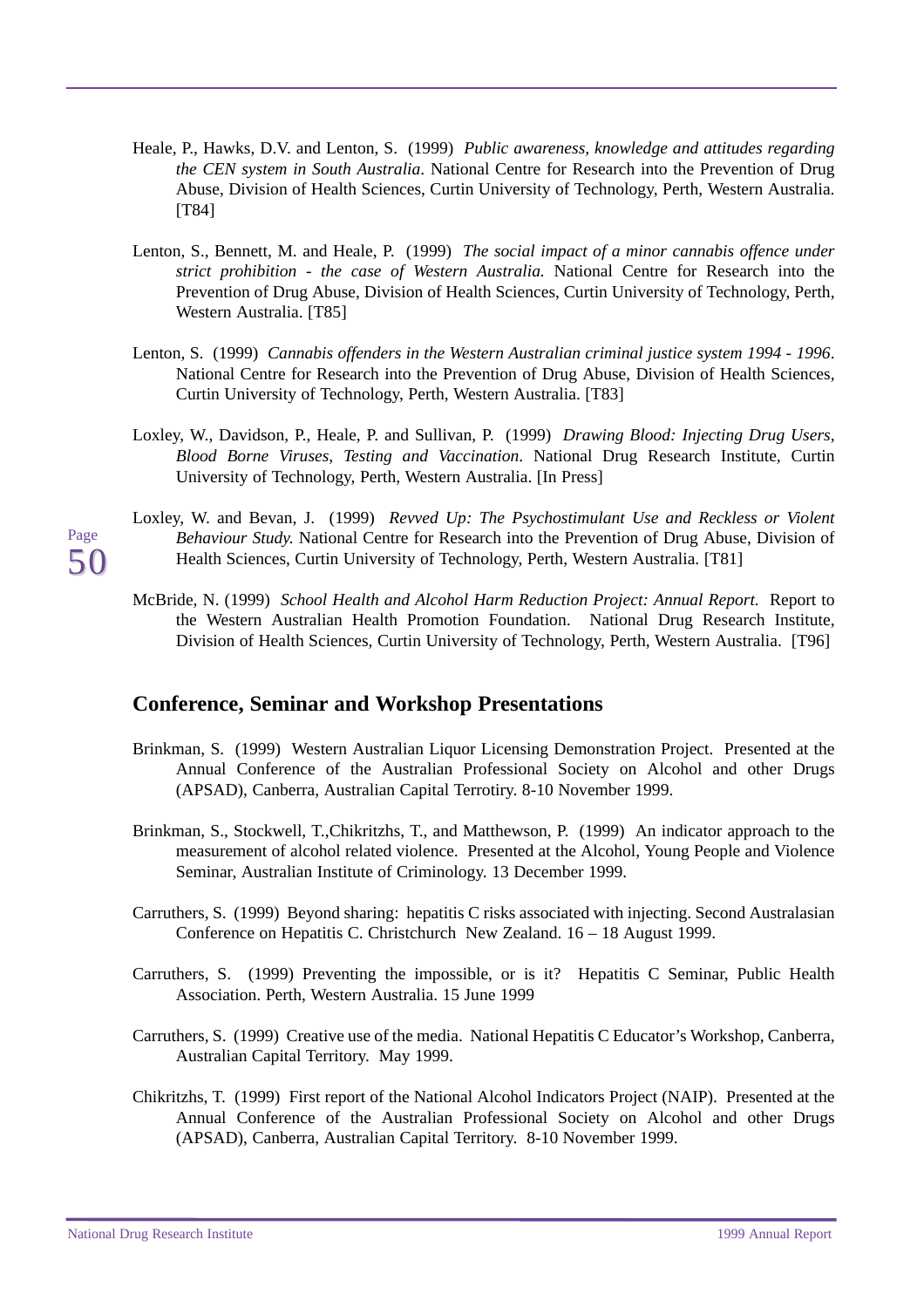- Chikritzhs, T. (1999) Shifting the focus of alcohol policy and strategy in Australia. Presented at the Australasian Conference on Drugs Strategy, Adelaide, South Australia. April 1999.
- Chikritzhs, T. (1999) National Alcohol Indicators Project Consumption and related harms. Presented at the Winter School in the Sun Conference, New Horizons: Reducing Drug Harm in the New Millennium, Brisbane, Queensland. July 1999.
- Chikritzhs, T. (1999) Estimating the cost of alcohol related harm to the Northern Territory. Presented at the Winter School in the Sun Conference, New Horizons: Reducing Drug Harm in the New Millennium, Brisbane, Queensland. July 1999.
- Farringdon, F. (1999) School Health and Alcohol Harm Reduction Project (SHAHRP 2000). 1 Day Training Workshop for SHAHRP 2000 Pilot Teachers, National Drug Research Institute. Perth, Western Australia. 21 September 1999.
- Gray, D. and Chikritzhs, T. (1999) Regional variation in alcohol consumption in the Northern Territory. Paper presented at the 31st Annual Public Health Association of Australia Conference, Darwin, Northern Territory. 26–29 September 1999.
- Gray, D. (1999) Indigenous Australians and liquor licensing legislation. Invited presentation at the Australasian Conference on Drugs Strategy, Adelaide, South Australia. 27–29 April 1999.

- Hargreaves, K. and Lenton, S. (1999) WA Drug Trends 1999, Findings from the Illicit Drug Reporting System. Paper presented at the Illicit Drug Reporting System (IDRS) conference, Sydney, New South Wales. 25 November 1999.
- Heale, P., Lenton, S., Hawks, D., Erickson, P., Single, E., and Lang, E. (1999) Legislative options for cannabis possession use and supply; a comparison of models. Paper presented at the Annual Conference of the Australian Professional Society on Alcohol and other Drugs (APSAD), Canberra, Australian Capital Territory. 8-10 November 1999.
- Lenton, S. (1999) Cannabis policy and the burden of proof: Is it now beyond reasonable doubt that cannabis prohibition is not working? Presented at the Australian and New Zealand Association of Psychiatry, Psychology and Law (ANZAPPL) (WA Branch) 1999 Conference. Perth, Western Australia. 16-17 April 1999.
- Lenton, S. (1999) Minor cannabis offences in Western Australia. Paper presented at the Australasian Conference on Drug Strategy, Adelaide, South Australia. 27-29 April 1999.
- Lenton, S. (1999) Cannabis prohibition public health or politics and propaganda? Paper presented at The Millennium Drugs -Taking Action Now, Perth, Western Australia. 22 April 1999.
- Lenton, S. and Hargreaves, K. (1999) Should we conduct a trial to provide naloxone to heroin users for peer administration to prevent fatal overdose? Paper presented at the Annual Conference of the Australian Professional Society on Alcohol and other Drugs (APSAD), Canberra, Australian Capital Territory. 8-10 November 1999.
- Lenton, S., Heale, P., Erickson, P., Single, E., Lang, E. and Hawks, D. (1999) A recommended model for the regulation of cannabis possession, use and supply in Victoria. Paper presented at the Annual Conference of the Australian Professional Society on Alcohol and other Drugs (APSAD), Canberra, Australian Capital Territory. 8-10 November 1999.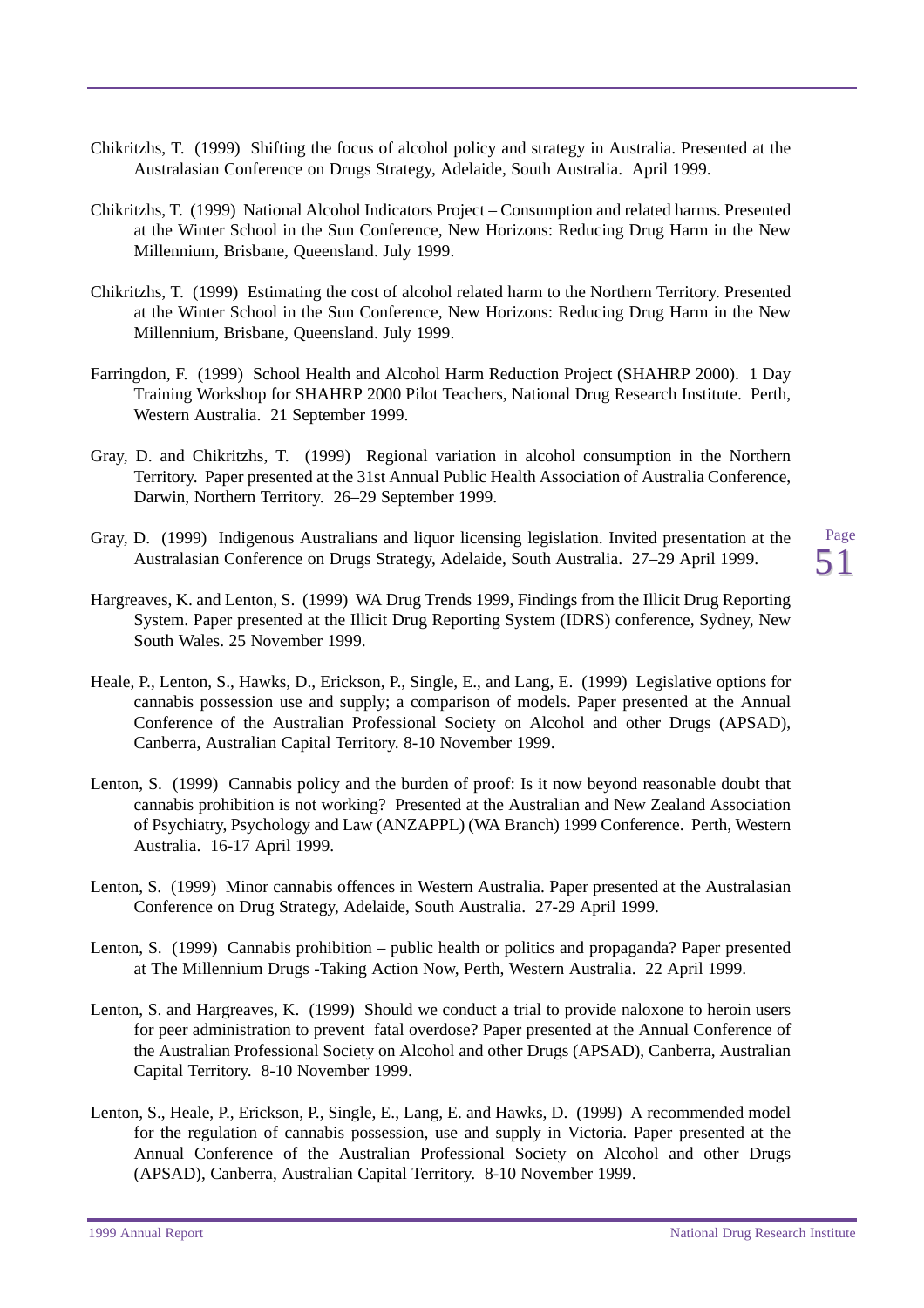- Loxley, W. (1999) Illicit Drug Research at the National Centre for Research into the Prevention of Drug Abuse. Seminar Presentation at the Addiction Research Institute, Zurich. April 1999.
- Loxley, W. (1999) Drug Use and criminal behaviour among alleged criminals in Perth. Seminar Australian Institute of Criminology. Perth, Western Australia. 8 July 1999.
- Loxley, W. (1999) All Revved Up: Drug use, intoxication and offence type in two groups of alleged offenders in Perth. Paper presented at 14th Annual Conference of Australian and New Zealand Society of Criminology Perth,Western Australia.. 27-30 September 1999.
- Loxley, W. (1999) Illicit Drug Research at the National Centre for Research into the Prevention of Drug Abuse. Presented at Seminar for the Commonwealth Department of Health and Aged Care, Canberra, Australian Capital Territory. 8 July 1999.
- Loxley, W. (1999) Killing the kids? Myths and Realities about Preventing Heroin Overdose. Paper presented at Australian Democrats WA Division 1999 Western Australian Conference, Perth, Western Australia.. 4 September 1999.
- Loxley, W. (1999) DUMA Western Australia January, April, July 1999. Presented at Seminar for the WA Police Service, Perth, Western Australia.. 6 October 1999.
- Loxley, W. (1999) Doing the possible: harm reduction, injecting drug use and blood borne viral infections. Invited symposium presentation at the Australasian Society for HIV Medicine11th Annual Conference, Perth, Western Australia. 9-11 December 1999.
- Loxley, W., Sullivan, P. and Davidson, P. (1999) Just Took Blood: The Experiences and Effects of Western Australian Injecting Drug Users Being Tested for Hepatitis C and Other Blood Borne Viral Infections. Paper Presented at the 10th International Conference on the Reduction Of Drug-Related Harm, Geneva. 21-25 March 1999.
- McBride, N. (1999) School health and alcohol harm reduction project: reducing alcohol rleated harms in young people. Presented at the The Mark Liveris Health Sciences Research Student Seminar. Division of Health Sciences, Curtin University of Technology, Perth, Western Australia. 9 December 1999.
- McBride, N., Farringdon, F, and Midford, R. (1999) School Health and Alcohol Harm Reduction Project: Research design and evaluation results baseline to first follow-up. Presented at School Drug Education Project Seminar. Perth, Western Australia. 24 February 1999.
- McBride, N., Midford, R. and Farringdon, F. (1999) Evidence based components of school drug education: The School Health and Alcohol Harm Reduction Project. 11th National Health Promotion Conference, Perth, Western Australia. 23-26 May 1999.
- Midford, R. (1999) School Drug Education Approaches in Australia. Presentation to Drug Educators organised by the Standing Conference on Drug Abuse, Tower Hamlets. London, United Kingdon. 30 March 1999.
- Midford, R. (1999) School Drug Education Approaches in Australia. Presentation to the Lewisham Community Drug Education Project Team, Albany Centre. London, United Kingdom. 30 March 1999.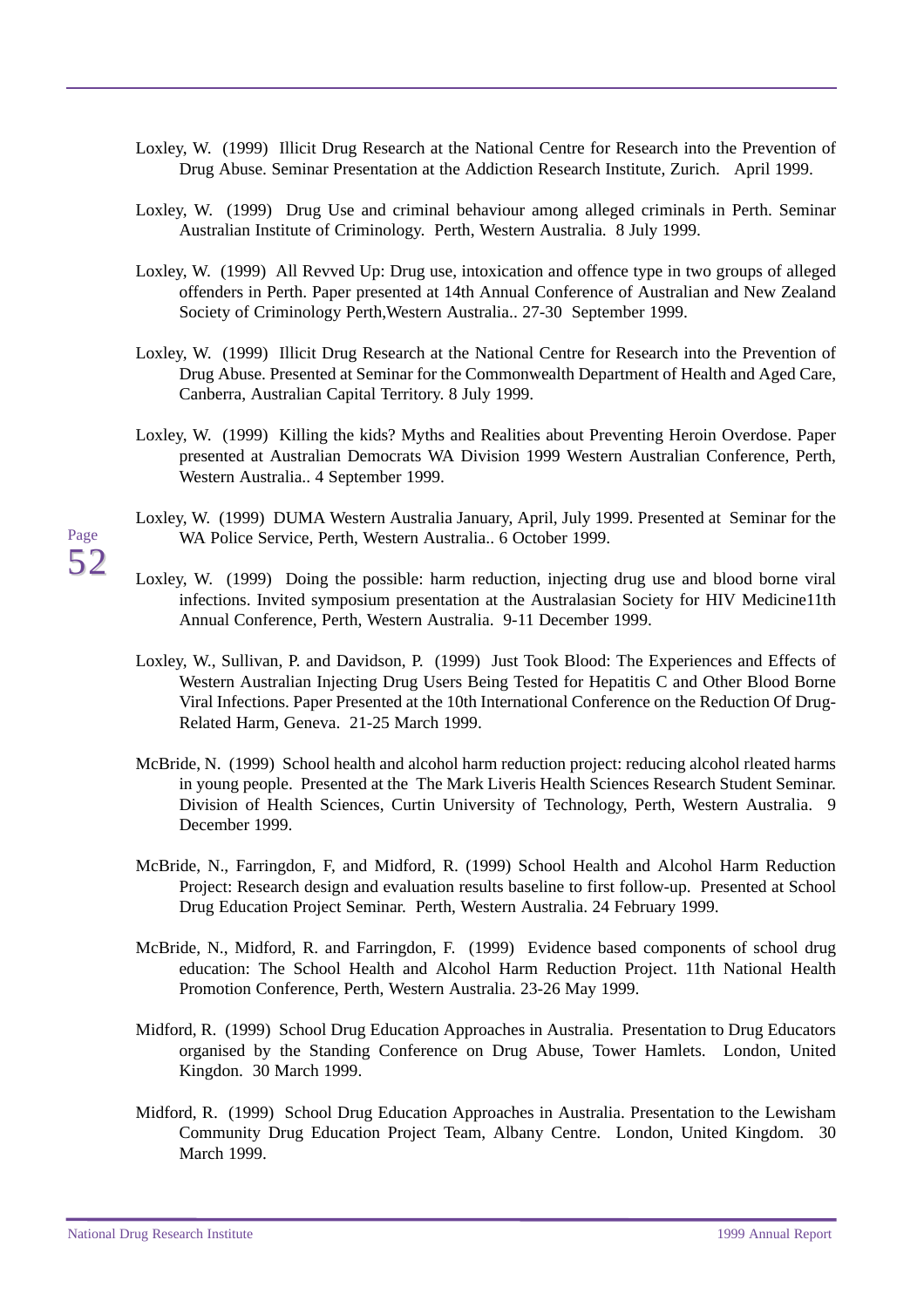- Midford, R. (1999) Update on Research and Trends in Alcohol and Drugs in the Workplace. Worksafe Week '99, Safety and Health Seminars, Perth, Western Aaustralia. 31 August – 2 September 1999.
- Midford, R. and McBride, N. (1999) The National Initiatives in Drug Education (NIDE) Project: Findings and Insights from the Evaluation. Presented at the 11th National Health Promotion Conference, Perth, Western Australia. 23-26 May 1999.
- Midford, R., McBride, N., Farringdon, F. and Phillips, M. (1999) Does Alcohol Harm Reduction Education Work? Preliminary Findings from an Australian Study. Presented at the 10th International Conference on the Reduction of Drug Related Harm, Geneva, 21-25 March 1999.
- Sputore, B., Bourbon, D. and Gray, D. (1999) Information at your fingertips: Two national databases on Aboriginal and Torres Strait alcohol and other drug issues. 31st Annual PHAA Conference Our place, our health: Local values and global directions. Public Health Association of Australia Inc. Darwin, Northern Territory. 26-29 September 1999.
- Stockwell, T. (1999) Reducing alcohol related harm, National policy and local action, Winter School in the Sun, New Horizons: Reducing Drug Harm in the New Millennium, Brisbane, Queensland. 5-8 July 1999.
- Stockwell, T. (1999) (Invited Presentation) The Australian experience with standard drink labeling. International Center on Alcohol Policy symposium, Royal Society of Medicine, London, United Kingdon. April 1999.
- Stockwell, T. (1999) (Invited Presentation) Liquor regulation, Alcohol supply and impact on drinking patterns. WHO sponsored workshop, Stockholm, Sweden. December 1999.
- Stockwell, T. (1999) (Invited Presentation) The National Centre for Research into the Prevention of Drug Abuse, Alcohol Expo '99, Perth, Western Australia. April 1999.
- Stockwell, T. (1999) (Invited Presentation) Australian Alcohol Policy During the 1990's: Advances and Setbacks. Making a Difference: Celebrating a Century of Public Health Seminar for Public Health Association of Australia, Perth, Western Australia. 30 November 1999.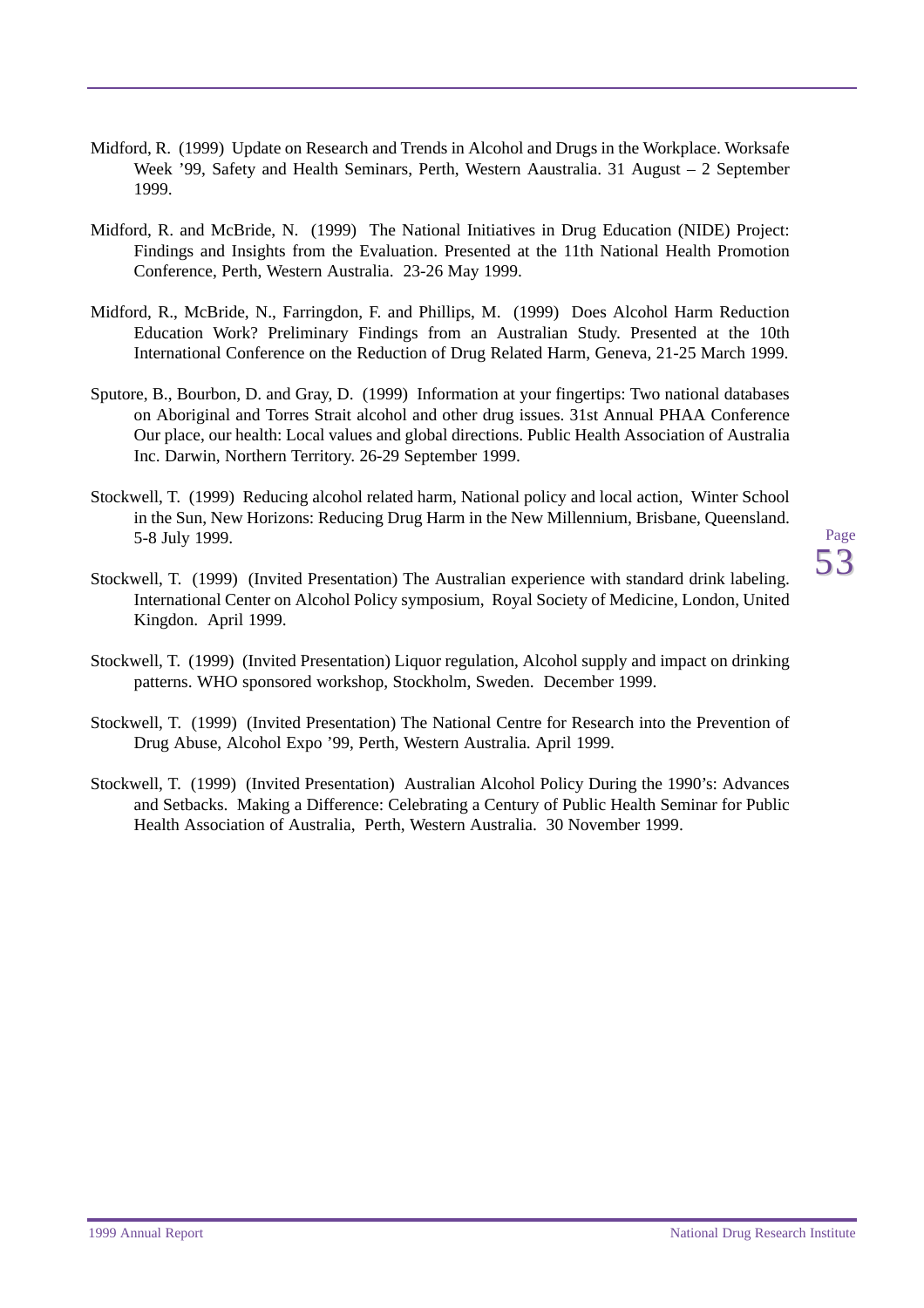## <span id="page-57-0"></span>**MEDIA LIAISON**

The National Drug Research Institute aims to project itself as a source of reliable scientific information on a range of issues concerning the prevention of drug related harm. It also aims to help ensure that information used by the media is balanced, based on research evidence and does not serve to further encourage harmful drug use. In order to help the organisation achieve these objectives, the new position of Media Liaison Officer was created in March 1999.

A number of media relations activities were successfully carried out during 1999. Media events were held to launch the findings of two significant studies, while the results of other NDRI projects were made public via media release distribution and telephone follow-up. Several media releases relating to current issues were proactively prepared and distributed, and a number of incoming media enquiries, on a range of relevant issues, were effectively dealt with. In addition, supporting activities, such as the development of protocols for dealing with the media, were undertaken.

1999 Media Launches:

| 3/5/99 | School Health and Alcohol Harm Reduction Project               |
|--------|----------------------------------------------------------------|
|        | (Early results from the SHAHRP study)                          |
| 2/8/99 | <b>Study Questions Cannabis Prohibition</b>                    |
|        | (Social impacts of the cannabis expiation notice system in SA) |

Other 1999 Media Releases:

| 15/3/99  | New Research into Drugs and Driving – Alcohol Still Number One           |
|----------|--------------------------------------------------------------------------|
|          | (The relationship between alcohol consumption patterns and injury)       |
| 9/4/99   | Heroin Policies May Backfire                                             |
| 21/4/99  | Parliament Votes to Stay WET!                                            |
| 21/5/99  | Drug Use, Aggression, Violence and Crime                                 |
|          | (Psychostimulant use and reckless or violent behaviour study)            |
| 4/6/99   | Using Taxation to Save Lives                                             |
|          | (The NT's cask wine levy: health and taxation policy implications)       |
| 23/9/99  | \$6.5 Million for Drugs Research                                         |
| 26/10/99 | Drug Research Institute Calls for Teenage Alcohol and Cannabis Education |
| 9/12/99  | Action Needed Now to Tackle Hepatitis C Epidemic                         |
| 15/12/99 | School Alcohol Lessons get Top Marks for Keeping Kids SHAHRP             |
|          | (Interim results from the SHAHRP study)                                  |

During 1999 the Institute recorded around 150 contacts with the media, which resulted in a broad range of print, radio and television coverage at a national, regional and local level.

Breakdown of media coverage:

- 48 stories in the print media, including the Australian (2), Australian Financial Review (2), Sydney Morning Herald (3), Age (2), West Australian (20) and Sunday Times (5).
- 64 radio interviews, including ABC Radio National (7), ABC News Radio (3), many regional stations across Australia, and a number of Perth stations such as ABC 6WF (9).
- 20 television interviews, including ABC News (7), ABC Stateline (2), Channel 7 News (3), Channel 9 News (5), and Channel 10 News (2).